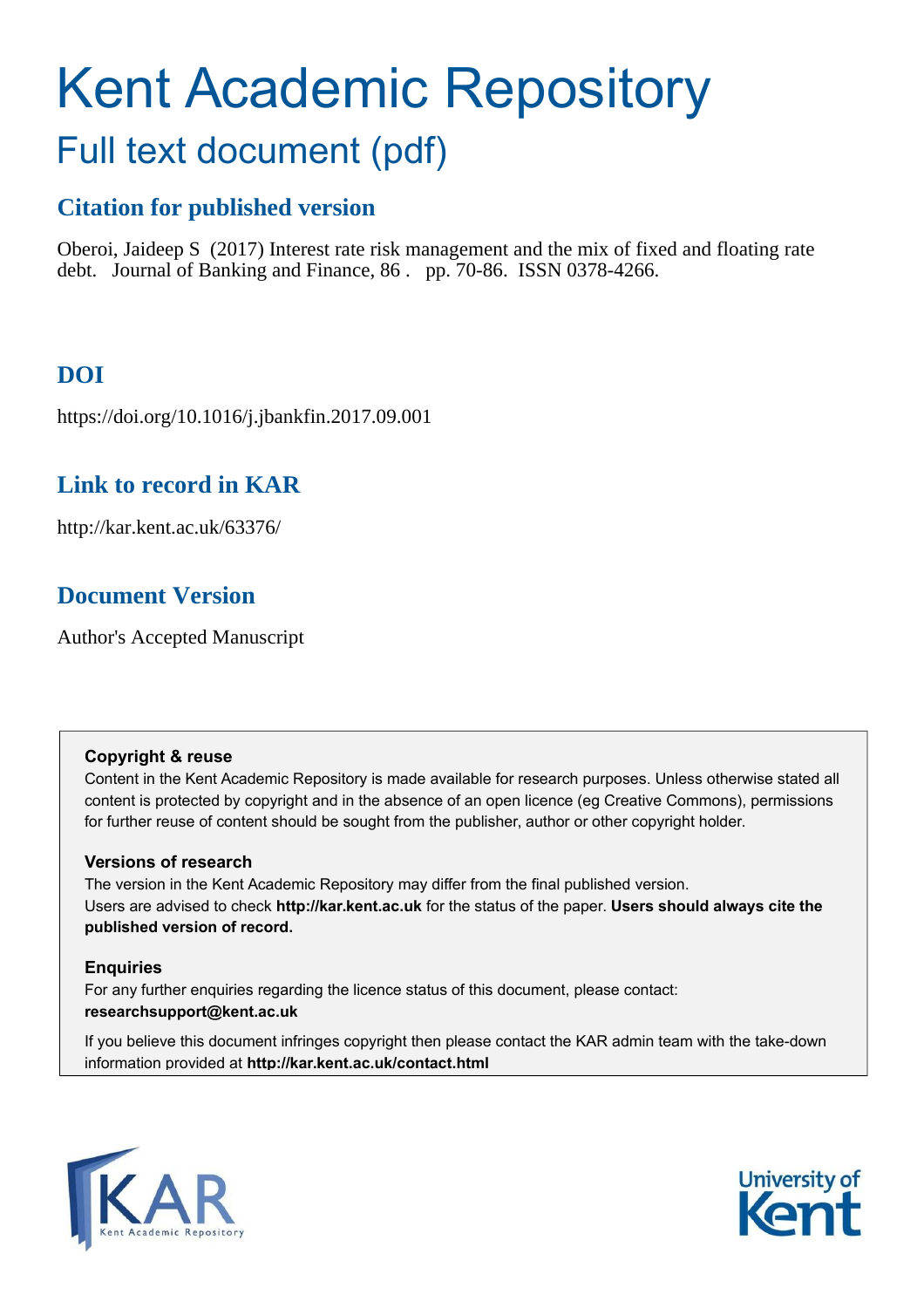# Interest rate risk management and the mix of fixed and floating rate debt

## Jaideep Oberoi

McGill University, Desautels Faculty of Management, 1001 Sherbrooke Street West, Montreal, Quebec, H3A 1G5, Canada.

and

University of Kent, Kent Business School, Canterbury CT2 7PE, United Kingdom. Tel: +44 1227 82 3865. Email: [j.s.oberoi@kent.ac.uk](mailto:j.s.oberoi@kent.ac.uk)

#### **Abstract**

We analyze the after-swap mix of fixed and floating rate debt in a sample of non-financial firms, using hand-collected data from a window of time when derivative positions were included in accounting disclosures. To motivate the analyses, we present a simple theoretical model that highlights the special features of interest rate risk. Consistent with the theory, we find that firms that issue more fixed rate debt have higher liquidity ratios and lower operating income ratios. We also document that individual firms actively vary the proportion of their fixed rate debt to a strikingly high extent. There is a debate as to whether such variation should be interpreted as hedging or speculation. We show that the firms more actively varying their debt mix respond to different hedging motives than those with low activity. We then empirically motivate an alternative indicator of speculative activity: co-variation between ex-post profitability of financial decisions and operating results.

JEL Code: G32

Key words: Risk management; Interest rate risk; Fixed rate debt; Active hedging; Speculation.

#### **Acknowledgements**

This paper has developed from work done for my PhD thesis under the supervision of Peter Christoffersen and Amrita Nain, and I am extremely grateful to them for their guidance, support, and contributions, both intellectual and financial (towards data collection), to this research. This paper has benefitted greatly from the comments and suggestions of the editors and reviewers and I am grateful to Carol Alexander (the Editor) and the anonymous referees for their thoughtful reviews. I am also grateful for helpful comments from Tom Aabo, Ron Anderson, Murillo Campello (FMA Doctoral Consortium), Tolga Cenesizoglu, Susan Christoffersen, Hitesh Doshi, Marc Georgen, Jim Griffin, Adolfo de Motta, Lawrence Kryzanowski, Kristian Miltersen, Melania Nica, and seminar participants at McGill University, University of Kent and the University of Guelph. All errors are my responsibility.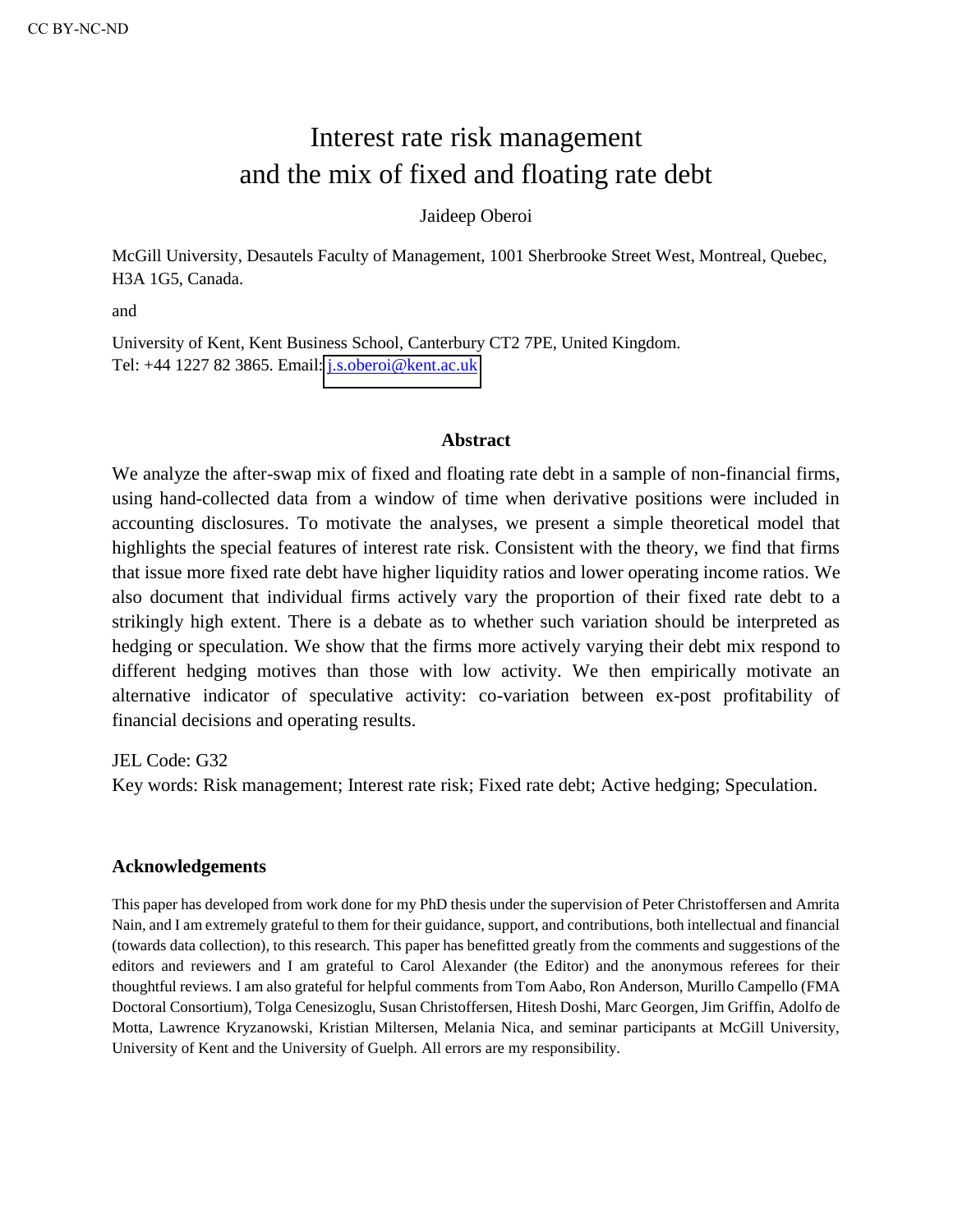#### **1. Introduction**

l

In this paper, we examine the association between hedging motives and the mix of fixed and floating rate debt in individual firms. Both types of debt present different forms of interest rate risk – floating rate debt exposes a firm's net profits to variable interest costs, while fixed rate debt impacts the firm's future borrowing and investment capacity through changing liability or leverage levels. We ask what motivates firms to choose one type of debt over another, and then to vary the mix over time. Can we interpret the choice of a particular mix, or the extent of its variation, as an indicator of risk-reducing or risk-increasing behavior by managers? We address these questions by analyzing a decade-long hand-collected sample that incorporates the net effects of interest rate swaps on the final mix of debt in the firms.

The aim of this paper is to contribute to the literature on corporate risk management in nonfinancial firms, specifically on the subject of interest rate risk. Previous papers have found some evidence that the choice of borrowing in firms is not consistent with hedging motives. Bodnar et al. (1998) report that over half of firms responding to their survey on derivatives usage admitted to allowing their view of future interest rates to affect their interest rate derivative position (direction, size and/or timing). Faulkender (2005) finds that debt issuances by a sample of firms in the chemical industry may be driven by myopic market-timing objectives, rather than hedging motives. Chava and Purnanandam (2007) find for a cross-section of firms that the vega from CFOs' compensation is positively related to the proportion of floating rate debt. Chernenko and Faulkender (2012) study a panel of interest rate exposure data to separate out between- and within-firm variation, classifying the first type of variation as arising from hedging motives and the second as speculation. They present evidence of both hedging and speculation, as well as of income smoothing by managers. This complex picture is representative of the difficulty in pinning down firms' motives in the absence of a benchmark hedging rule for choosing the mix of  $\text{debt}$ <sup>1</sup>. We study whether both the level and variation of the mix of fixed and floating rate debt

<sup>&</sup>lt;sup>1</sup> Alternative explanations for interest rate choice at debt issuance include the signaling model of Guedes and Thompson (1995). They argue that, as expected inflation volatility increases, floating rate debt becomes a better hedge for the firm, making it less useful for firms to use as a signal of quality. On the other hand, Campbell (1978) and Santomero (1983) considered debt issuance choice from the perspective of bank liquidity dynamics. Since their introduction in response to high inflation in the 1970s, the share of long-term floating rate instruments in the markets has varied significantly, and this may be linked to banks' negotiating power and balance sheet exposures. However,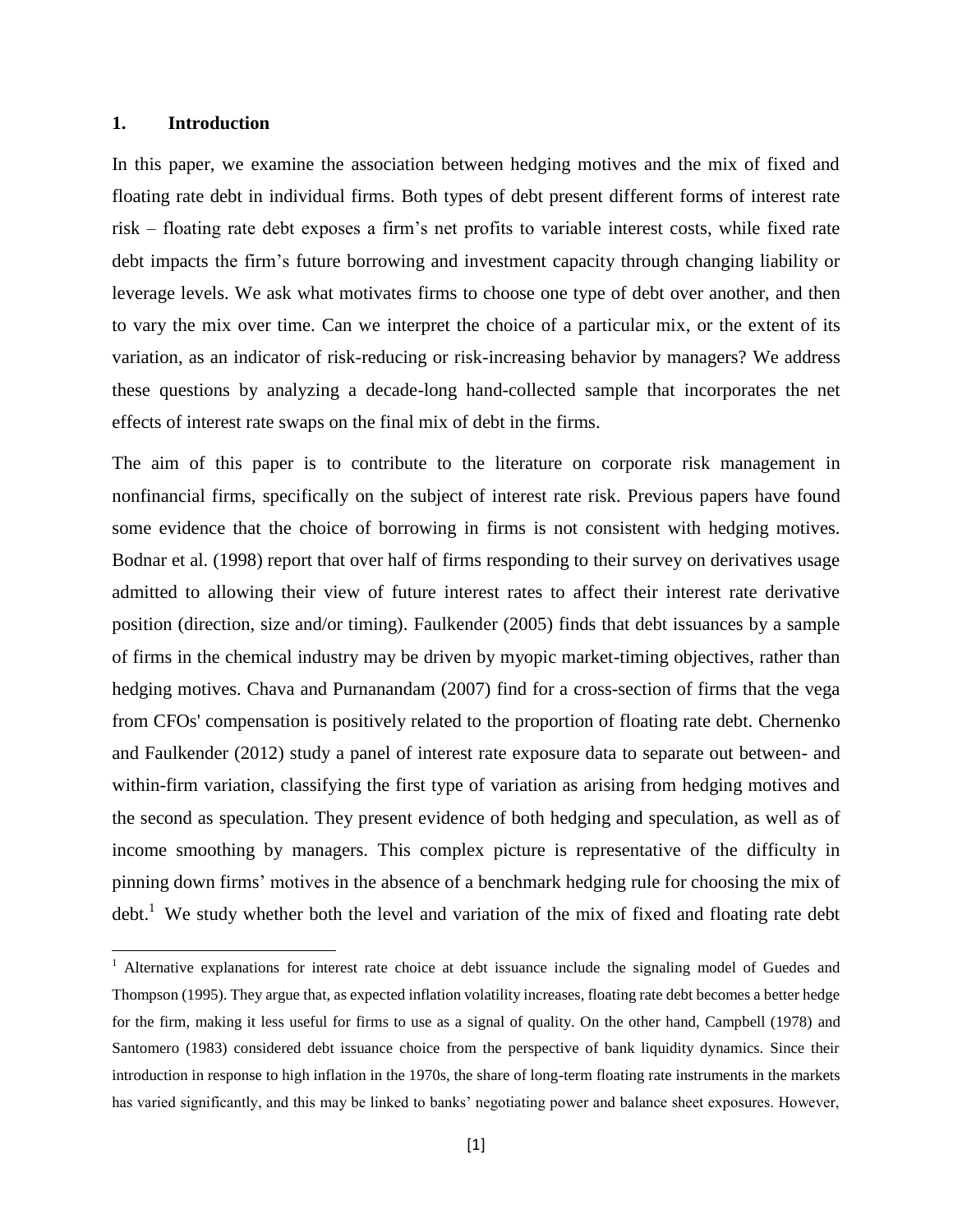are associated with risk management incentives through a series of tests.

Our findings suggest that neither fixed nor floating rate debt can be unconditionally classified as risk increasing. In addition, we find that firms that vary their mix more than others may be doing so for hedging motives along a different dimension than the less active firms. This helps us to reconcile some of the mixed findings in the literature.

Our work is also related to the wider literature on corporate risk management in two ways. Firstly, we rely on variables identified in the literature as indicators of or proxies for the strength of firms' risk management incentives. Secondly, we are guided by the emphasis on data collection in the literature. There is a rich literature on corporate risk management presenting mixed evidence on whether risk management adds value, and on which of the risk management theories are supported in the data. These include, among others, Nance, Smith and Smithson (1993), Mian (1996), Tufano (1996), Géczy, Minton and Schrand (1997), Schrand and Unal (1998), Haushalter (2000), Allayanis and Weston (2001), and Knopf, Nam and Thornton (2002). The above studies rely on survey data and/or alternative indicators of derivative usage (including notional values), and Aretz and Bartram (2008) discuss the complex picture of risk management activity that does not solely rely on derivatives. Brown (2001) and Bartram (2008) conduct case studies of a single firm's foreign exchange risk management; while Adam and Fernando (2006) show that speculation using derivatives is profitable in the gold industry. Graham and Rogers (2002) recognize that the notional value of derivatives used by a firm is often not linked to the extent of hedging or more specifically the net exposure from derivative positions. This is because firms typically do not buy and sell over the counter derivatives, but take offsetting positions when they wish to close a position. They address this data issue by using net exposures from derivatives. More recently, Campello et al. (2011) demonstrate the channels (financial contracting and real investment) through which hedging adds value to the firm. The possibility for firms to use alternative methods for managing risk is demonstrated by Petersen and Thiagarajan (2000) and Kim et al. (2006), and although they study other risks, this is particularly important for interest rate exposures. Servaes et al. (2009) also find that the impact

l

the rise of liquid markets in swaps has made the choice at issuance less important when considered exclusively. Similarly, work cited later in the paper shows that constraints from the source of debt (bank or public) can also be alleviated with swaps.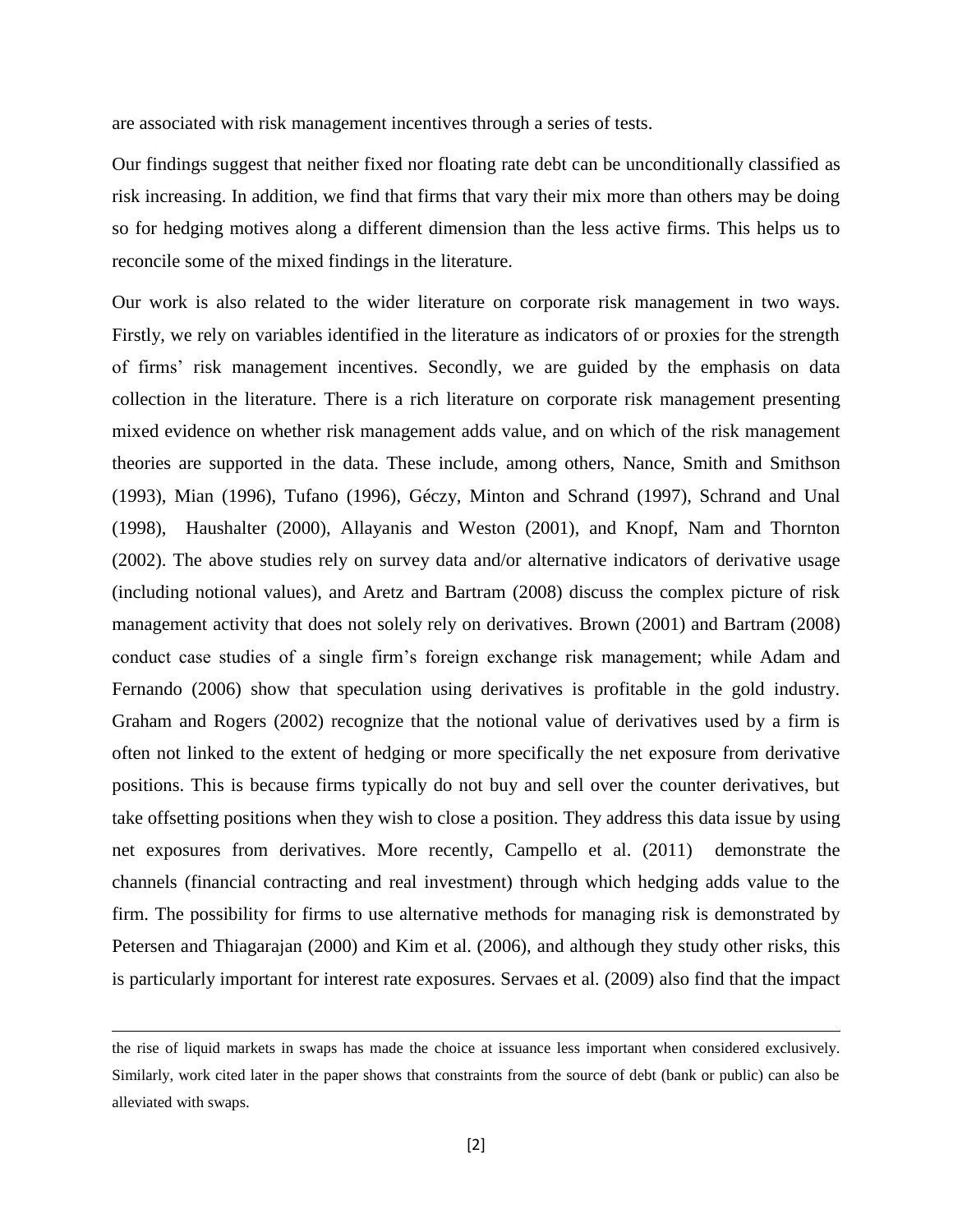of derivatives on the final interest rate mix is relatively small.

One challenge with the data needed for tests of risk management theories has been the versatility of derivatives and their accounting treatment. However, for a period of transition lasting approximately a decade, accounting disclosure regulations offered strong incentives for firms to provide details about their derivative positions in footnotes to their financial statements. During the 1990s, companies in general reported both the face value and direction of derivative contracts in their annual reports, thus presenting an opportunity to collect arguably the best available data on firms' interest rate positions. New rules designed to bring the contracts onto the balance sheet then effectively altered these disclosure requirements by 2001 (see also Graham and Rogers 2002). The development of these rules is recounted in the Appendix. We exploit this window created by regulatory changes to obtain our data on both interest rate derivatives and debt exposures. We are therefore able to overcome some of the data limitations faced in classifying firms, by recording their actual positions rather than derivative usage proxies.

We first examine the mix of fixed and floating rate debt, and show that it is jointly associated with the nature of constraints endogenously chosen by firms. When firms have more fixed rate debt, they have relatively lower operating profits, but also have more liquid assets – hence protecting them from decreases in interest rates that would lead to future financing constraints. This result is consistent with Acharya et al. (2007) and Almeida et al. (2011), who study the effect of future financing constraints (a motive for risk management) on joint determination of policies of the firm. Conversely, when firms have more floating rate debt they have higher operating profits. One interpretation of this association is simply that the operating profits cushion the firms from interest rate variations. However, this result is also consistent with structural models of the firm used in debt pricing, that link a firm's asset value to incentives for holding floating rate debt, on average (e.g. Longstaff and Schwartz, 1995).

Next, we study the time series of the proportion of fixed rate debt of individual firms. The empirical risk management literature often assumes that firms' underlying exposures to risk factors imply stable target proportions for financial variables like leverage, or even the mix of fixed and floating rate debt. By extension, if a firm varies the mix of its debt more often than another, it should signify changing exposure, higher sensitivity to risk, or speculative activity. Chernenko and Faulkender (2012) make a significant advance in disentangling hedging and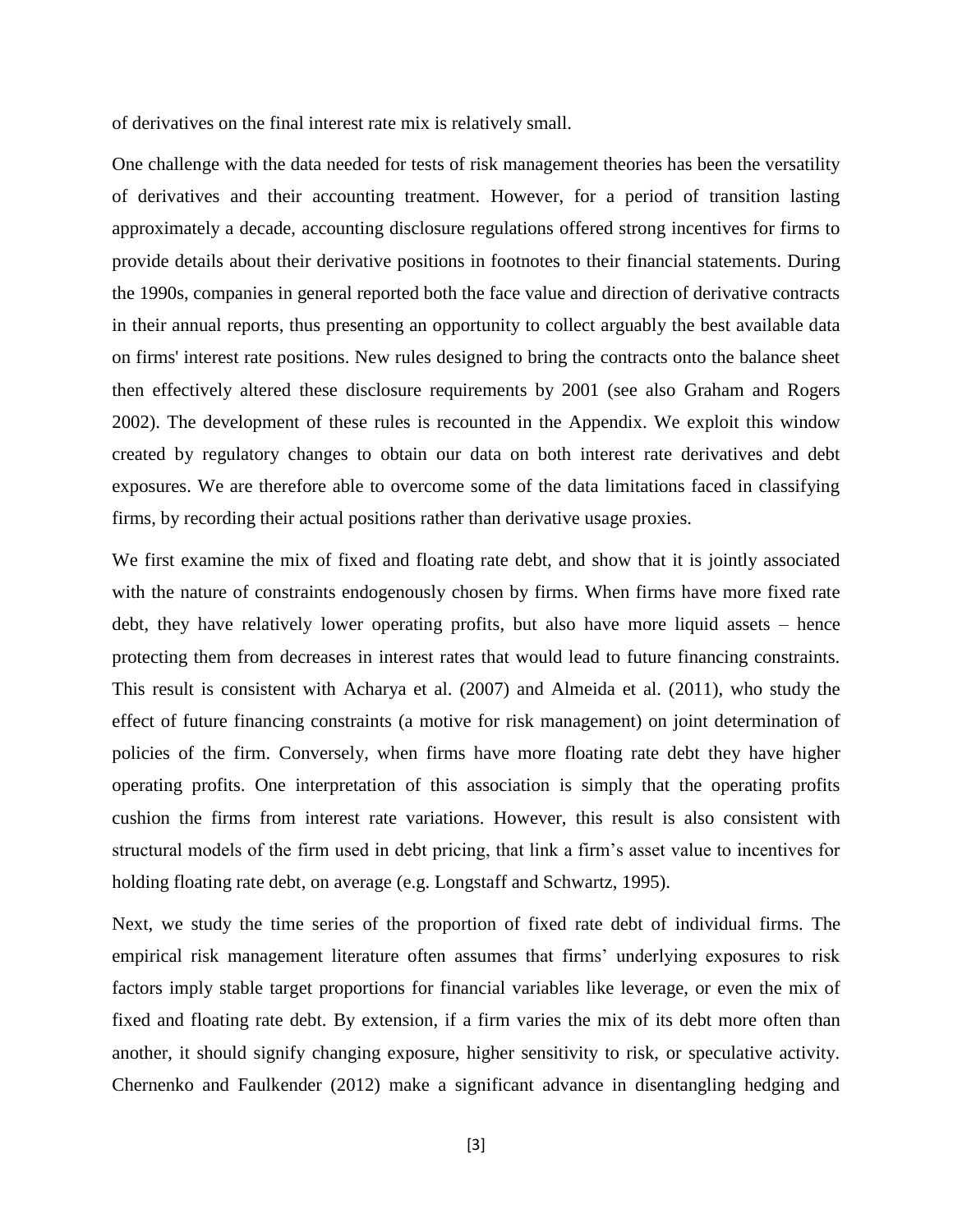speculation by using panel data. They do so by assuming the existence of a stable 'target' proportion of fixed rate debt for each firm. We classify firms by the extent of variation of their proportion of fixed rate debt over time, into those that are more or less active. If being active implies speculative or other forms of deviation from an optimal target, we expect to find evidence of value destruction or lower hedging imperatives in the relatively more active firms.

We examine the above hypotheses in turn, through a number of tests. We first examine the relationship between firms' cash flows and interest rates. We test whether, on average, the interest rate exposures of active firms differs from those of less active ones. We find the difference between the average sensitivities of the two groups' operating profits to be significant and negative. Also, on average, the operating profits of active firms vary negatively with interest rate levels. This suggests the existence of incentives to hedge interest rate exposures in active firms. Next, we compare the two groups of firms on other characteristics that the literature considers as motives for hedging. The more active firms are smaller on average than the less active firms and have higher market-to-book ratios, but the two groups are not different in terms of investment or research and development expenditure ratios. Overall, we find no evidence that being active is by itself an indicator of speculative or 'non-hedging' behavior.

The above analysis complements the findings of Chernenko and Faulkender (2012) on the use of swaps for income management to the extent that both analyses involve the identification of non-hedging motives. Chernenko and Faulkender focus on an ex-post approach, which implies that managers transfer accounting income across years when they know what their performance will be.

One may wonder whether the classification between active and inactive firms is even that strong. An important side-effect of this analysis is that we document for the first time the high level of heterogeneity in the extent to which firms vary the mix of debt over time. Not only is there heterogeneity in this variation, the level of variation is striking. For each firm in each year of our eleven-year sample, we calculate the proportion of debt that is subject to fixed rates after accounting for interest rate swaps. We then calculate the range of this proportion over the sample period, i.e. the difference between the maximum and minimum proportion of fixed rate debt for each individual firm. The median of this range is 0.51, showing that more than half the firms switched between having mostly fixed rate debt and mostly floating rate debt, or vice versa.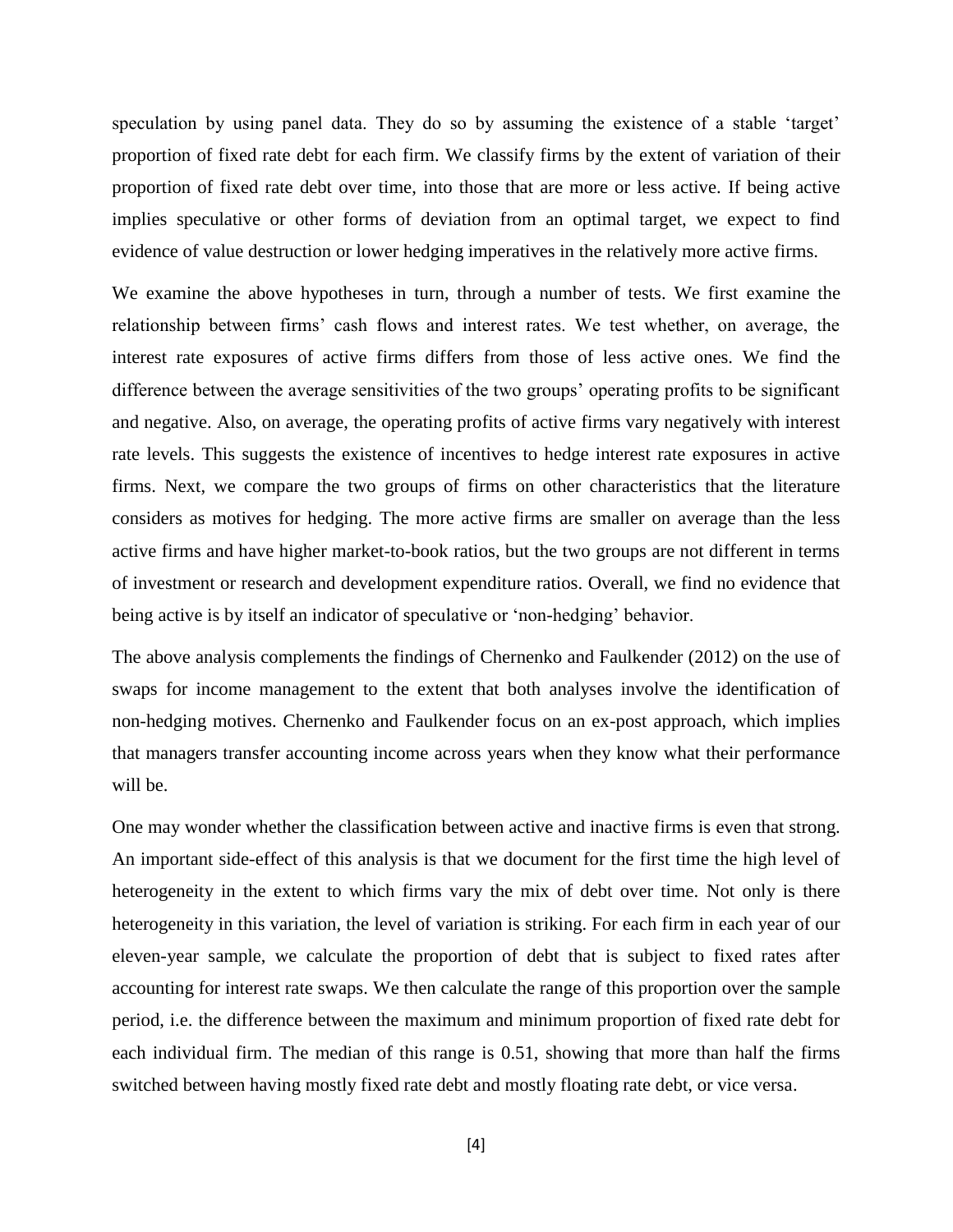One of the additional contributions in this paper is the application of an appropriate estimation methodology, considering that the proportion of fixed rate debt exposure takes values between 0 and 1. The standard linear regression model in such a setting may lead to biased and inconsistent estimates (Cook et al., 2008; McCullagh and Nelder, 1989; Papke and Wooldridge, 1996), so we apply a beta regression instead, which is explained in Section 4.

Having found evidence consistent with hedging motives being linked to various proxies for interest rate exposure choice and variation, we would still like to make an attempt at identifying speculation. To explore an alternative indicator for speculation, we conduct a thought experiment based on purely hypothetical scenarios. The question we ask is, what could we learn if we assumed that firms were attempting to time the market for short term gain?

Our sample extends across varied periods of monetary policy, with sustained episodes of unexpectedly low and high rates, as well as shock increases and decreases in rates. This places us in a position to observe how often a firm increases the share of its fixed rate debt before interest rates go up, or reduces the share of fixed rate debt before interest rates go down.

Capitalizing on this opportunity, we uncover an unexpected association between operating performance of a firm in a given year and the change in its debt mix in the previous year. This finding is consistent with the notion that some managers may be making correlated decisions across all the dimensions of the firm, not optimally, but based on their views on future interest rates. This possible explanation is consistent with the finding in Géczy et al. (2007) that managers selectively choose exposures based on their views rather than specifically setting out to gamble. It is also similar in spirit to that used by Beber and Fabbri (2012), who use unexplained changes in the size of currency derivative positions to identify speculation and associate these actions with behavioral attributes of managers. If this explanation is correct, it points to a potential proxy for identifying firms that speculate over a period of time. Speculators would have a higher absolute value of correlation between the following two dimensions: operating performance, and the financial impact of the change in the debt mix in the previous year.

Underlying the discussion in this introduction and motivating the choice of analyses in this and other papers in the literature, is the issue that theory does not provide us with an optimal benchmark mix of fixed and floating rate debt, with which to compare the empirically observed mix. We began this paper with the argument that the firm trades off two different facets of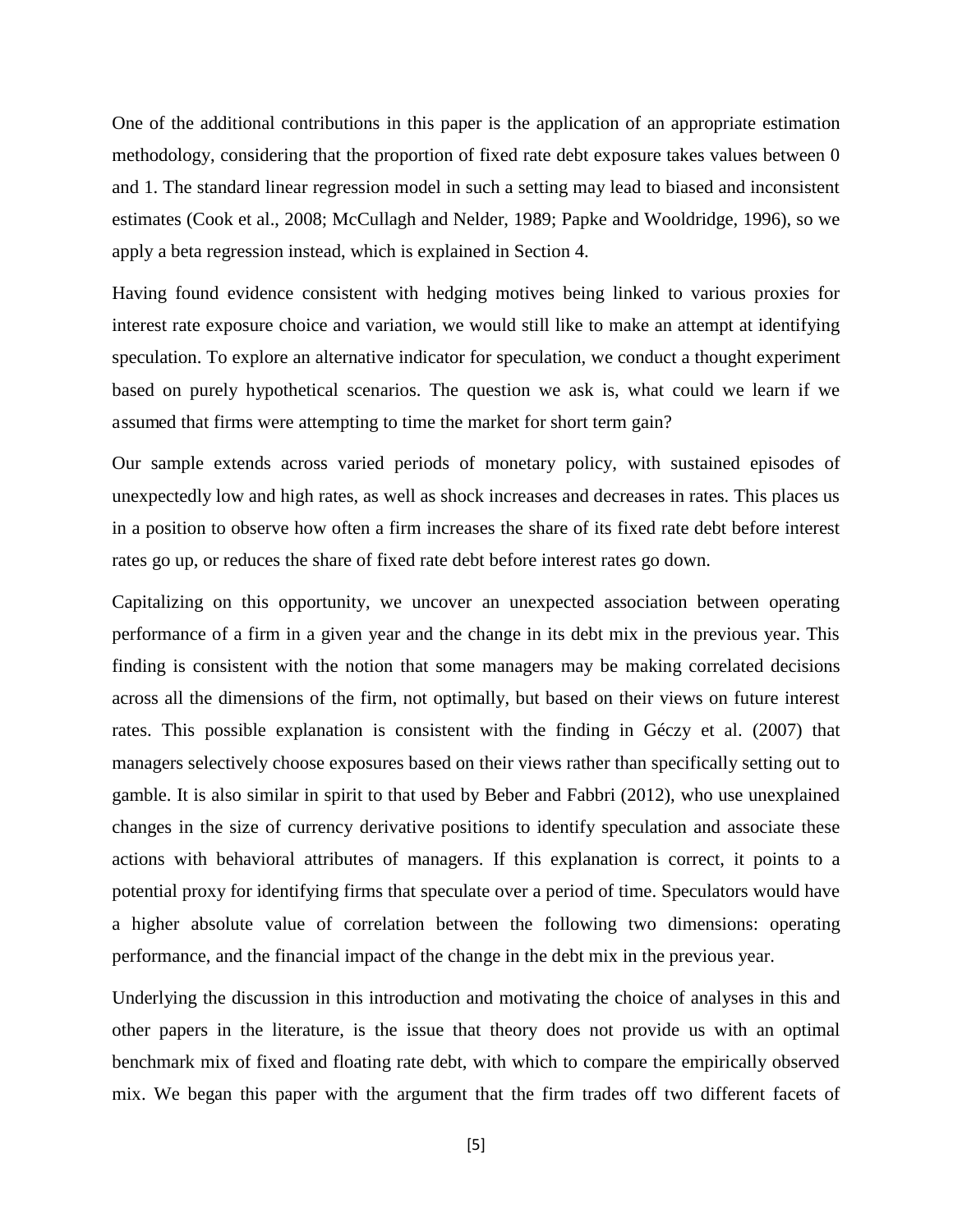interest rate risk when it chooses the shares of fixed and floating rate debt. In order to help motivate our analysis further, and to link it to the theoretical developments in corporate risk management, we first present a simple model to characterize the form of interest rate risk in the next section.

Overall, we show in this paper that the mix of fixed and floating rate debt is associated with future financing constraints as predicted by theory. In addition, we document striking levels of variation in this mix by individual firms over time. We exploit heterogeneity in the extent of variation to conclude that both types of firms are responding to different hedging incentives, and that being active does not appear to signal speculative motives. The above analyses are discussed in Section 4. In Section 5, by considering the association between financial choices and operational results, we explore a potential approach to distinguish speculators from others. We use Section 3 to describe and summarize the data.

#### **2. Theory and further motivation for tests**

Theory offers several justifications for risk management in the context of Modigliani's and Miller's (1958) setup. In the presence of asymmetric information [\(Froot et al., 1993\)](#page-27-0), financial distress costs (Leland, 1998; Purnanandam, 2008) or agency costs (Morellec and Smith, 2007), firms may benefit from smoothing cash flows to avoid deadweight losses from underinvestment or liquidation. Independent of the source of market distortion, financing constraints arise in states with profitable investment opportunities, generating a motive for hedging. The effect of such future financial constraints is discussed in, for instance, Acharya et al. (2007) and Almeida et al. (2011). Other sources of risk management incentives include convex tax schedules and managerial concerns for their own wealth or career (Breeden and Viswanathan, 1998; DeMarzo and Duffie, 1991, 1995; Smith and Stulz, 1985; Stulz, 1984). Further, strategic implications of hedging are explored in Adam et al. (2007) and Adam and Nain (2012). In this section we attempt a simple characterization of the tradeoffs generated by interest rate risk assuming one or more of these justifications hold.

It is clear that more than one aspect of the firm (revenues, costs, financial value in terms of future prospects) may be related to variations in a market variable such as the short rate. While any firm may be exposed to interest rate risk in this sense, the presence of debt modifies this exposure. For an indebted firm, potential up and down moves of interest rates also act through the debt, and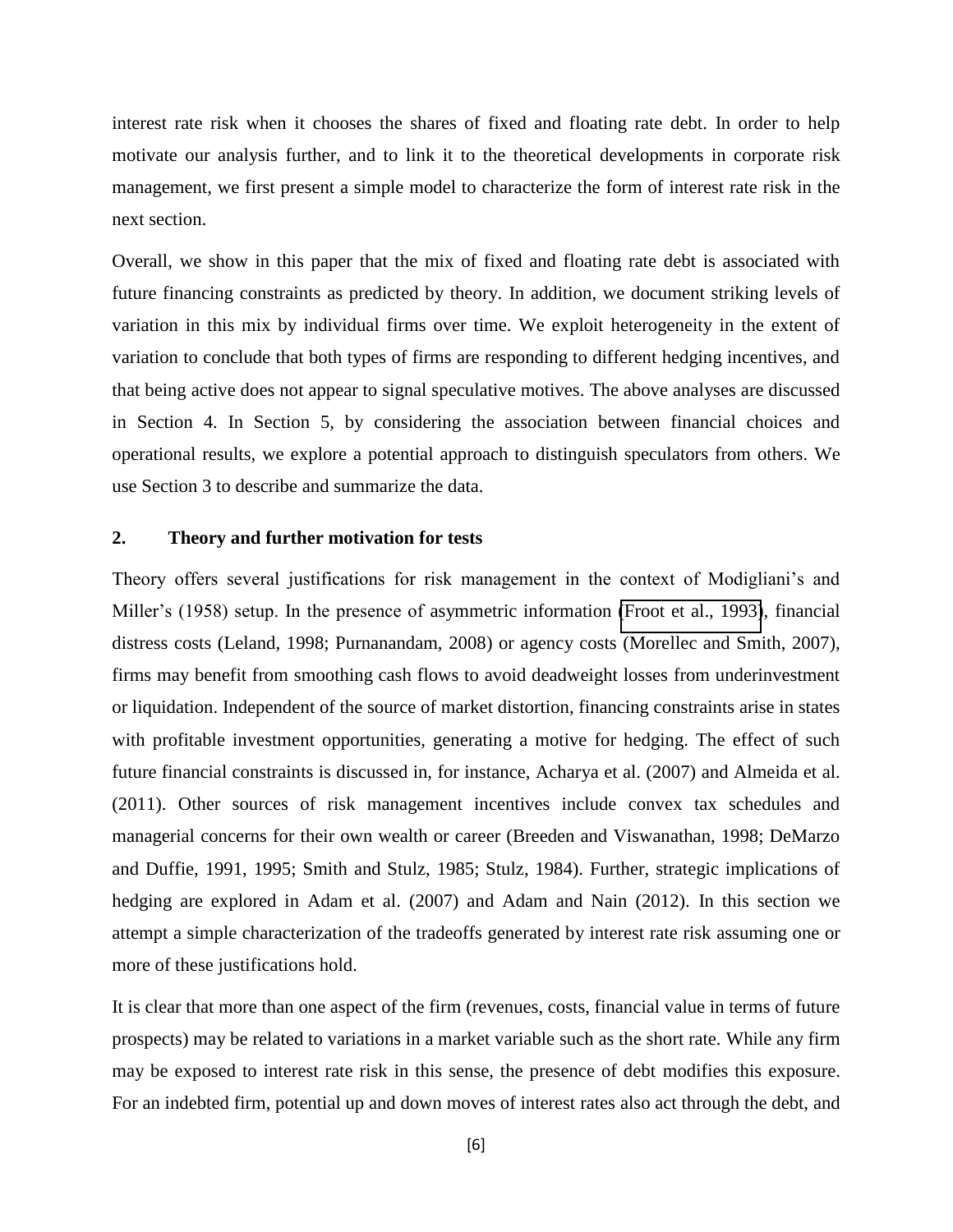the effect depends on whether the debt is at fixed or floating rates. A decrease in the interest rate raises the value of fixed rate debt and thus reduces a firm's borrowing capacity, ceteris paribus. An increase in rates raises interest payments on floating rate debt, thereby directly reducing income and internal resources. As both fixed and floating rate debt expose the firm to the risk of suboptimal investment choices, a firm could be seen to opt for a mix that trades off the two manifestations of risk given their specific exposure. We are interested in this particular choice. In this section, we propose a simple framework that would help to identify the salient features of interest rate risk for nonfinancial firms, and place it in the context of existing risk management theory.

#### 2.1 A simple adaptable characterization of interest rate risk

We adapt the information structure from Acharya et al. (2007) to address the fixed versus floating interest rate marginal decision for a firm in a simple setting.

2.1.1 Assumptions

#### [Insert Figure 1 here]

There are three dates in the model (see Figure 1).

At  $t = 0$ , the firm takes up a project with uncertain cash flows and partly finances it with debt with face value d on which it must pay coupons at  $t = 1$ , 2. The debt is repaid at  $t = 2$ . At  $t = 1$ , the firm receives a high or low cash flow  $C_H$  or  $C_L$  respectively. Here, cash flow refers to the underlying cash flow generated by the assets of the firm, and is in an accounting sense similar to EBIT. Thus, the value of the assets of the firm is inextricably linked with the EBIT, in the sense of Goldstein et al. (2001). On the other hand, the value of equity and debt may vary according to other factors. Also, the one-period risk-free interest rate either rises to  $r<sub>H</sub>$  with probability p or falls to  $r<sub>L</sub>$  with probability (1-p). Cash flows and interest rates are correlated - the probability of a high cash flow in the low interest rate state mirrors that of a low cash flow in a high interest rate state (see Figure 1). The expression for the correlation between cash flows and interest rates is:

$$
(2q-1)\sqrt{\frac{p-p^2}{q-q^2+(1-2q)^2(p-p^2)}}\ ,
$$

which can take values between -1 and 1, as long as p is not 0 or 1. This correlation varies across individual firms, and in our stylized example, affects their sensitivity to each type of debt.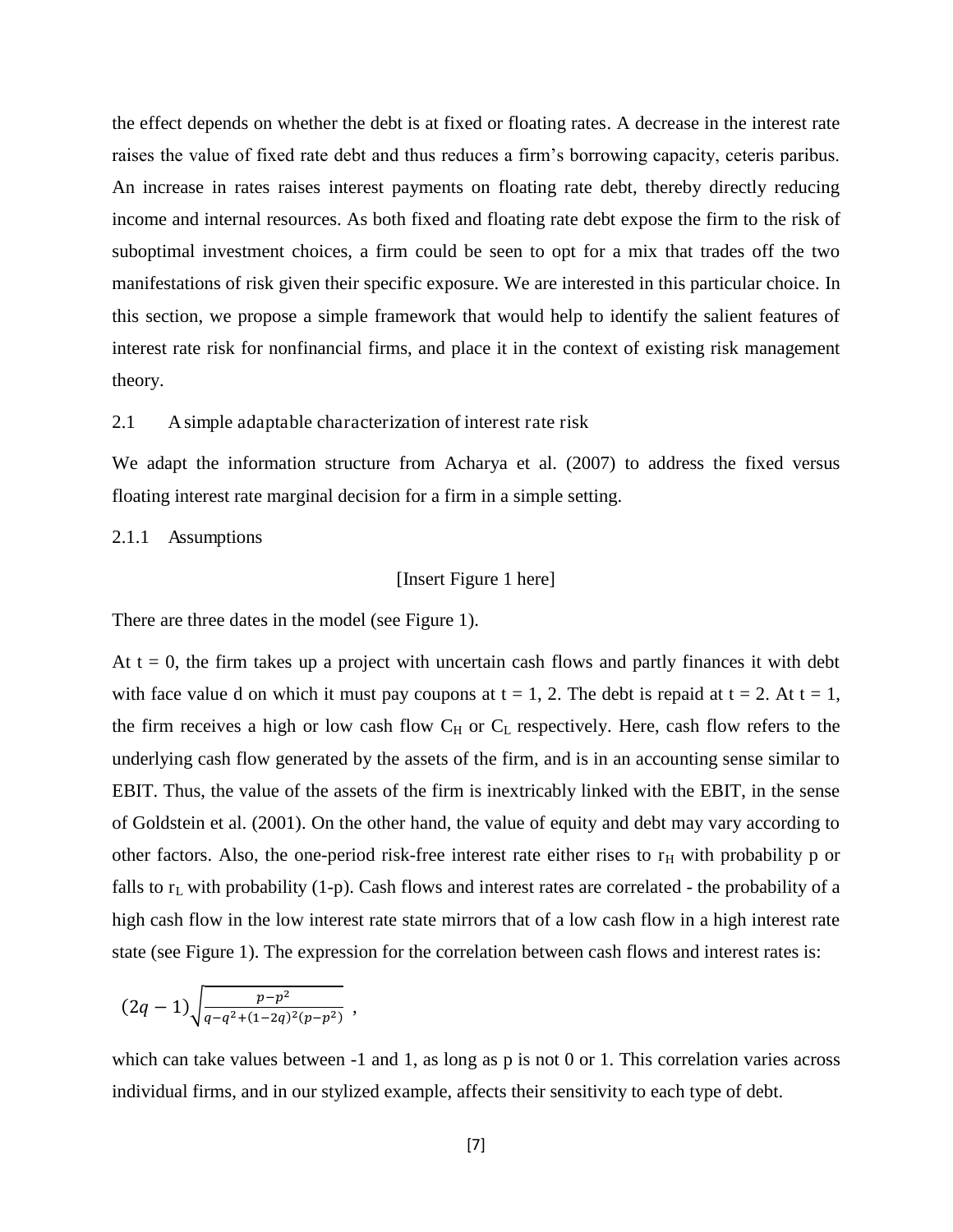At  $t = 1$ , the firm has an opportunity to reinvest its residual cash flow (after paying the debt coupon) in the project to earn a positive NPV return s, such that it is always optimal for the firm to invest. The cash flow at  $t = 2$  depends on the state at  $t = 1$  as follows. We assume there is no further uncertainty in high cash flow states. In low cash flow states, however, the expected return from the investment is multiplied by a factor  $\bar{x} = \gamma x_H + (1 - \gamma)x_L$ , i.e. with a probability  $1 - \gamma$ , the return could be low enough to bankrupt the firm, while  $x_H$  is such that (at a minimum) the bondholder recovers her entire repayment. We may assume that  $\bar{x} = 1$ .

We make some further simplifying assumptions, the first of which is that the existing debt has absolute priority over any new debt issued (for instance, at  $t = 1$ ). As stated above, coupons are paid on debt at both  $t = 1$  and  $t = 2$ . If the debt is at a fixed rate, the coupon is the same in both periods. The coupon on the debt issued at  $t = 1$  is the riskless rate on that date. The existence of default risk still implies that the debt is not issued at par. The restriction on financing comes in the form of limited pledgeability of assets (see Acharya et al., 2007). Only a proportion  $\lambda$  of current and future cash flows may be pledged to the lender, limiting the total face value of debt available.

The calculations for the various quantities in the model are in the Appendix, so that we may concentrate on the key implications of the model.

#### 2.1.1 Implications

If the firm only issues one type of debt with face value d at time 0, and the fixed rate debt is issued at a rate  $r_0$ , such that  $r_L < r_0 < r_H$ , we have the following expressions for the value of the fixed and floating rate debt respectively:

$$
D_0^F = \frac{dr_0}{1 + r_0} + \frac{pqd}{1 + r_H} + \frac{(1 - p)(1 - q)d}{1 + r_L}
$$
  
+  $p(1 - q)min\left(\frac{d}{1 + r_H}, \gamma \frac{d}{1 + r_H} + (1 - \gamma)x_L I_{LH}(1 + s)\right)$   
+  $(1 - p)qmin\left(\frac{d}{1 + r_L}, \gamma \frac{d}{1 + r_L} + (1 - \gamma)x_L I_{LL}(1 + s)\right)$  (1)

And if the firm had taken only a floating rate loan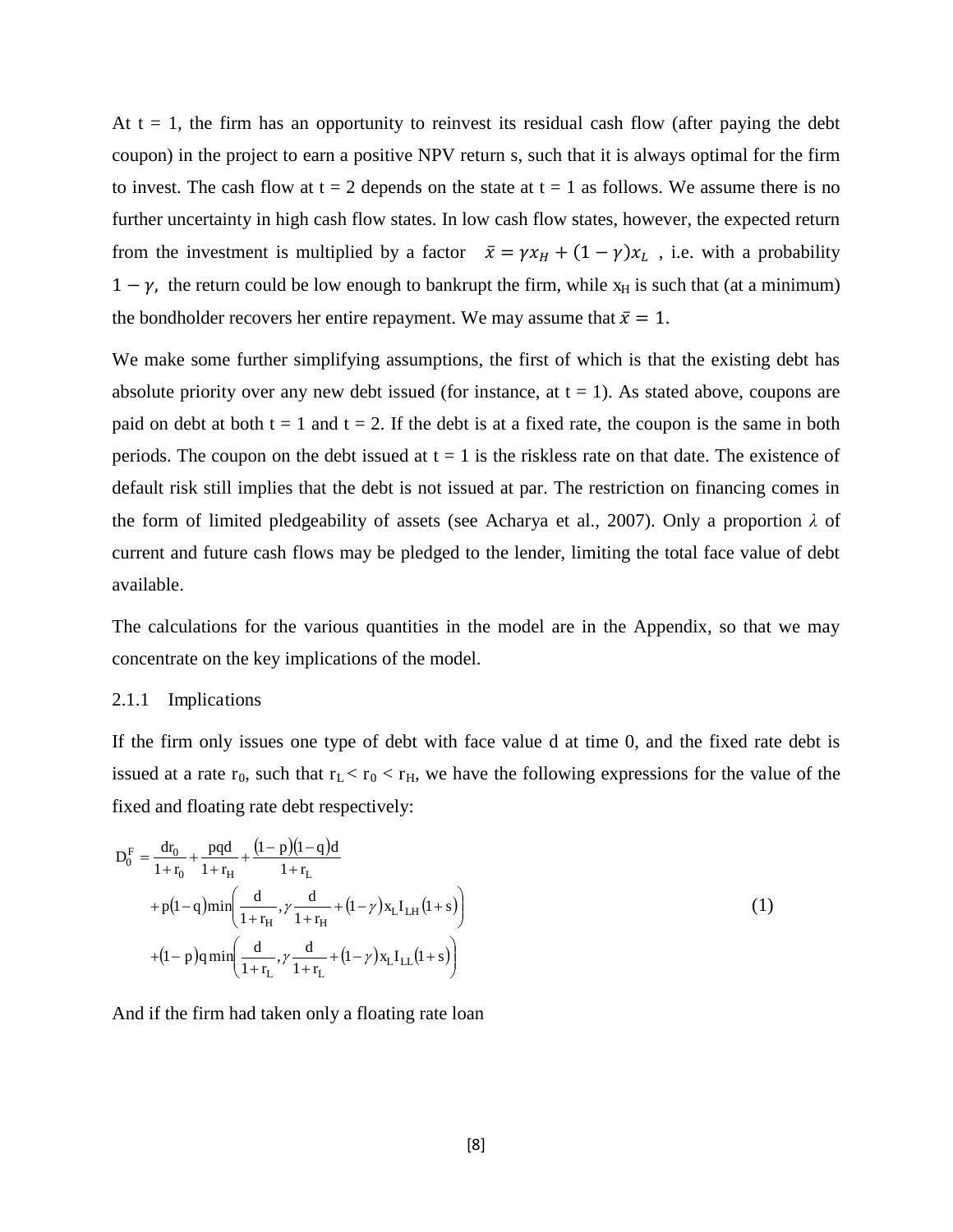$$
D_0^{FL} = \frac{dr_0}{1 + r_0} + \frac{d(pq + (1 - p)(1 - q))}{1 + r_0}
$$
  
+  $p(1 - q)min\left(\frac{d}{1 + r_0}, \gamma \frac{d}{1 + r_0} + (1 - \gamma)x_L I_{LH}(1 + s)\right)$  (2)  
+  $(1 - p)qmin\left(\frac{d}{1 + r_0}, \gamma \frac{d}{1 + r_0} + (1 - \gamma)x_L I_{LL}(1 + s)\right)$ 

Comparing expressions in Eqn. 1 and Eqn. 2, we can see that the value of the floating rate debt depends on default probabilities, but is not sensitive to future realizations of the interest rate, whereas the fixed rate debt is in fact subject to both interest rate and default risk.

Consider now the cash-flows to the shareholders in the firm. A firm that has borrowed at a fixed rate expects to receive the following cash flows at time 2:

$$
[pq+(1-p)(1-q)](C_H-dr_0)(1+s)+\gamma[p(1-q)+(1-p)q]x_H(C_L-dr_0)(1+s)-(1+\gamma)d(1+r_0)
$$
\n(3)

The cash-flows to floating-rate borrowers would be

$$
pq[(C_{H} - dr_{0})(1+s) - d(1+r_{H})] + (1-p)(1-q)[(C_{H} - dr_{0})(1+s) - d(1+r_{L})] +
$$
  
\n
$$
p(1-q)[x_{H}(C_{L} - dr_{0})(1+s) - d(1+r_{H})] + \gamma(1-p)q[x_{H}(C_{L} - dr_{0})(1+s) - d(1+r_{L})]
$$
\n(4)

In this case, the cash flows to shareholders in the case of fixed rate debt depend on default probabilities and the underlying operating uncertainty, but are not affected by interest rate changes. However, floating rate borrowers are affected adversely, particularly in the state with low cash flows and high interest rates coinciding. Two states are more important than others - the low cash flow, low interest rate regime that affects fixed rate borrowers harshly and the low cash flow, high interest rate regime that hurts floating rate borrowers.

Given the unlimited potential for returns from investing at time 1, we now consider the possibility that the firm may increase its investment by borrowing an additional amount. We know that the firm may not commit more than a proportion  $\lambda$  of its cash balances and expected cash flows as collateral. Hence, in each of the four states at time 1, we can work out the maximum (and in this case optimal) amount of borrowing (when initial debt is fixed). For instance, in the high cash flow, high interest rate state,

$$
d_1^{\text{HH}} = \frac{\lambda \left( (B_1^{\text{HH}} + C_H - dr_0)(1+s) - d(1+r_0) \right)}{1+r_H}
$$
(5)

where  $B_1^{HH}$  represents the amount borrowed. Calculations of both amounts are provided in the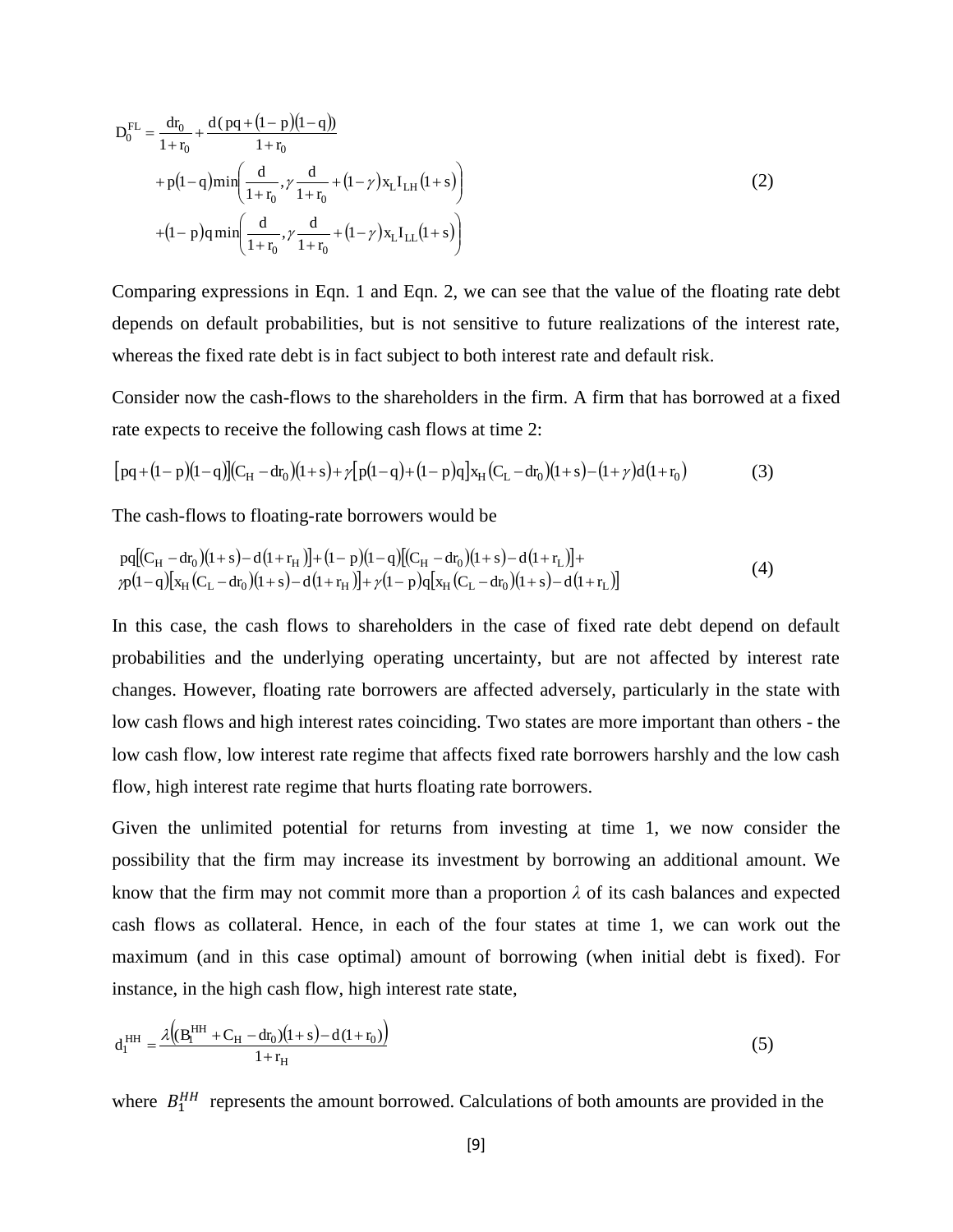Appendix.

The key comparison is the cost of debt ( $d_1/B_1$ ) in the low cash flow states when interest rates are high or low. When initial debt is fixed, we can find that

$$
\frac{d_1^{LH}}{B_1^{LH}} - \frac{d_1^{LL}}{B_1^{LL}} = \left(\frac{1}{1+r_H} - \frac{1}{1+r_L}\right) \frac{(1+r_0)(1+s)\left(\overline{X} - d\lambda \overline{x}\right)}{(C_L - dr_0)(1+s)\overline{X} - d(1+r_0)}
$$
(6)

which implies that the cost of new debt for a fixed rate borrower in the low interest rate state is higher than when interest rates are high. On the other hand, when we consider the same comparison in the case of a firm holding floating rate debt, we find that the difference in the cost of debt is positively related to  $(r_H - r_L)$ .

Similarly, in terms of debt capacity at time 1 conditional on existing senior debt with face value d, the borrowing capacity of floating rate borrowers is greater than fixed rate borrowers in a low interest rate environment and vice versa.

The key message from this model is that the mix of fixed and floating rate debt that optimizes shareholder value depends on the relative size of EBIT and the relative variation in interest rates and the correlation between EBIT and interest rates, taking into account future investment opportunities (including financial frictions). This helps place the problem in the context of the traditional approaches to corporate risk management,

#### 2.1.2 Empirical guidance

Here we assumed limited pledgeability that could arise from agency costs. These same agency costs can be alternatively modelled as causing external finance to be more costly and to have a convex cost structure. This approach is taken in Froot et al. (1993). They also guide us on how to optimally hedge in such a setting. The answer, which is also adopted in Faulkender (2005) is to smooth the underlying cash flows or the EBIT of the firm. Thus, from a practical perspective, risk management involves hedging to reverse the effects of correlation between operating profits and the variable of interest (e.g. interest rates).

Firms may have different levels of constraints that necessitate greater or lesser hedging motives, and we take these variables from the literature to determine whether a particular choice along the fixed-floating rate debt margin is related to any of these incentives.

To identify proxies for hedging incentives, we looked to the theoretical and empirical literature,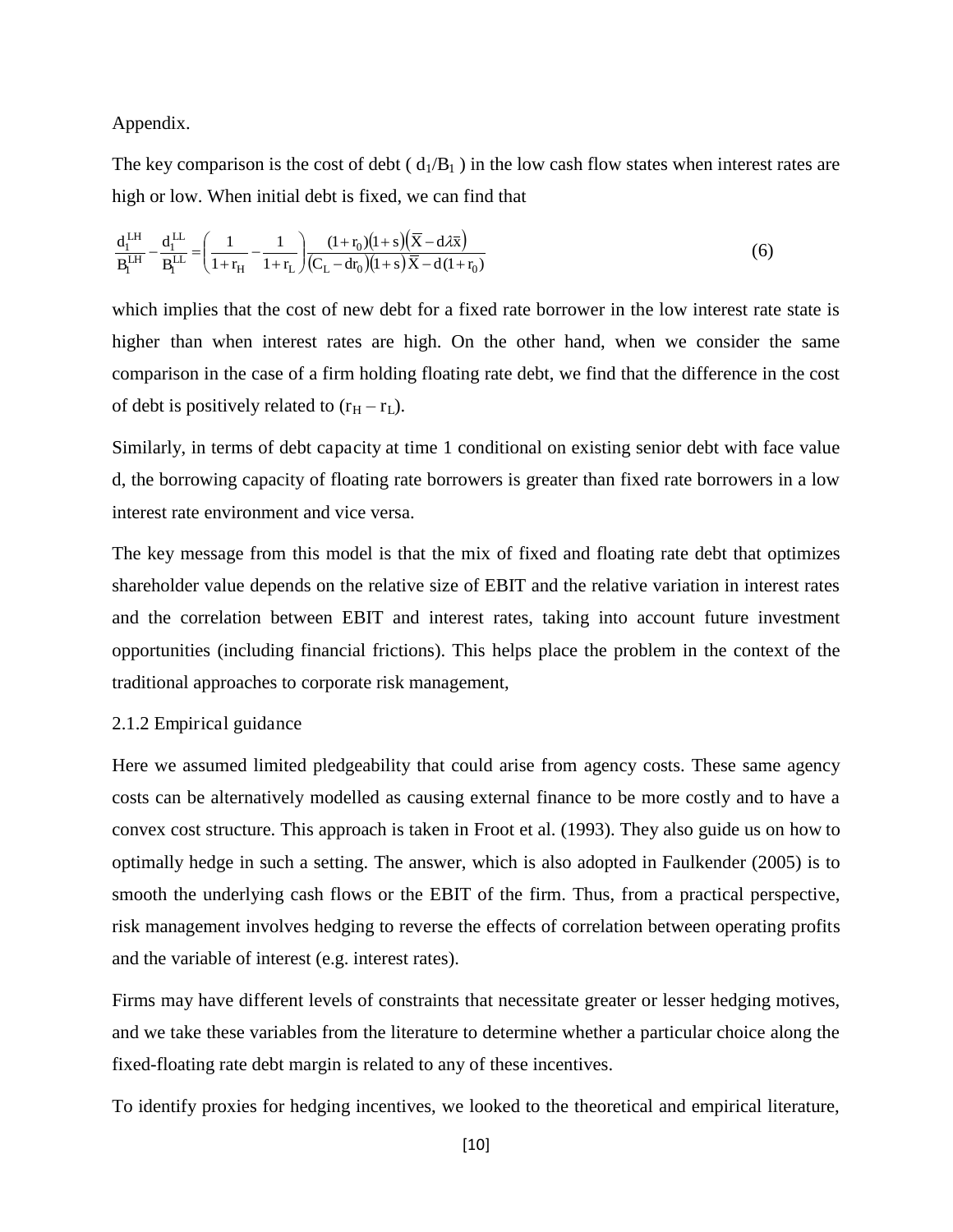which speaks of the existence of growth opportunities and of financial distress costs as central considerations. For instance, Stulz (1984), Smith and Stulz (1985) and Froot et al. (1993) predict a positive relationship between these variables and hedging activity. On the other hand, Morellec and Smith (2007) show that large firms with low growth opportunities may also reduce risk in order to avoid overinvestment costs. Further, Almeida et al. (2011) show that firms with future financing constraints may have a negative relationship between risk-taking and leverage. These latter papers motivate us to retain liquidity and underlying cash flow (profitability) in the mix of predictors.

#### **3. Data on the mix of fixed and floating rate debt**

#### 3.1. Sample selection

The main objective of this exercise was to take advantage of the period when data on both interest rate derivatives and debt were available. For inclusion of a firm in the database, there had to be a history of its annual financial statements available from the 1990s. In order to collect a large enough sample, we first randomly picked companies from the S&P 500 index in 2007. This was purely to obtain a list of firms that had a reasonable likelihood of a financial history being available, and the sample is not intentionally meant to be representative of a particular group of firms. The financial statements were taken from EDGAR SEC filings data (typically starting with the fiscal year 1994), as well as the Lexis-Nexis database for the early 1990s. 100 companies from the S&P 500 index in 2007 were picked, and their statements were read for the financial years 1990 through 2000. Data on their derivatives usage and debt mix were then collected from the footnotes to the statements.

The industry distribution of the firms is quite varied, with 63 different 4-digit SIC categories. To see the distribution over 2-digit levels, please see Figure 2.

#### [Insert Figure 2 here]

The choice of the sample period is dictated by developments in accounting regulations that created a window in time when data on debt and swaps was jointly available in a manner to allow interpretation of net exposures. These regulations and their impact on data availability are discussed in more detail in the Appendix.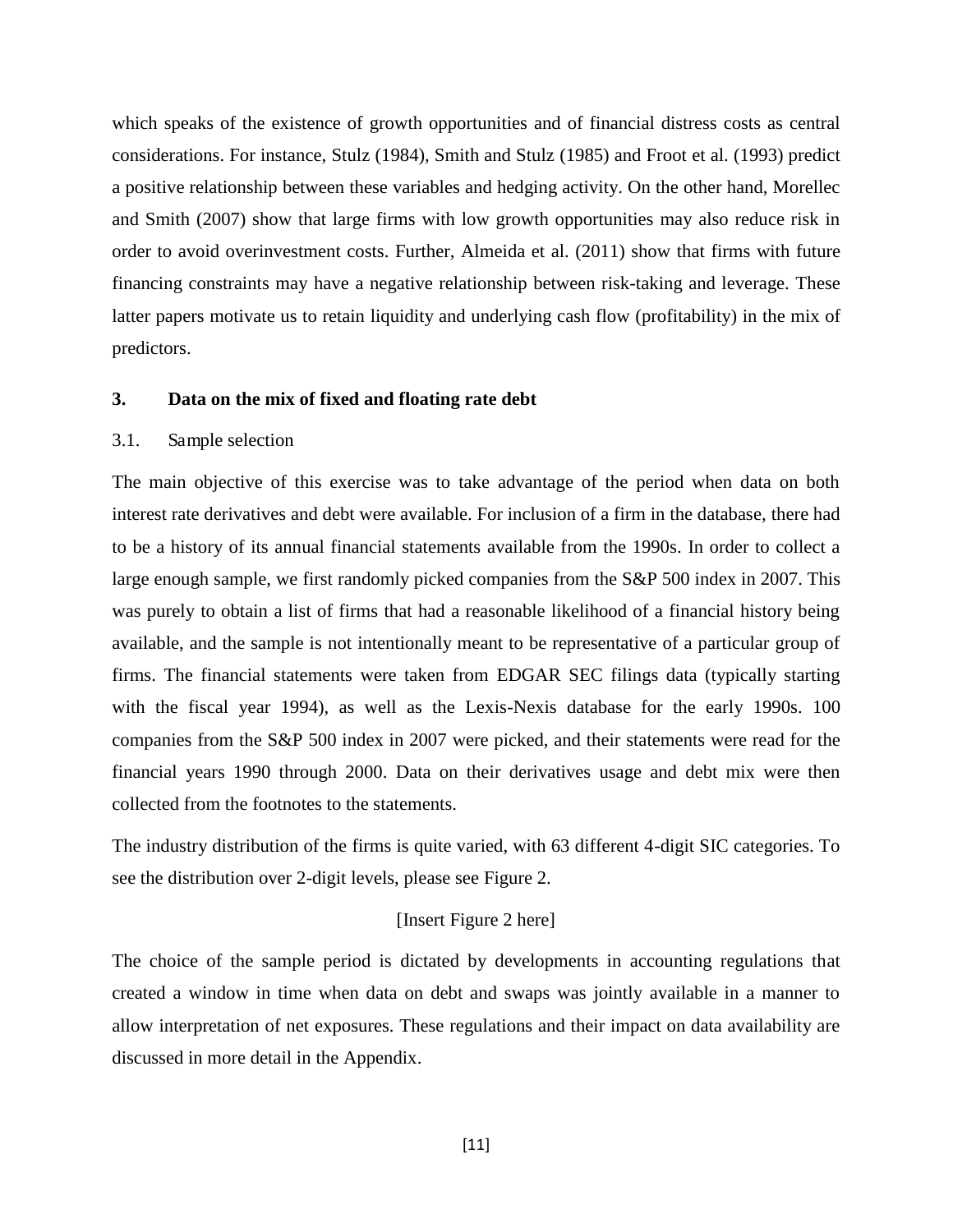#### 3.2. Collection of data on derivative and debt positions

The data was collected by a team of research assistants and cross-checked at least once. We used mainly footnotes to the financial statements to collect data on debt and derivatives positions.

For derivatives, we collected detailed information on all interest rate derivatives used by each company in each year. We searched the footnotes to the annual statements through the use of multiple search terms in addition to looking for certain sections of the footnotes manually to ensure detailed and accurate data. Our initial experience showed that searching for standard terms such as 'swap', 'cap', 'futures', 'forward', 'floor', 'collar', and 'hedg' was not sufficient as companies often use terms such as "interest rate protection agreement" and "interest rate exchange agreement" to mean the same things. In order to ensure completeness, we read through the sections that referred to fair value disclosures, risk management, off-balance sheet instruments, and debt, in addition to checking for references to these terms in the management's discussion section of filings. Where companies mentioned the hedging of investments as one of their reasons for using interest rate derivatives, we also read the section on investments. This distinction is important because a swap related to an investment will have precisely the opposite effect to that of a swap related to borrowing. We classified interest rate instruments as either changing the firm's exposure from floating rates to fixed rates or vice versa. By floating to fixed, we mean an instrument that changes the interest rate payments from a floating rate such as USD LIBOR to a fixed USD rate, directly or indirectly. The exposure is always seen from the point of view of a liability, so that an increase in interest rates is a negative development for a firm with floating rate exposure and a positive development if you have fixed rates instead. Similarly, a reduction in interest rates is good if you have floating rates and bad if you have fixed rates. We ignored the use of cross-currency swaps when they were being used to hedge foreign currency exposure unless they were clearly shown to have an effect that would fit them into one of our two main categories, viz. floating to fixed or fixed to floating. Although the firms declare investment hedging ability, they actually rarely have swaps matched to investments. This may be related to hedge accounting reasons, as swaps are relatively long-lived, and the firm is obliged to match it to a particular underlying to benefit from hedge accounting. However, it is easy to demonstrate either type of swap as being a hedge when it comes to debt. Firms state they are hedging the cost of debt when they enter into floating to fixed swaps, and the value of debt when they enter into fixed to floating swaps.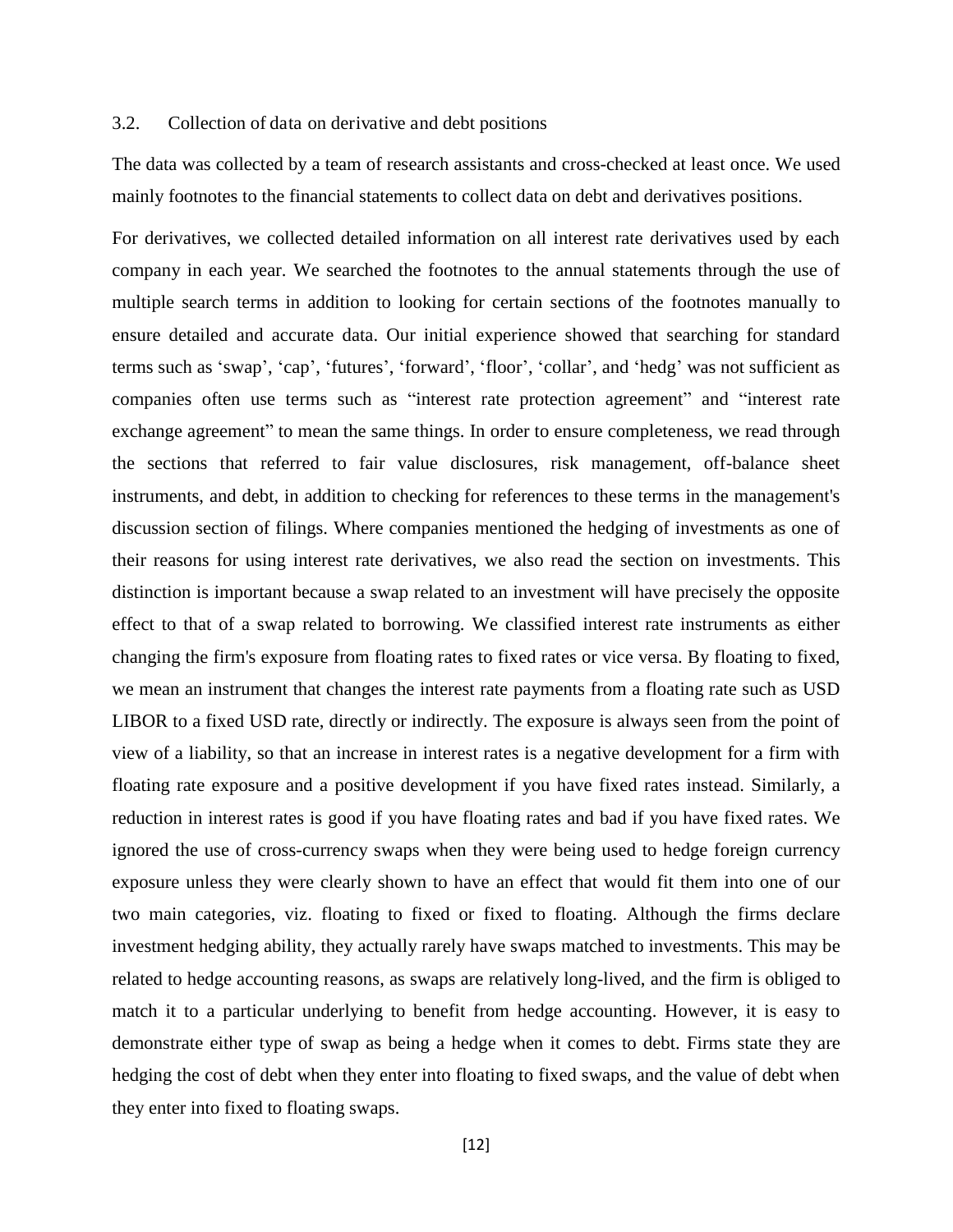The level and clarity of the disclosures vary significantly across companies. Some companies report individual contracts, since swaps are usually on large sums and are not very frequent. Other companies only provide aggregate level information on the notional and fair values and the direction of the swaps (fixed to floating or vice versa). This latter format is sufficient for our purposes as long as the underlying item(s), whose exposure is being hedged, are delineated.

Effectively, the data gives us a snapshot at the end of each year of the extent to which companies altered the mix of fixed and floating rate debt with the use of derivatives. After collecting detailed information about all the instruments in the disclosures, we aggregated the exposures generated by derivatives into floating to fixed or fixed to floating. Where the disclosures were not sufficiently clear as to assign a direction to the derivative positions, we dropped those companies from our sample. For instance, firms providing only the notional value, but not the direction of swaps, had to be dropped; as did those where merger and acquisition activity made data non-comparable over time. Some firms also had to be dropped because they had no significant debt over the period or because debt data was not clear enough to make a determination of exposure. As a result, we have a final sample containing 82 firms over the eleven-year period.

In the case of debt data, firms typically tabulated existing debt in the footnotes to financial statements along with further descriptions in some cases. We also checked the balance sheet when information on short-term debt was not separately provided in the notes. Classification of exposures on debt data often involved reading forward and backwards in years to where the terms of debt issues were properly reported as being at fixed or floating interest rates. Some companies report debt interest rates after the effect of swaps, and this was taken into account to avoid double counting the effect of swaps while combining the numbers.

In order to obtain the final exposure we took the proportion of debt that was at fixed rates (without including the effect of derivatives) and then adjusted it by the net effect of all swaps. We define this as the variable  $pfix = net fixed rate debt/total debt$ 

In Figure 3, we present some observations about pfix graphically. We first present the variation in this proportion for individual firms (over time) and across firms (in a given year). This variation is also compared with that of the leverage ratio.

[Insert Figure 3 here]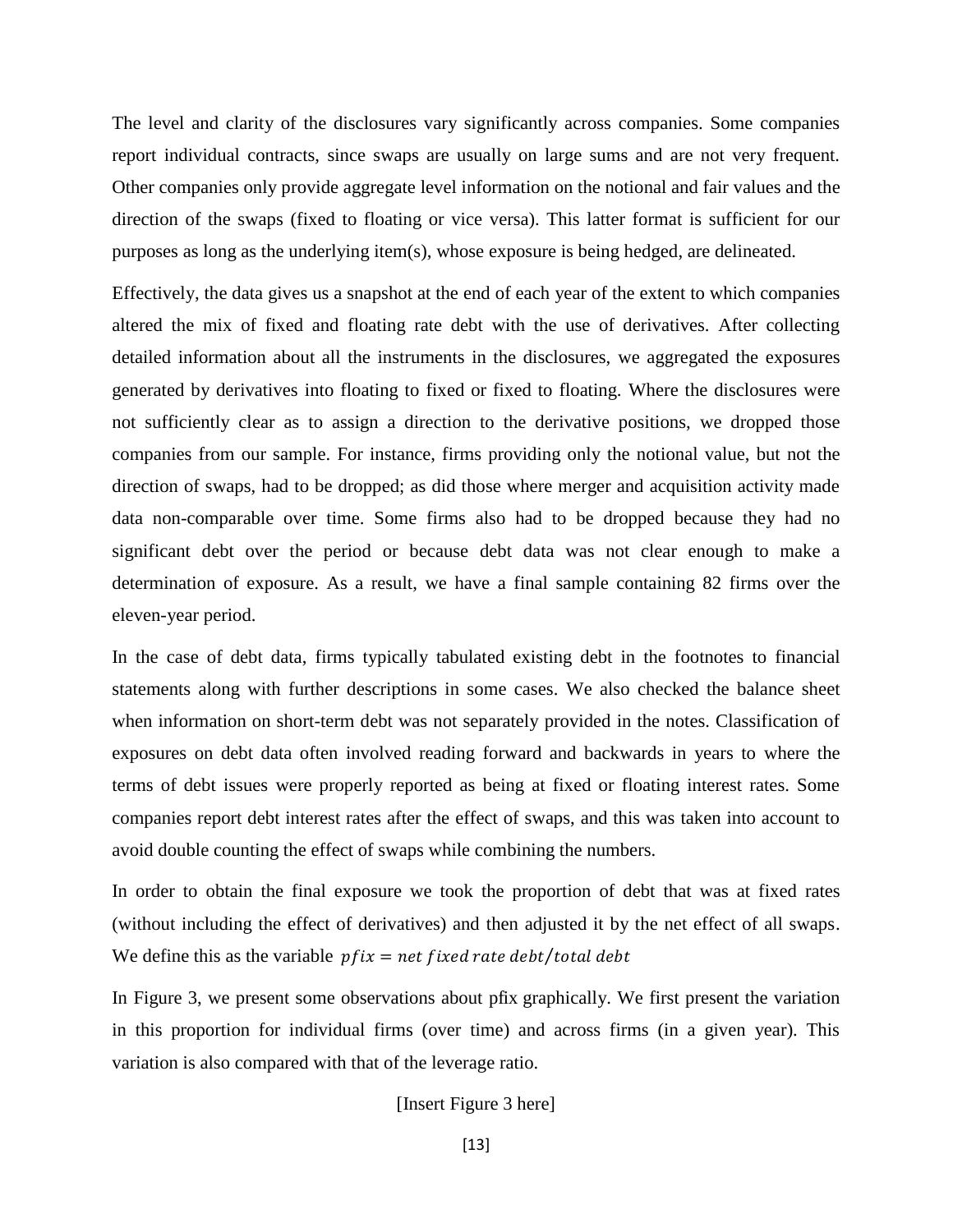In Panel A of Figure 3, we see that the distribution across firms of both the proportion of fixed rate debt and of leverage is fairly stable from year to year (as is seen from the median, interquartile range and standard deviation). Then, in Panels B and C, we look at how much these variables fluctuated for an individual firm over time – the picture is now strikingly different. Over half the firms in the sample switch between being classified as having mostly fixed rate debt and mostly floating rate debt, or vice versa.

Jointly, the observations in Figure 3 present a puzzle as to the motivation for individual firms to vary their interest rate exposures to such an extent. Further, Panels B and C also reflect significant heterogeneity in how variable the debt mix is for individual firms. Why do some firms vary their debt mix significantly more than other firms, given that the average mix across firms does not change much? To the best of our knowledge, we are the first to highlight the extent of this seemingly idiosyncratic variation in the debt-mix of firms.

# 3.3. Risk exposure indicators and other derived variables

For an individual firm, the variability of pfix may be captured by its range or its standard deviation over time. In order to understand the determinants of this variation, we separate the firms into two groups based on the coefficient of variation of pfix: Active and Less Active.

Firms with their coefficient of variation of pfix in the sixtieth percentile and above are classified as Active, while those with the coefficient of variation below the fortieth percentile are classified as Less Active, leaving out the middle 20% of firms to ensure the groups are sufficiently distinct in terms of activeness. Using the standard deviation of pfix as the classification criterion results in categories that have an overlap of 94%, and other results are similar. This is also the case for the range. The coefficient of variation, defined as the standard deviation divided by the mean, is more appropriate for capturing comparisons when firms have different average levels of pfix.<sup>2</sup>

As discussed in the theory section, we collect a set of hedge incentive variables based on the theoretical and empirical literature. We collect data from Compustat on market value, sales, leverage, liquidity, research and development expense, capital expenditure, and profitability measures including cash flow margins and return on assets. In order to examine the channels for profitability better, we also include cost variables in our dataset. Market value (mv) is calculated

l

 $2$  We are grateful to a referee for this suggestion.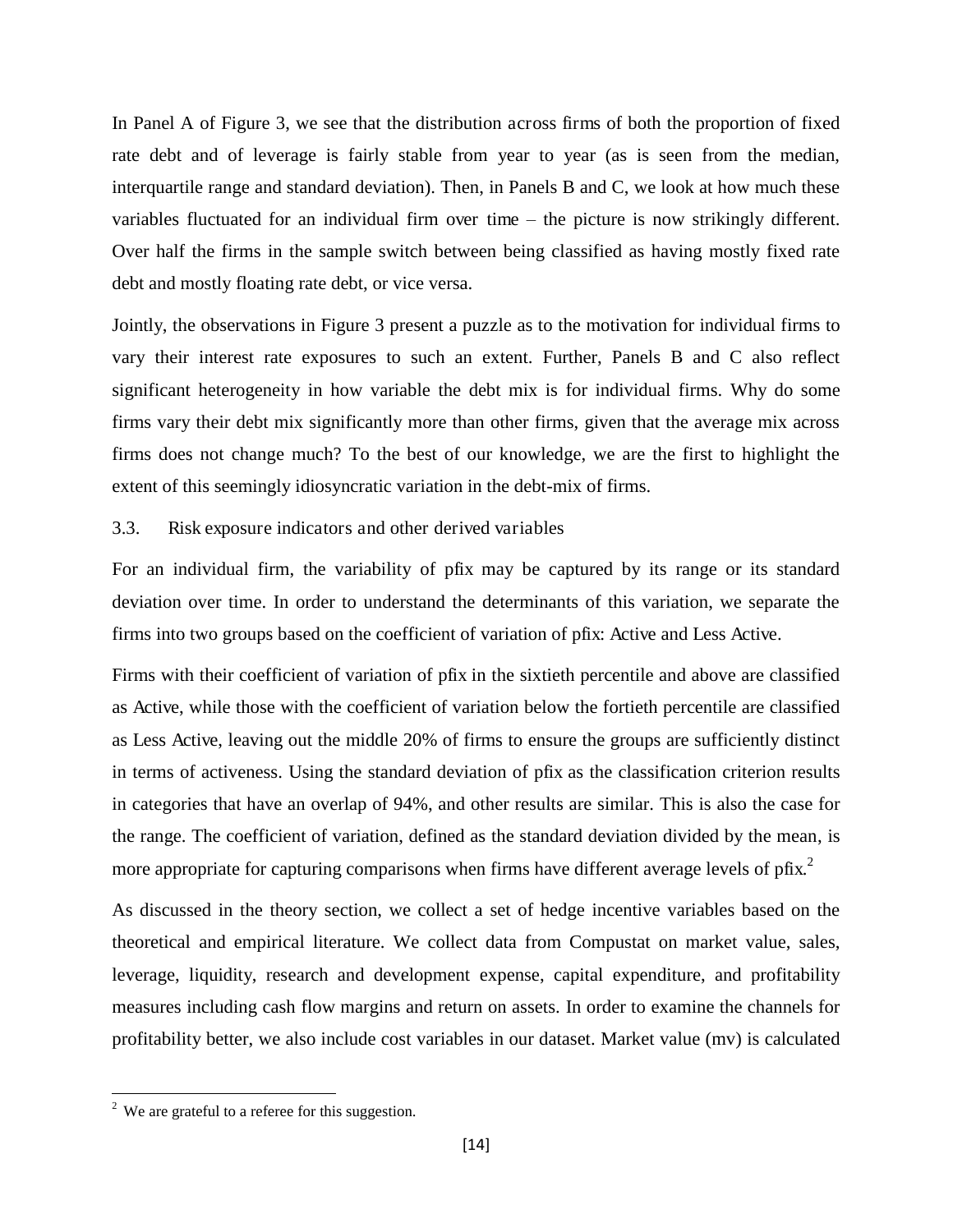as the product of common shares outstanding in millions (csho) and share price at the close of the fiscal year (prcc\_f) in the industrial annual Compustat file. Similarly, we have sales (sale) and total assets (at), leverage is total liabilities (long term debt – dltt, plus debt in current liabilities - dlc) divided by total assets, while research and development expenditure (xrd) and capital expenditure (capx) are normalized by total assets. To avoid differences in reporting interpretations, when carrying out tests, we combine capital expenditure with research and development expenditure to form a composite measure "capital plus R&D expense ratio," which is also normalized by assets.. For liquidity, we define the variable quick ratio as cash plus short term investments (che) divided by current liabilities (lct). Cash flow margins are calculated as operating income before depreciation (oibdp) divided by sales, and return on assets as income before extraordinary items (ib) divided by total assets. Market-to-book ratios are calculated as total assets minus common equity (ceq) plus market value, all divided by total assets. Finally, we also have the ratios Cost of goods sold (cogs) and Sales, General and Administrative Expense (xsga) both normalized by sales. To provide an overview of the firms in the data sample, we first calculate the average for each firm over the sample period of each of the variables. A summary of these averages is in Table I.

#### [Insert Table I here]

We also provide correlations across the variables in Table II.

#### [Insert Table II here]

#### **4. Understanding the interest rate mix**

In this section, we discuss the first two exercises described in the introduction. We start by attempting to determine what risk exposures are associated with the proportion of fixed rate debt, and then study the firm-level variation of pfix over time and its association with risk management incentives.

4.1. Exercise 1: How do hedging considerations affect the proportion of fixed rate debt?

In order to answer this question, we regress the firm-year level pfix on the firm characteristics identified earlier. However, as pfix is a proportion, the use of a linear regression model with pfix as the dependent variable would lead to biased and inconsistent estimates (see, e.g., McCullagh and Nelder, 1989; Papke and Wooldridge, 1996; Cook et al., 2008). As a consequence, we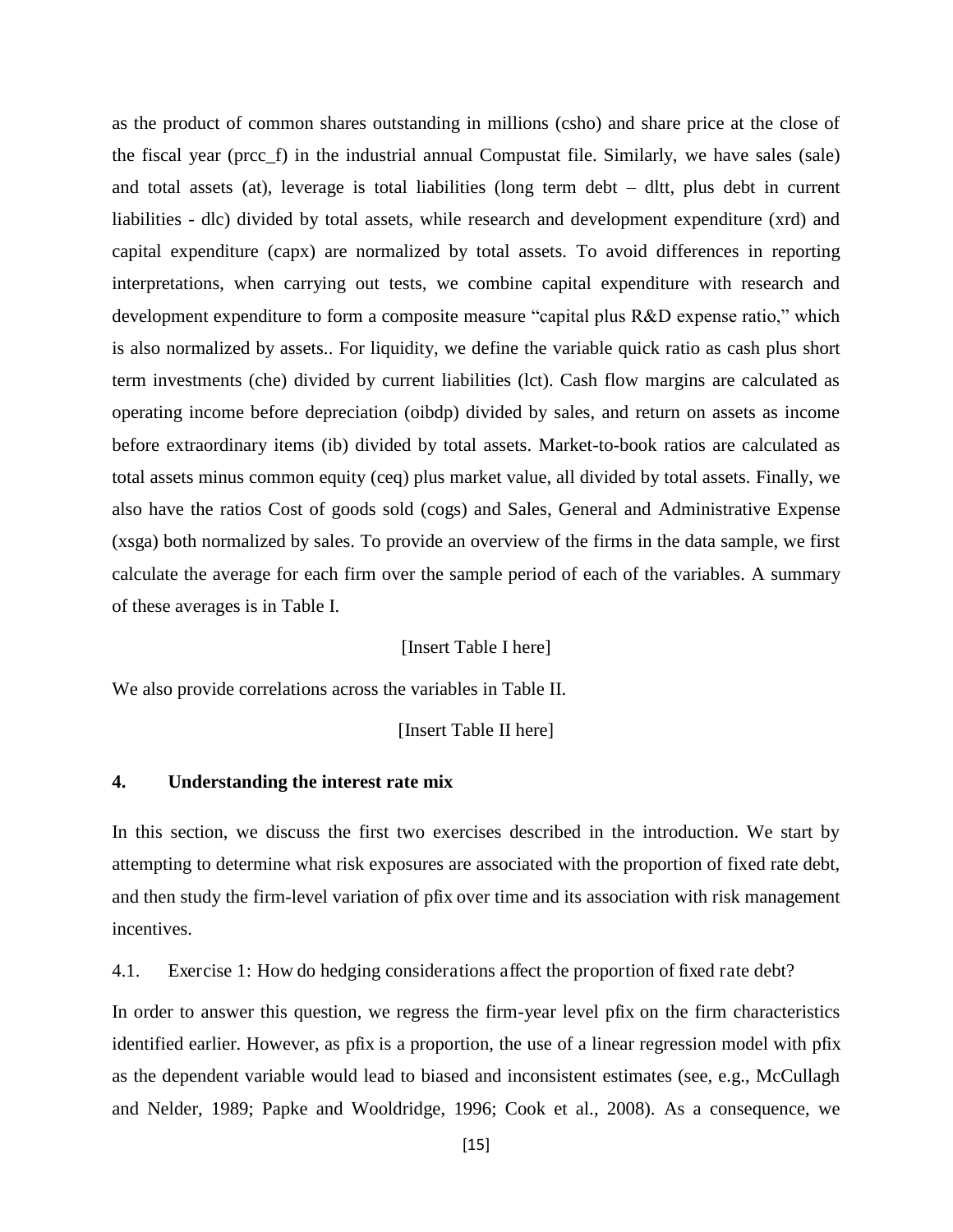follow the strategy proposed by Smithson and Verkuilen (2006) to estimate a Beta Regression Model.

To the best of our knowledge, we are the first to address this particular issue with a robust method. This involves assuming that the pfix is conditionally beta distributed with nonlinear submodels for both the location and dispersion parameters of the beta distribution. Such an approach takes account of the necessary heteroskedasticity of the data (as a bounded variable will have variance changing with location), and also allows us to model the precision of the distribution as a function of the same covariates that predict its conditional mean. It is possible to estimate this model in most standard statistical software – we use the betafit package [\(Buis et al.,](#page-26-0)  [2003\)](#page-26-0) in Stata.

While pfix is distributed along the [0,1] interval, other firm characteristics in our regression have a more conventional distribution shape, making this an appropriate use of the conditional beta regression. The model is reproduced below for the reader's convenience (following Smithson and Verkuilen, 2006):

Let  $\mu$  be the location parameter and  $\varphi$  the dispersion parameter of a beta distribution. Further, let **x**i be a row of observations of explanatory variables, including a constant. Then,

$$
\mu_i = \frac{exp(\mathbf{x}_i \beta)}{1 + exp(\mathbf{x}_i \beta)}
$$
  
and  $\phi_i = exp(\mathbf{x}_i \gamma)$ 

where  $\beta$  and  $\gamma$  are parameter vectors. Here,  $\mu$  is the expected value (or location) of the beta-distributed dependent variable (pfix in this case). The variance of the dependent variable is determined jointly by  $\mu$  and  $\varphi$ , through the relation: Var(·) =  $\mu(1 - \mu)/(1 + \varphi)$ . This means that, for a given level of  $\mu$ , higher  $\varphi$  is associated with lower variance.

Our empirical specification includes the same firm characteristics that are used to proxy risk management imperatives. As we have shown in Figure 3 above, the mean pfix for a single firm may carry limited information, but there is still some variation in the cross-firm average of pfix from year to year that may bias the results, so we also include year dummies among the explanatory variables. These year dummies effectively account for general market conditions.

#### [Insert Table III here]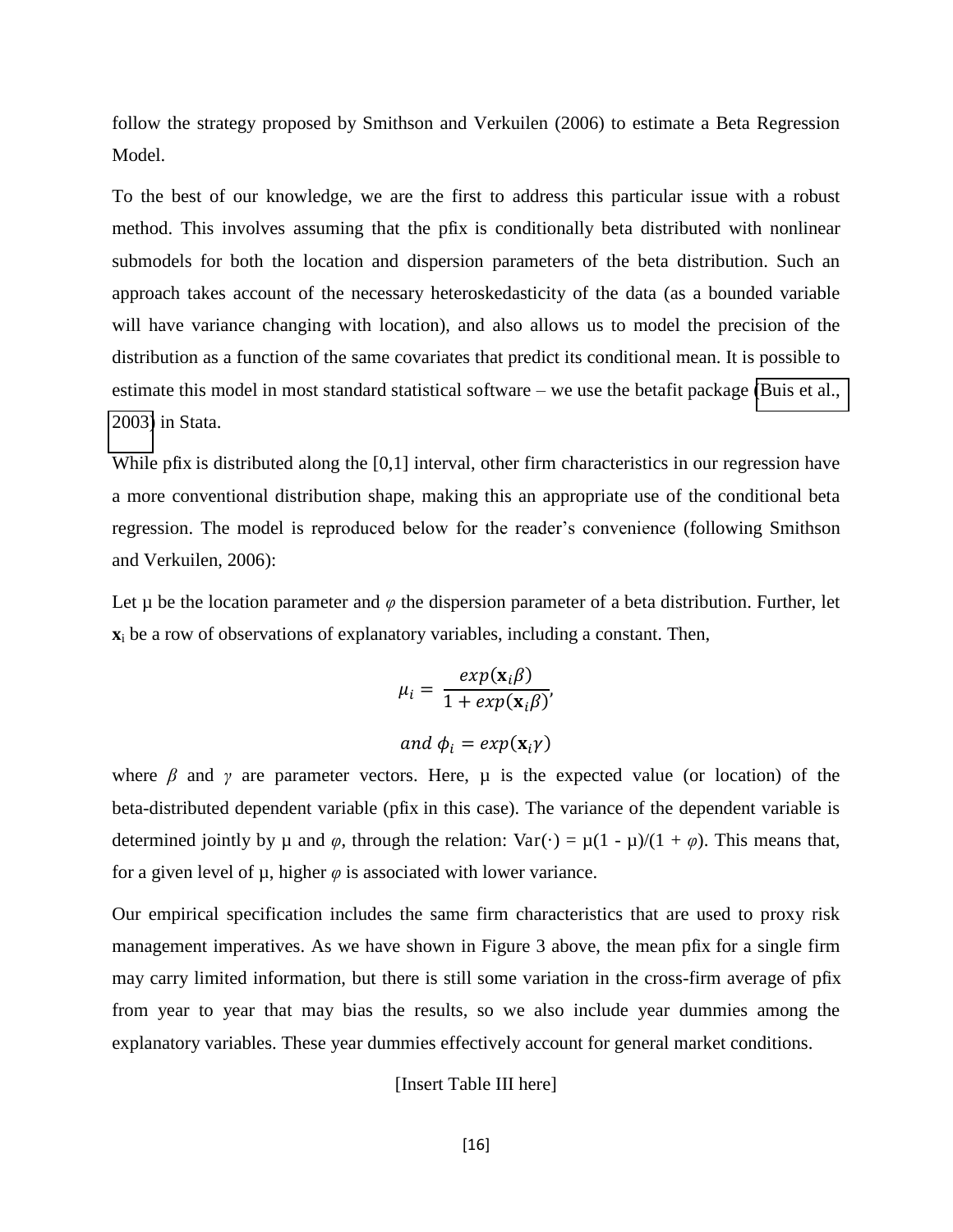The results of this regression in Table III show that firms with higher profitability or operating cash flows tend to have a lower pfix while those with higher short-term liquidity (quick ratio) tend to have a higher pfix. This is consistent with the argument that financially constrained firms would hold more liquid reserves. The notion of constraint here is the future borrowing capacity of the firm. A firm with more fixed rate debt exposes itself to the risk of increased leverage, hence endangering borrowing capacity – such a firm holds more cash and short-term assets as a hedge. On the other hand, firms with high operating cash flows would face a reduced constraint. In other words, we can see that the choice of issuing more fixed or floating rate debt is linked to other factors affecting the firm, and these change over time. Whether the choice of debt type is determined by the liquidity and profitability of the firm or vice versa is not of central importance – theory suggests that these would be jointly determined.

From the analysis, we also see that higher leverage is associated with lower pfix. This does not contradict the arguments above, but may also be linked to an alternative explanation. Kahl et al. (2013) argue that firms tend to borrow short-term funds (such as, by issuing commercial paper) for the purpose of making large investments or financing acquisitions. The fact that the leverage-pfix relationship does not appear to hold unconditionally offers increases in short-term borrowing as a potential explanation.

Higher leverage is also linked to higher dispersion in the pfix, suggesting that more extreme values of pfix would be seen in higher leverage firms. This conditional finding is consistent with the argument that firms jointly determine their exposure in consideration with a combination of factors and it would be inaccurate to assume an unconditional link between leverage and the level of pfix or its variation. Sales and quick ratio are marginally significant for the dispersion parameter, with higher sales reducing dispersion and a higher quick ratio increasing it. This is consistent with the view that not all firms are maintaining liquidity as a response to constraints, and some may have other motives for holding short-term assets. This would lead to more variability in the choice of pfix for firms with high liquidity.

4.2. Exercise 2: Variation of pfix and risk management

The next question in this paper is whether high variation in pfix by individual firms can be is linked to hedging or speculation. In this subsection, we compare the strength of hedging incentives between the two groups of firms. We first test for differences in the sensitivity of the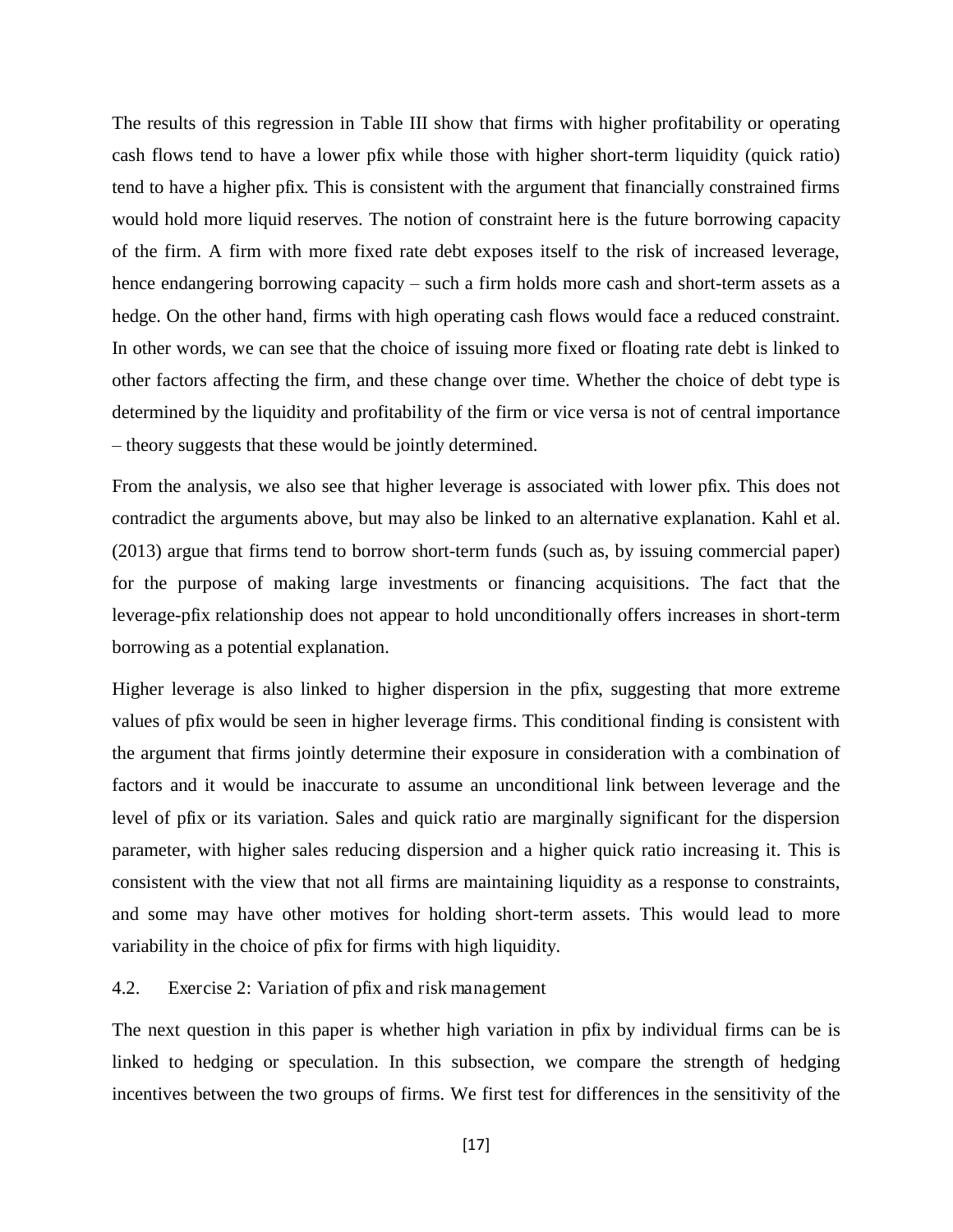firms' operating cash flows to interest rates. We then compare them using both univariate tests and multiple regression with respect to their average characteristics over the sample period.

#### 4.2.1. Are Active firm*s' operating cash flows more sensitive to interest rates?*

The primary candidate for hedging motives is based on the sensitivity of the firm's underlying cash flows (operating profits) to interest rates, as discussed in Section 2. This theory predicts that the firm would try to adopt a hedge ratio that will allow it to have sufficient internal cash in case investment opportunities arise (see Froot et al., 1993).

Faulkender (2005) obtains firm-by-firm estimates of the 'betas' of cash flows with respect to interest rates – these betas could then be used to proxy for hedge ratios and determine whether firms should be taking on relatively more fixed or floating rate debt. Positive correlations imply that the firm may be partially naturally hedged against interest rates, while negative correlation suggests that the firm is exposed to greater interest rate risk. We would like to know if Active firms have cash flows more correlated to interest rates than Less Active firms. McNulty and Smith (1998) report a majority of the coefficient estimates for firm-by-firm regressions of cash flows on interest rates are statistically insignificant, although the point estimates vary between -16 and +20. Further, they record high serial correlation in the variables. In order to address these concerns, we group all firms into a single panel regression, using data over all the quarters from January 1989 through December 2001.<sup>3</sup> The dependent variable is operating profits/book assets as in earlier papers, regressed on its own lag, LIBOR, a dummy for the Active group, and its interaction with LIBOR to estimate the slope differences. The inclusion of the lagged dependent variable is clearly important given the high serial correlation in operating profits. To account for firm-specific characteristics, we use a fixed-effects specification. The regression results are presented in Table IV for the following specifications:

$$
CF_{it} = \beta_{0,i} + \beta_1 CF_{i,t-1} + \beta_2 LIBOR_t + \beta_3 Active_i * LIBOR_t + u_{it}
$$
\n(1)

Since the mean cash flow dummy would lead to collinearity in the fixed effects regression, this specification provides us with estimates only of the difference between the sensitivities of the cash flows of the Active group with that of the Less Active group. Although the fixed-effects

 $\overline{a}$ 

 $3\,$  In our sample too, the individual regressions lead to statistically insignificant estimates of beta in too many cases. This introduces a measurement error problem that is known to bias the second round regression results.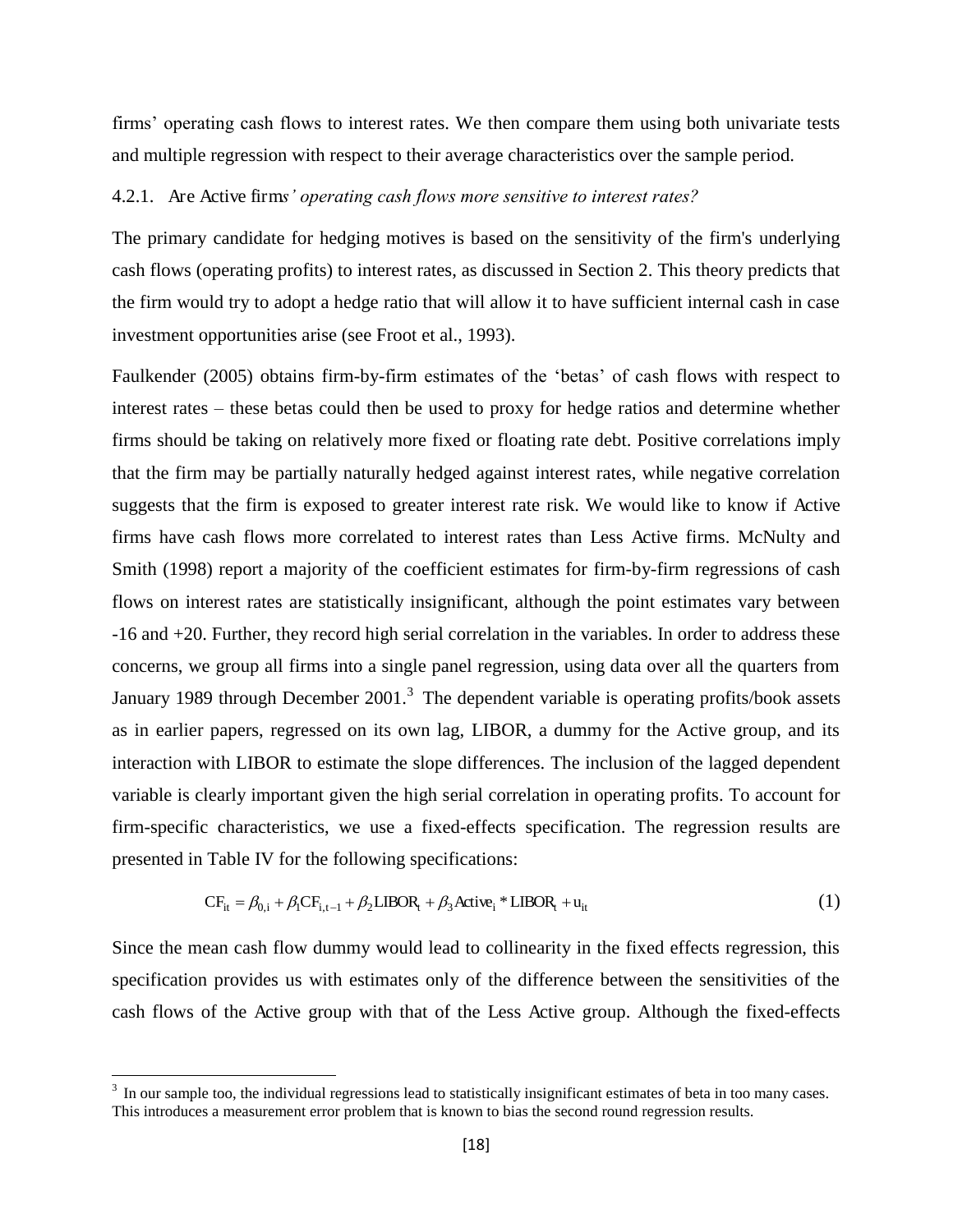specification is supported by a Hausmann test, we also report a random-effects regression specified as

$$
CF_{it} = \beta_0 + \beta_1 CF_{i,t-1} + \beta_2 LIBOR_t + \beta_3 Active_t + \beta_4 Active_t * LIBOR_t + \alpha_i + u_{it}
$$
 (2)

which is estimated by the Feasible Generalized Least Squares method. In both cases, we report p-values based on clustered (by firm), robust standard errors.

#### [Insert Table IV here]

We find that, conditional on past profits, Active firms' profits vary negatively with interest rates, while those of Less Active firms have a marginally positive relationship with the level of LIBOR. The net sensitivity for Active firms is  $-0.089 + 0.053 = -0.036$  from the fixed-effects regression, and similarly -0.037 from the random effects specification. Contrary to the idea that more activity is a sign of speculation, these regressions suggest that Active firms have operating profits that are relatively more exposed to interest rate risk.

We examine further why firms vary their interest rate mix so widely, when we compare other predicted characteristics for hedgers between the two categories of firms.

4.2.2. Other risk exposure indicators and higher activity

First we calculate the average over the entire sample period for each firm of the characteristics listed in Section 3.3. These averages are summarized in Table V.

#### [Insert Table V here]

In the last two columns of Table V, we report the differences in the average firm characteristics between the two categories of firms, i.e. Active - Less Active, with the p-values below each difference. The results of the univariate tests are inconclusive.

The fact that Active firms are smaller and have higher market-to-book ratios than Less Active firms would theoretically point to activity as being an indicator for hedging behavior based on the asymmetric information (leading to costly external financing) argument. That Active firms have lower leverage and higher liquidity may also be consistent with this argument, but the actual rate of capital expenditure or research and development expenditure in Active firms is not different from that in Less Active firms over the eleven-year period. Perhaps the findings of lower leverage fit better with the overinvestment avoidance argument of Morellec and Smith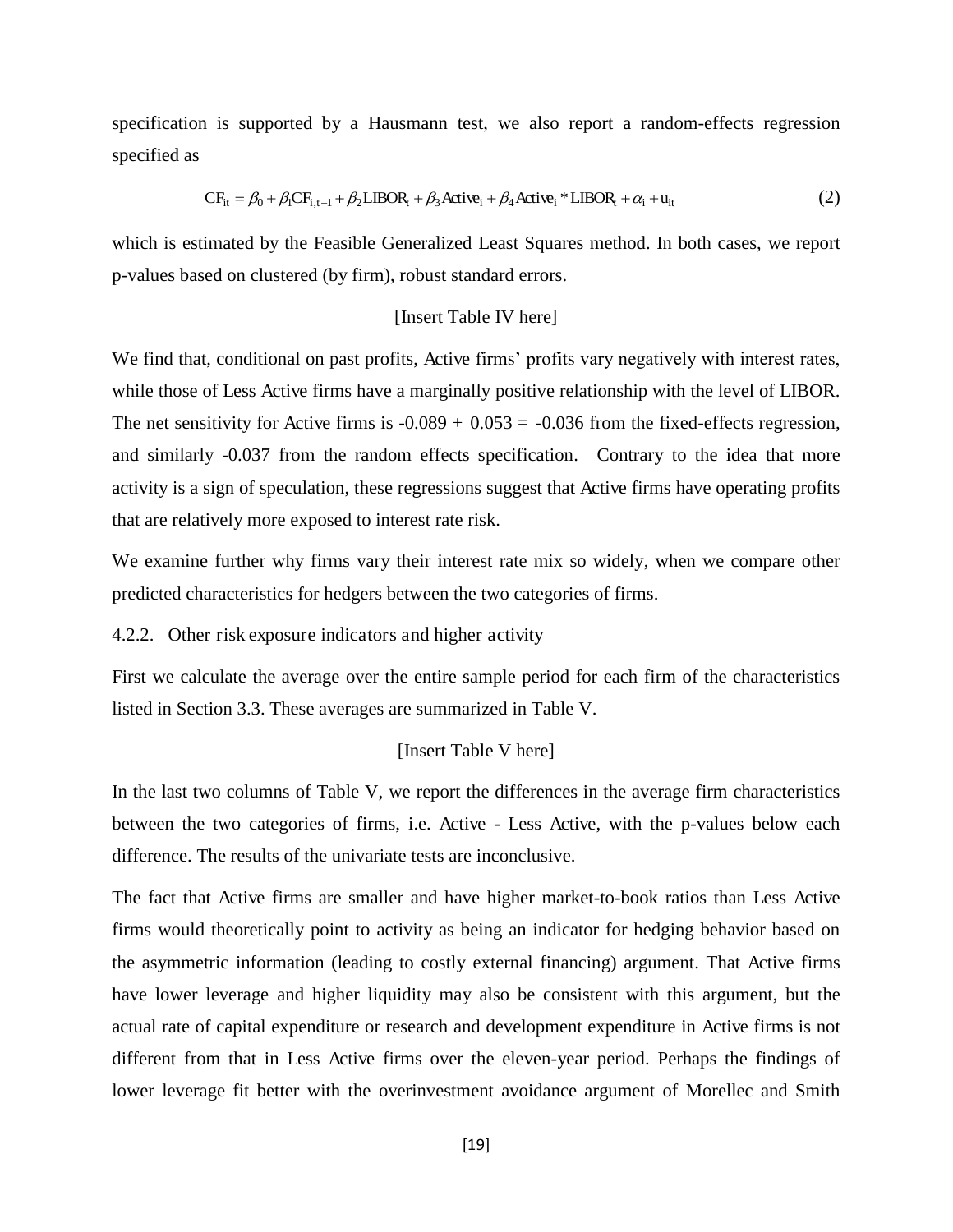(2007), but then we are faced with the lower size and higher market-to-book ratios of Active firms as contradictions.

Similarly, the Less Active firms can be seen to have hedging incentives from financial distress costs based on their higher leverage and lower liquidity. Does this imply that different types of hedging motives necessitate different hedging strategies? In other words, do smaller firms with growth options have a different policy towards interest rate risk than those that may face greater financial distress costs?

Our next step is to examine the above questions using multiple regression. In Table VI, we present the estimates from a probit regression in which the dependent variable is 1 if the firm is classified as Active, and 0 otherwise. The regressors include all the firm characteristics (we drop market value and total assets in favor of sales as a size proxy). We use heteroskedasticity robust standard errors and report the p-values below the estimates. The estimates reported are not the raw estimates, but the marginal effects estimated at the mean of the explanatory variables.

#### [Insert Table VI here]

Most of the univariate results survive under multiple regression, still offering conflicting evidence for risk management theory. Firms are likely to vary their interest rate mix more when they have lower sales and (with a weak significance) lower leverage along with higher market to book ratios. Are these firms the hedgers predicted by the combined complementary arguments in Smith and Stulz (1985) and Morellec and Smith (2007), aiming for a target mix of debt? The overinvestment avoidance argument is also supported by the fact that Less Active firms have higher sales, general and administrative expense ratios combined with weakly higher operating profit margins, a potential indicator of the firms' relative efficiency. Once again, the flip side of the results points to smaller firms with more growth opportunities and lower leverage being Active – the very firms predicted by asymmetric information considerations to be hedgers.

To recap the findings from this section, an optimal mix of debt can only be interpreted as being jointly determined by other policies and exposures of the firm, and hence to be varying significantly for some firms over time. Thus, activity itself, or deviation from a mean level of fixed rate debt, is just as likely to be consistent with optimal hedging strategy as maintaining a constant level. It appears that Active and Less Active firms face distinct types of hedging motives. Active firms are smaller in size with lower leverage and higher growth opportunities, and their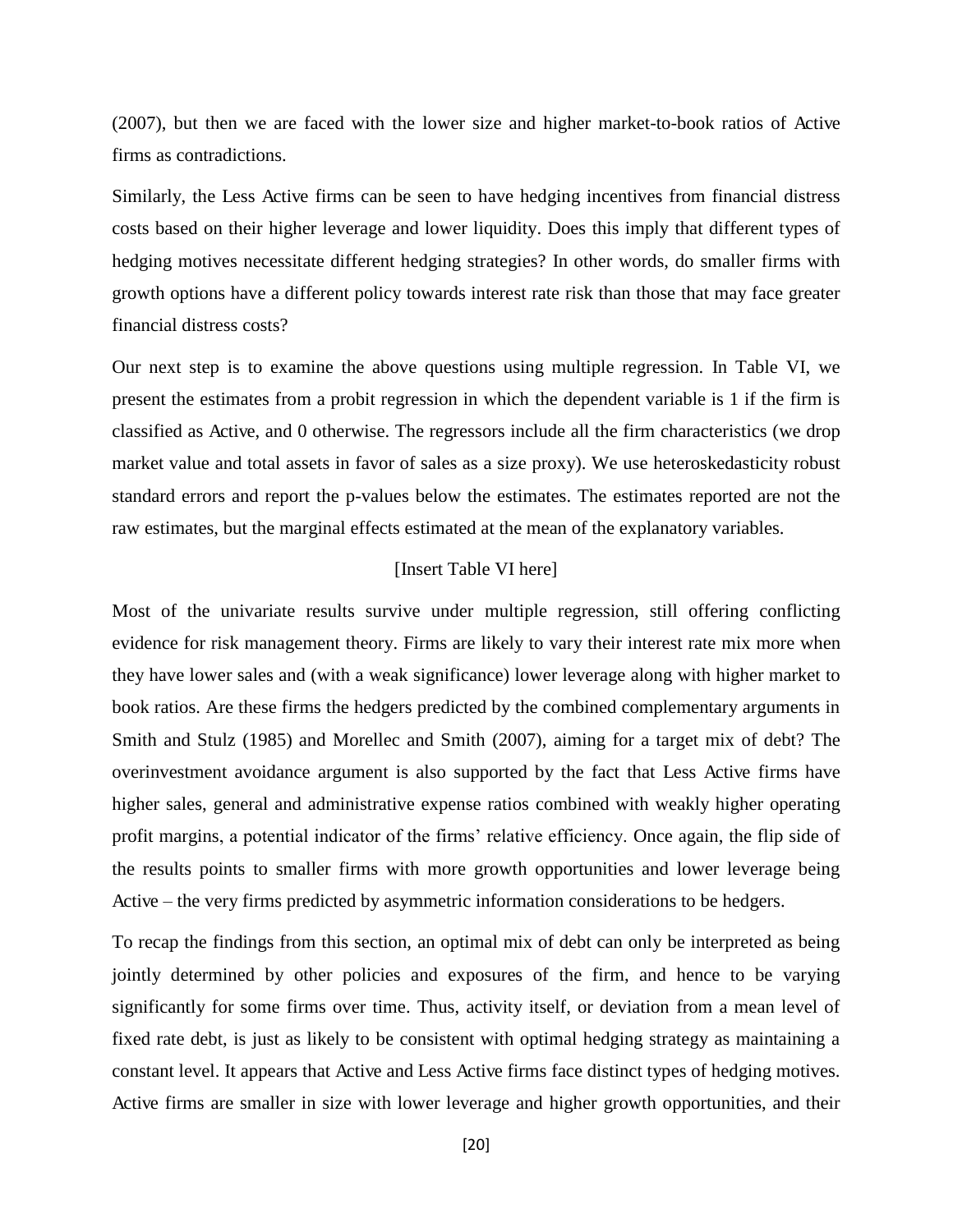operating profit margins are negatively associated with interest rates. As firms get bigger and have lower growth opportunities and higher leverage, they are Less Active, and their cash flow margins are not very sensitive to interest rate levels. We have found evidence that firms with different types of hedging incentives adopt different approaches to varying their interest rate mix.

#### **5. Identifying hedging or speculation**

Despite using finer proxies, we have not yet found significant evidence consistent with speculation by managers as reported in the survey findings cited in Section 1. We know that, ceteris paribus, if a firm reduces its pfix by the end of year t, and interest rates fall during year t+1, the firm will face a lower average interest expense in year t+1 than would have been the case under the (higher) pfix that prevailed at the beginning of year t. A similar outcome will arise from an increase in pfix in advance of a rise in interest rates. This specific marginal effect will be reflected in the net profit reported in the financial statement, but not in the operating profit. Based on this observation, we adopt a thought experiment in this section to seek any hints supporting the presence of market timing by managers.

We begin by making the extreme assumption that all managers base their marginal interest rate choice (viz. change in pfix) on their view of future interest rates. What follows in this paragraph is one possible sequence of thoughts based on this extreme assumption. If this assumption were universally true, we could separate firms into two groups based on whether they made an ex-post "profitable" choice, e.g. chose to increase pfix when interest rates rise in the following year. Let us call them Right and Wrong based on whether their choice at the end of year t proved to be "profitable" in year t+1, only within the confines of this thought experiment. We might then hypothesize that, other effects notwithstanding, the Right group would do better than the Wrong group on changes in financial measures in year t+1. On the other hand, one should not expect to observe any differences between the average changes in the operating performance of these two groups as it does not include interest expense. Note that under this definition, a firm could be classified as Right in one year, and Wrong in the next. Then over time, if firms are more often Right than Wrong, one could hypothesize that they would display superior value or performance than their counterparts, on average.

The assumption above is clearly an extreme case and the pursuant predictions require further assumptions even if we were in the extreme case. For significant differences in financial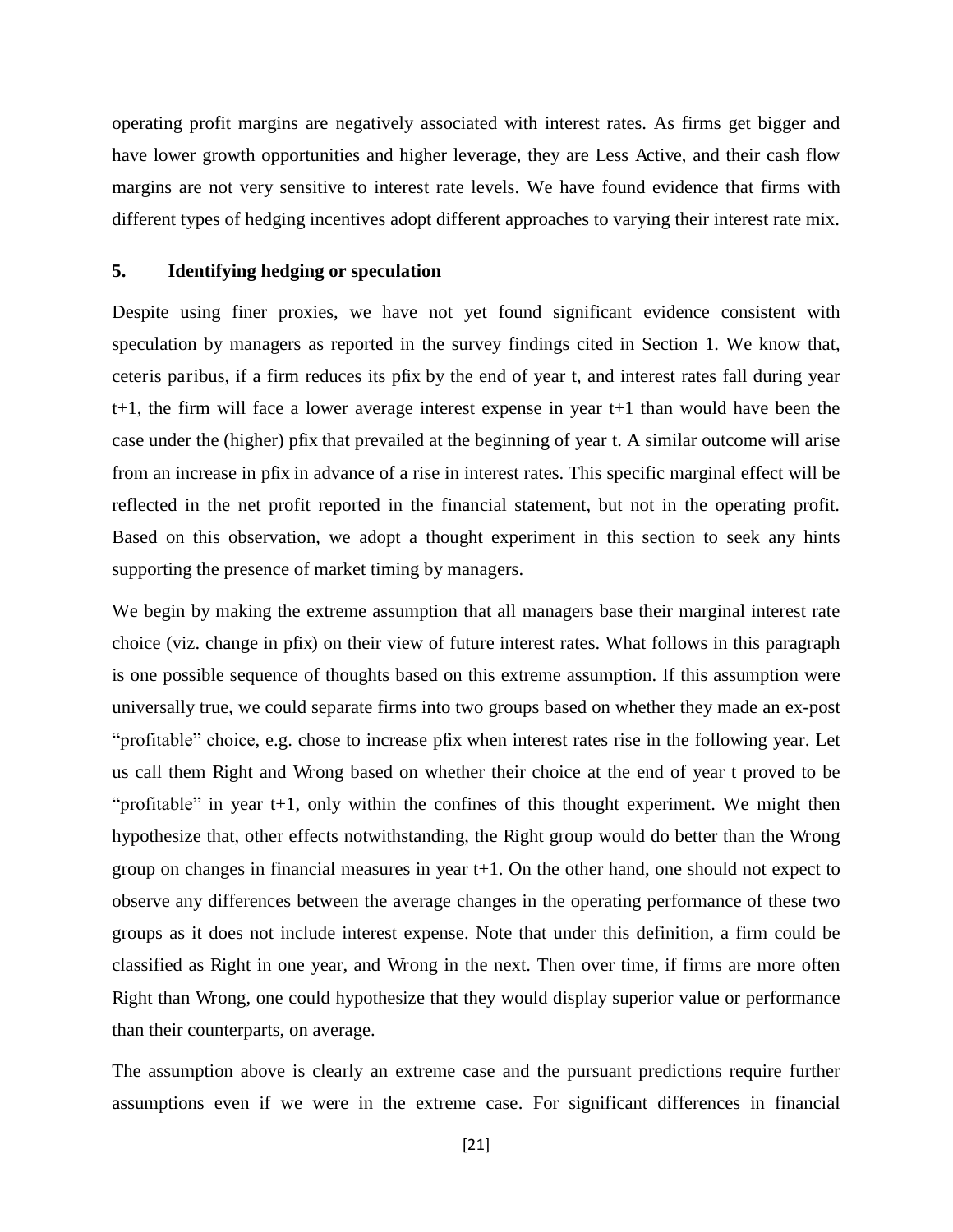performance to be discerned, all firms would be trying to time the market, and also doing so at a one-year horizon. Decisions about financial exposures would be separated from other operating choices that are sensitive to interest rates. In addition, for overall firm value to be superior, even those firms that speculate profitably would not have operating exposures to interest rates that dominate the purely financial exposures. Further, the changes in interest rates (direction and/or size) referred to above must be unexpected, or they would be priced into a swap contract or new loan rates, diluting the outcomes.

Theory casts further doubt about the conclusions from this extreme case. Even when all managers are assumed to be market timing and the conditions in the previous paragraph hold, firms should not have sustained informational advantage over others that would lead to long term 'timing performance'. Thus, a firm's classification into the Right or Wrong group in a given year should be random. Theory would then suggest that, even in this scenario, firms that are more often Right will not have better value or operational characteristics.

Now also consider the opposite extreme case. If all firms change pfix on the basis of their individual hedging considerations, any classification of firms along the lines above (based on the imagined game of speculation) should show no differences in firms' performance. Finally, if only some firms are speculating and others hedging, then results would be mixed.

Below, we examine the data for clues based on the above arguments. Over our sample period, the interest rate varied significantly and had several surprises. Figure 4 displays the development of the Fed Funds rate and LIBOR over the sample period, and shows (in Panel b) the direction in which pfix would need to change in a given year for the firm to benefit from changes in the Fed Funds rate the following year. Table VII contains the same information as Figure 4b. This interpretation only considers interest expense in the context of the current thought experiment, and is not a general rule. A firm is classified as Right in a particular year if it had changed its pfix the previous year in the same direction as stated in Table VII, and Wrong otherwise.

5.1. Question 1: Do firms that appear to anticipate rates more often display any advantages *over those that don't?*

As noted above, a firm could be Right in one year and Wrong the next. To determine whether a firm was Right more often, we take the average of Right (which is a binary variable) for each firm over 10 years. Firms that were in the  $60<sup>th</sup>$  percentile or higher of being Right on average are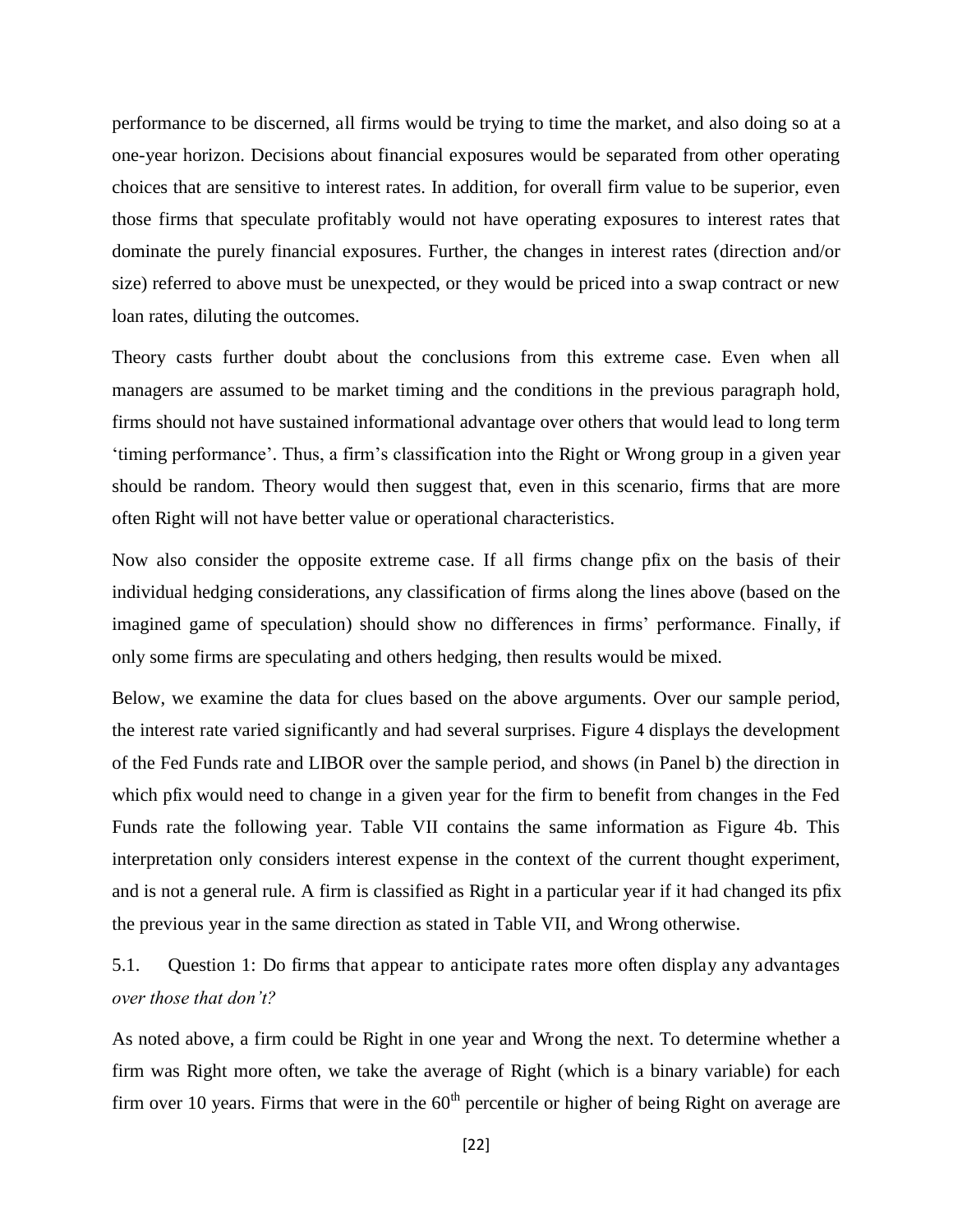labeled AllRight, and those that were in the  $40<sup>th</sup>$  percentile or below are the other group. The distribution of the variable AllRight across firms is provided in Figure 5. Similarly, the proportion of firms that were Right in any given year is provided in Figure 6. This proportion is between 40% and 60% in any single year, so that firms were evenly distributed between the two categories although the composition of each group was not the same from year to year.

## [Insert Figure 4, Table VII, Figure 5 and Figure 6 here]

We now run a probit regression to check if there is any feature of a firm that would predict that it is more likely to belong to the AllRight group. Resoundingly, none of the characteristics (size, profitability, liquidity, cost management) have a significant coefficient. If we had found any significant association, it might point to an explanation for firms being more often Right (such as informational advantage due to size), or to evidence that those that are more often Right have some performance differences from their counterparts. Such evidence might have been consistent with the extreme assumption in our thought experiment that all firms are speculating, and might also have led us to explore questions of managerial ability. As such, we have found no significant evidence to lead us in this direction. On the other hand, the two potential alternatives we identified above cannot be ruled out. Firms could be speculating but with no sustainable informational advantage, or they are not speculating and in fact choosing pfix based on other considerations, such as those we found in Section 4. There may be other alternatives we have not explored. Next, we consider the year-by-year classification.

#### 5.2. Question 2: Are there differences between Right and Wrong firms year-by-year?

When pfix choices are made on hedging considerations, the classification into Right and Wrong on a year-by-year basis should be effectively artificial, and we would not expect any evidence of differences in performance between the two groups of firms in a given year. To test this argument, we pool all firm-year observations of Right and Wrong, and compare the two groups using t-tests on various measures of their annual change in performance. We find that there are significant differences between Right and Wrong firms.

#### [Insert Table VIII here]

The results in Table VIII show that in the year following a Right move, firms were better off compared to their Wrong counterparts due to reduced leverage and superior operating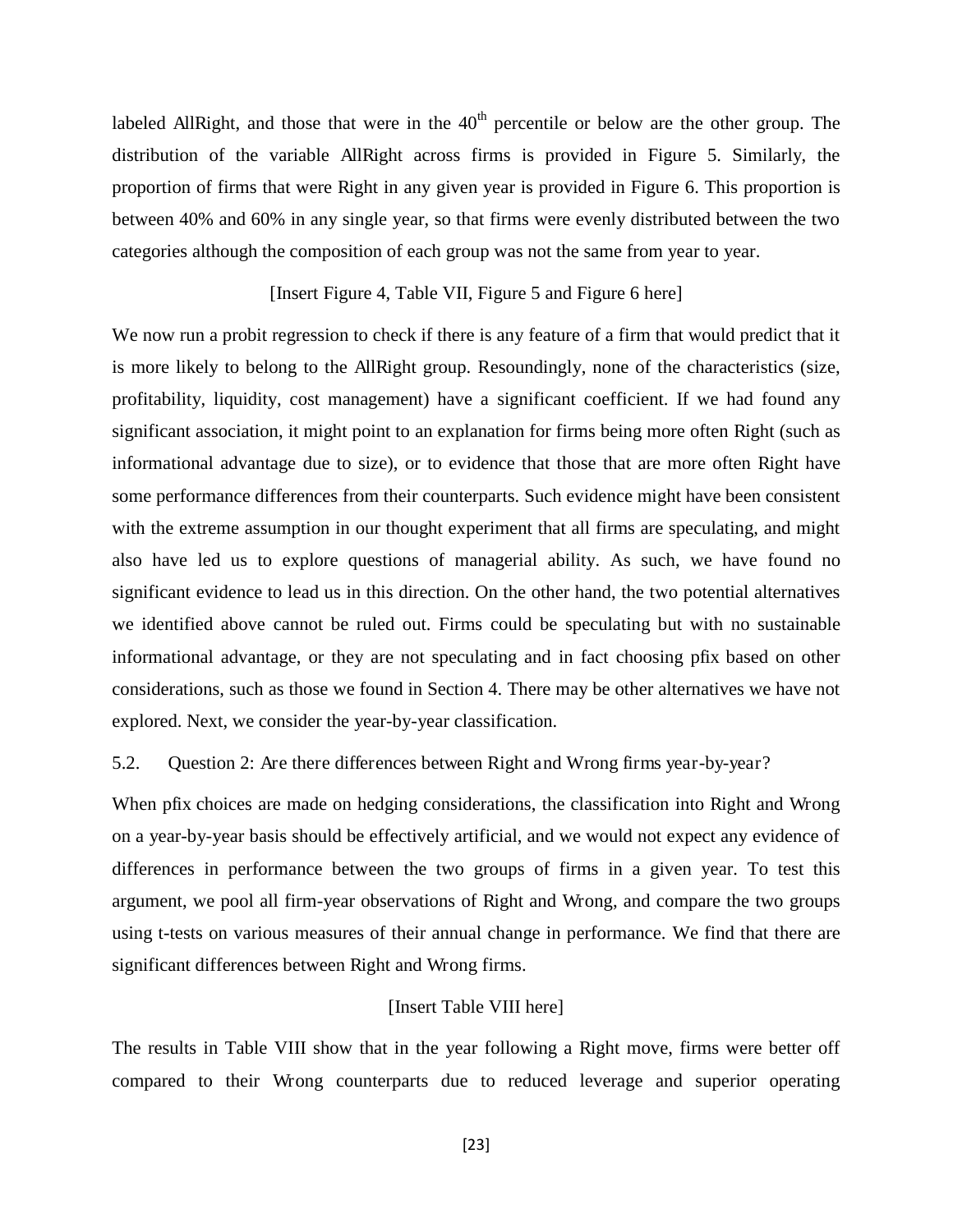performance through lower sales, general and administrative expenses. Finally, they had to issue relatively less short-term debt in that year.<sup>4</sup> It is difficult to imagine causation from interest rate decisions to any of the above performance measures, more so because the change in return on assets is not significantly different between the two sets of firm-years, but the change in operating cash flow (which does not take into account the interest expense) is better in Right firms.

One possible explanation for this positive relation is that managers may take a view on future developments in the economy and act on them across the activities of the firm, not just in terms of their interest rate choices. There is empirical evidence in support of the idea that managers make operational changes in response to what they view as changes in exposure [\(Aabo and](#page-26-1)  [Simkins, 2005\)](#page-26-1). If some managers also make such changes based on their views on future interest rate changes, we would expect to see the result in Table VIII. However, combined with the result in Section 5.1, the differences between Right and Wrong firms cannot be attributed to skill, but potentially to luck. In other words, it is possible that when managers guess the direction of the economy correctly, they may make coordinated decisions that give them a short-term advantage in their operational performance as well.

While we cannot consider this to be evidence of speculation, we do see results consistent with the possibility that some managers act on their views when they choose their mix of fixed and floating rate debt. We have also seen that, in the case of interest rates, hedging or speculative behavior is too complex to be captured by a simple proxy such as active swaps usage, or even the level of variation in the share of fixed rate debt. The results in this section point to possible further exploration of alternative indicators of speculation based on the correlation over time between operational results and ex post outcomes of financial choices such as changes in pfix. Several caveats have been identified at the beginning of this Section. Other caveats exist. For instance, firms could change their policies over time. Alternatively, they could be acting over a different horizon. To the extent that the data has offered a clue, it supports the existence of at least some behavior consistent with findings such as those in Geczy et al. (2007) or Aabo and Simkins (2005). A fuller consideration of the caveats discussed above, and of the potential for

 $\overline{a}$ 

<sup>&</sup>lt;sup>4</sup> A referee has pointed out that the average LIBOR did not change significantly in some years. In order to check for robustness, we have also carried out this classification exercise in only three years identified as containing significant interest rate surprises: the 1994 and 1998 tightening, and the 2001 easing. The results with respect to operating performance remain similar, though the difference in leverage is no longer significant.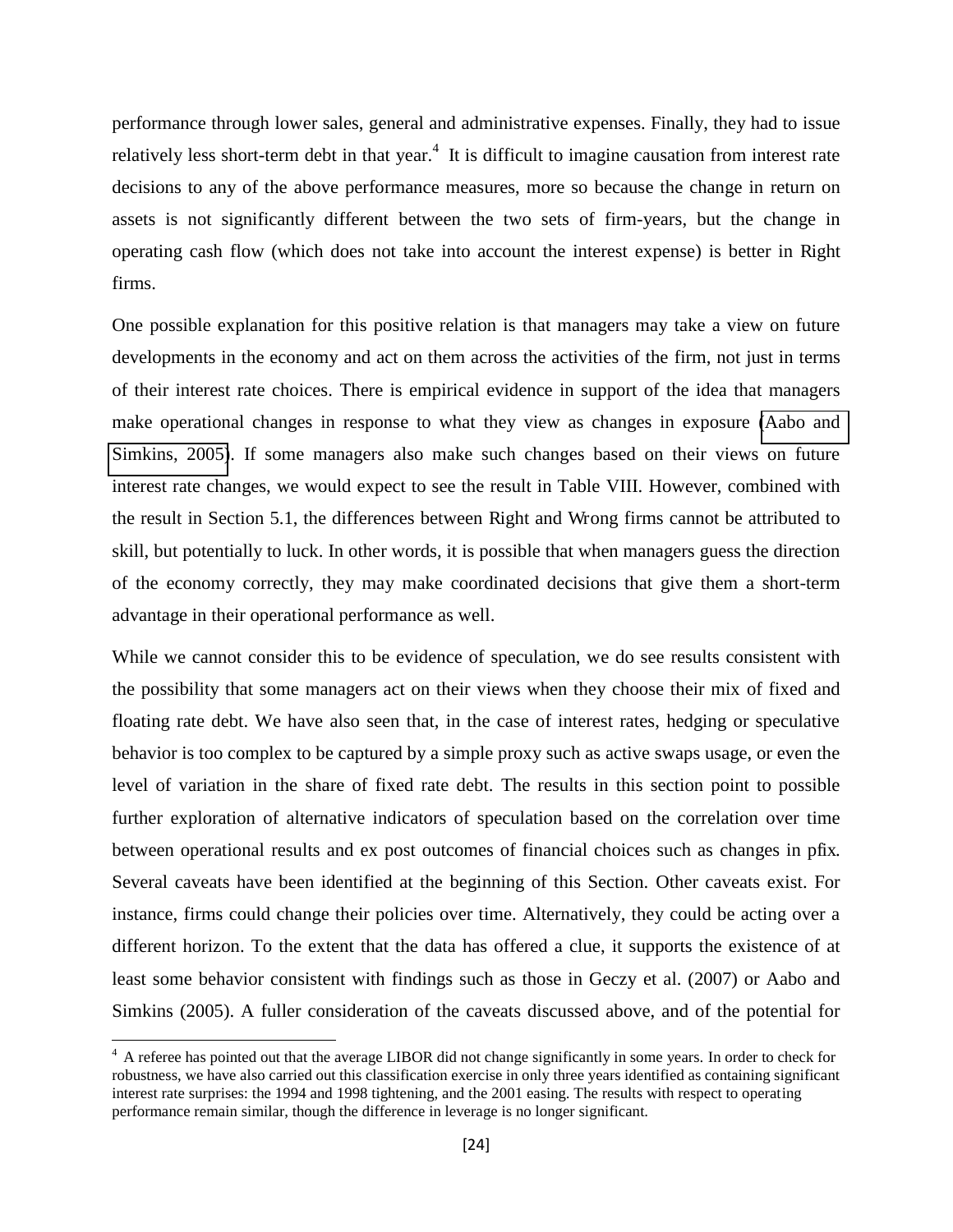<span id="page-26-1"></span>constructing new indicators of speculation based on the findings in this Section is left to future work.

## **6. Conclusion**

We have studied the proportion of fixed rate debt in firms by using hand-collected data from a specific period of time when this type of data retrieval is informative. Our analysis reconciles some of the mixed results in the literature and extends it by considering a further refinement of data to identify the existence of different hedging motives in firms that vary their interest rate mix to a lesser or greater extent. We also document the nature and striking level of variation in the proportion of fixed rate for individual firms over time.

We also contribute by proposing a further method to identify speculative activity by firms. We have shown how both simple and sophisticated attempts at classifying a particular position as speculative or a hedge could fail when we do not take other operational information into account.

We find evidence consistent with Almeida et al. (2011), whereby firms with lower leverage and potential financing constraints are seen to be actively hedging their exposures. While firms with high leverage and more fixed rate debt retain more liquidity, those with lower leverage and more floating rate debt tend to have higher operating cash flows.

Several questions still remain. The fact that the mean across firms of pfix is relatively stable suggests that the demand and supply effects transmitted through the financial intermediary sector are playing a role. This argument is developed in the context of the maturity choice by Greenwood, Hanson and Stein (2010).

We found that Active firms and those that are more often Wrong are not less valuable than their counterparts on average. The implications of this for discriminating between ex-ante and ex-post income smoothing require further study.

<span id="page-26-0"></span>The results in this paper are particularly relevant to the two-sided nature of interest rate risk and may not be straightforward to apply to other sources of financial market risk. We have also presented a simple framework that moves towards establishing a benchmark rule for the optimal mix of fixed and floating rate debt. We leave dynamic extensions of the model for future work.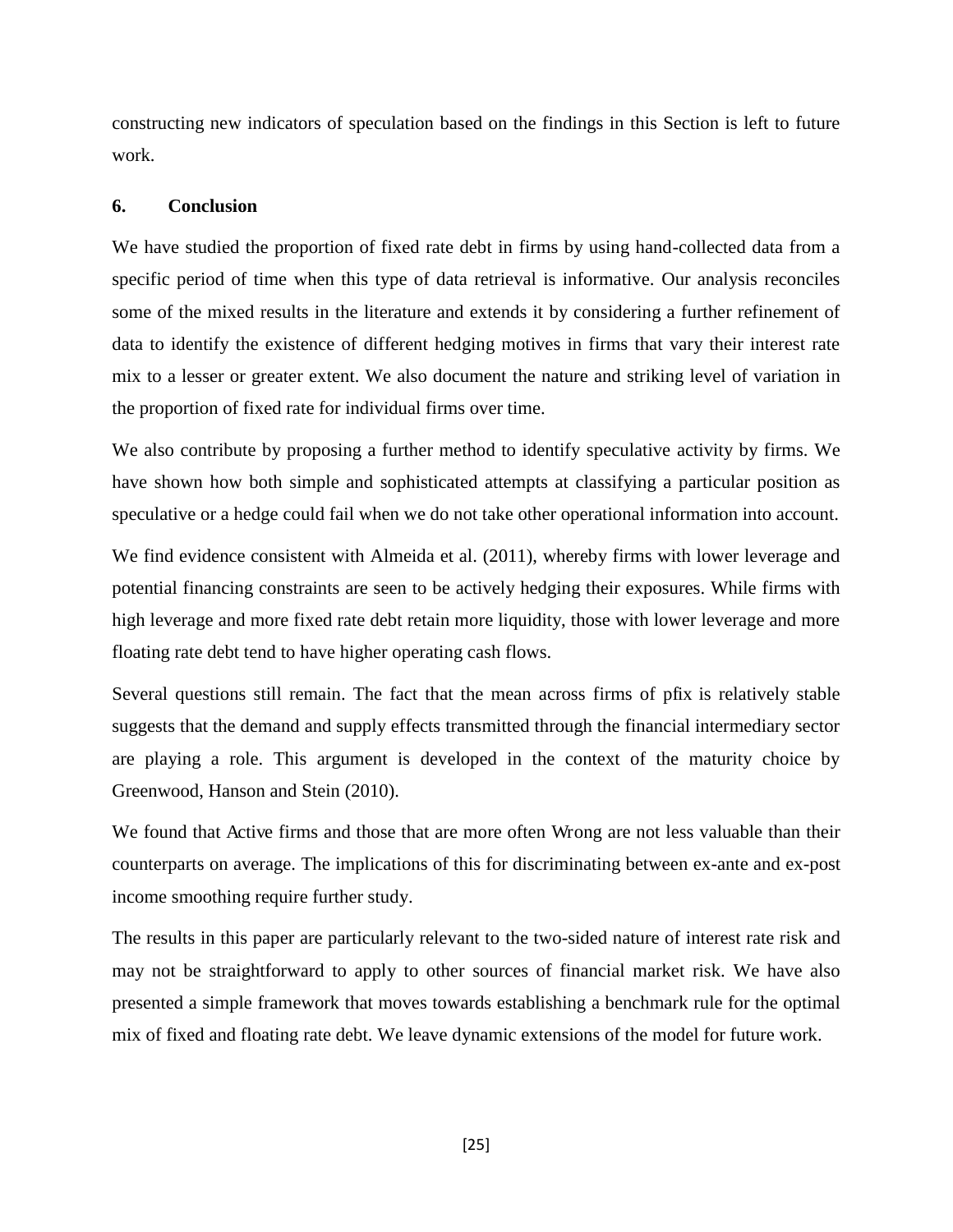#### **References**

- Aabo, T, Simkins, B.J., 2005. Interaction between real options and financial hedging: Fact or fiction in managerial decision-making. Review of Financial Economics 14, 353-369.
- Acharya, V.V., Almeida, H., Campello, M., 2007. Is cash negative debt? A hedging perspective on corporate financial policies. Journal of Financial Intermediation 16, 515-554.
- Adam, T., Dasgupta, S., Titman, S., 2007. Financial constraints, competition, and hedging in industry equilibrium. The Journal of Finance 62, 2445-2473.
- Adam, T.R., Fernando, C.S., 2006. Hedging, speculation, and shareholder value. Journal of Financial Economics 81, 283-309.
- Adam, T.R., Nain, A., 2013. Strategic risk management and product market competition. In: Batten, J.A., MacKay, P., Wagner, N. (Eds.), Advances in Financial Risk Management. Palgrave Macmillan.
- Allayannis, G., Ihrig, J., Weston, J.P., 2001. Exchange-rate hedging: Financial versus operational strategies. American Economic Review 91, 391-395.
- Almeida, H., Campello, M., Weisbach, M.S., 2011. Corporate financial and investment policies when future financing is not frictionless. Journal of Corporate Finance 17, 675-693.
- <span id="page-27-0"></span>Arak, M., Estrella, A., Goodman, L., Silver, A., 1988. Interest rate swaps: An alternative explanation. Financial Management 17, 12-18.
- Aretz, K., Bartram, S. M., 2010. Corporate hedging and shareholder value. Journal of Financial Research 33, 317-371.
- Bartram, S. M., 2008. What lies beneath: Foreign exchange rate exposure, hedging and cash flows. Journal of Banking & Finance 32, 1508-1521.
- Beatty, A., Petacchi, R., Zhang, H., 2012. Hedge commitments and agency costs of debt: Evidence from interest rate protection covenants and accounting conservatism. Review of Accounting Studies 17, 700-738.
- Beber, A., Fabbri, D., 2012. Who times the foreign exchange market? Corporate speculation and CEO characteristics. Journal of Corporate Finance 18, 1065-1087.
- Bicksler, J., Chen, A.H., 1986. An economic analysis of interest rate swaps. The Journal of Finance 41, 645-655.
- Bodnar, G.M., Hayt, G.S., Marston, R.C., 1998. 1998 Wharton survey of financial risk management by US non-financial firms. Financial Management 27, 70-91.
- Breeden, D., Viswanathan, S., 1998. Why do firms hedge? An asymmetric information model. Working Paper, Fuqua School of Business.
- Brown, G.W., 2001. Managing foreign exchange risk with derivatives. Journal of Financial Economics 60, 401-448.
- Buis, M.L., Cox, N.J., Jenkins, S.P., 2003. BETAFIT: Stata Module to Fit a Two-Parameter Beta Distribution, Statistical Software Component S435303. Boston College Department of Economics.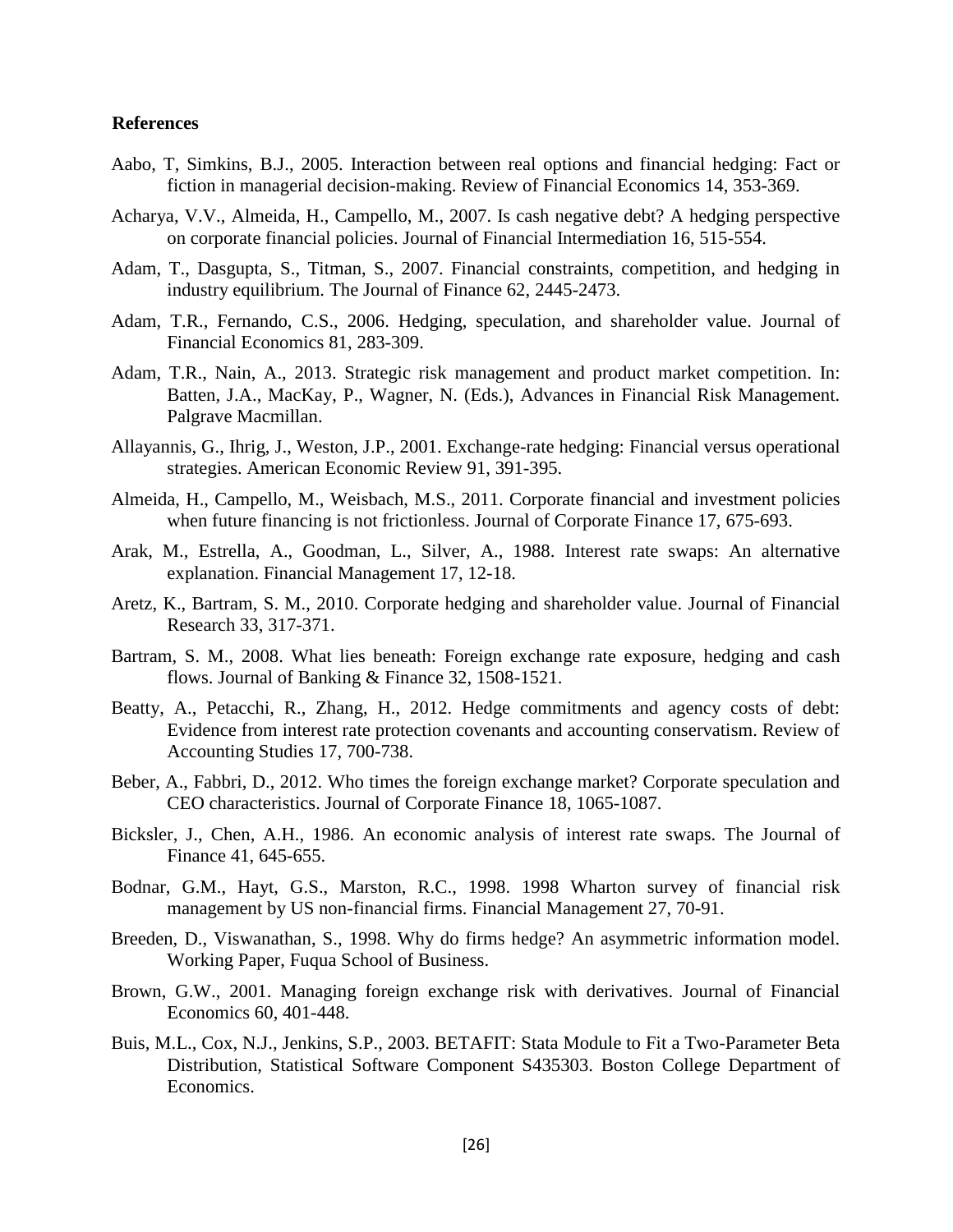- Campbell, T.S., 1978. A model of the market for lines of credit. The Journal of Finance 33, 231-244.
- Campello, M., Lin, C., Ma, Y., Zou, H., 2011. The real and financial implications of corporate hedging. The Journal of Finance 66, 1615-1647.
- Chava, S., Purnanandam, A., 2007. Determinants of the floating-to-fixed rate debt structure of firms. Journal of Financial Economics 85, 755-786.
- Chernenko, S., Faulkender, M., 2012. The two sides of derivatives usage: Hedging and speculating with interest rate swaps. Journal of Financial and Quantitative Analysis 46,1727-1754.
- Cook, D.O., Kieschnick, R., McCullough, B.D., 2008. Regression analysis of proportions in finance with self selection. Journal of Empirical Finance 15, 860-867.
- DeMarzo, P.M., Duffie, D., 1991. Corporate financial hedging with proprietary information. Journal of Economic Theory 53, 261-286.
- DeMarzo, P.M., Duffie, D., 1995. Corporate incentives for hedging and hedge accounting. Review of Financial Studies 8, 743-771.
- Faulkender, M., 2005. Hedging or market timing? Selecting the interest rate exposure of corporate debt. The Journal of Finance 60, 931-962.
- Froot, K.A., Scharfstein, D.S., Stein, J.C., 1993. Risk management: Coordinating corporate investment and financing policies. The Journal of Finance 48, 1629-1658.
- Géczy, C., Minton, B.A., Schrand, C., 1997. Why firms use currency derivatives. The Journal of Finance 52, 1323-1354.
- Géczy, C., Minton, B.A., Schrand, C., 2007. Taking a view: Corporate speculation, governance, and compensation. The Journal of Finance 62, 2405-2443.
- Graham, J.R., Rogers, D.A., 2002. Do firms hedge in response to tax incentives? The Journal of Finance 57, 815-839.
- Greenwood, R., Hanson, S., Stein, J.C., 2010. A gap filling theory of corporate debt maturity choice. The Journal of Finance 65, 993-1028.
- Goldstein, R., Ju, N., Leland, H., 2001. An EBIT-based model of dynamic capital structure. Journal of Business 74, 483–512.
- Guedes, J, Thompson, R., 1995. Tests of a signaling hypothesis: The choice between fixed-and adjustable-rate debt. Review of Financial Studies 8, 605-636.
- Haushalter, G.D., 2000. Financing policy, basis risk, and corporate hedging: Evidence from oil and gas producers. The Journal of Finance 55, 107-152.
- Kahl, M., Shivdasani, A., Wang, Y., 2013. Short-term debt as bridge financing: Evidence from the commercial paper market. The Journal of Finance, forthcoming.
- Kim, Y.S., I. Mathur, J. Nam, 2006. Is operational hedging a substitute for or a complement to financial hedging? Journal of Corporate Finance 12, 834-853.
- Knopf, J.D., Nam, J., Thornton Jr, J.H., 2002. The volatility and price sensitivities of managerial stock option portfolios and corporate hedging. The Journal of Finance 57, 801-813.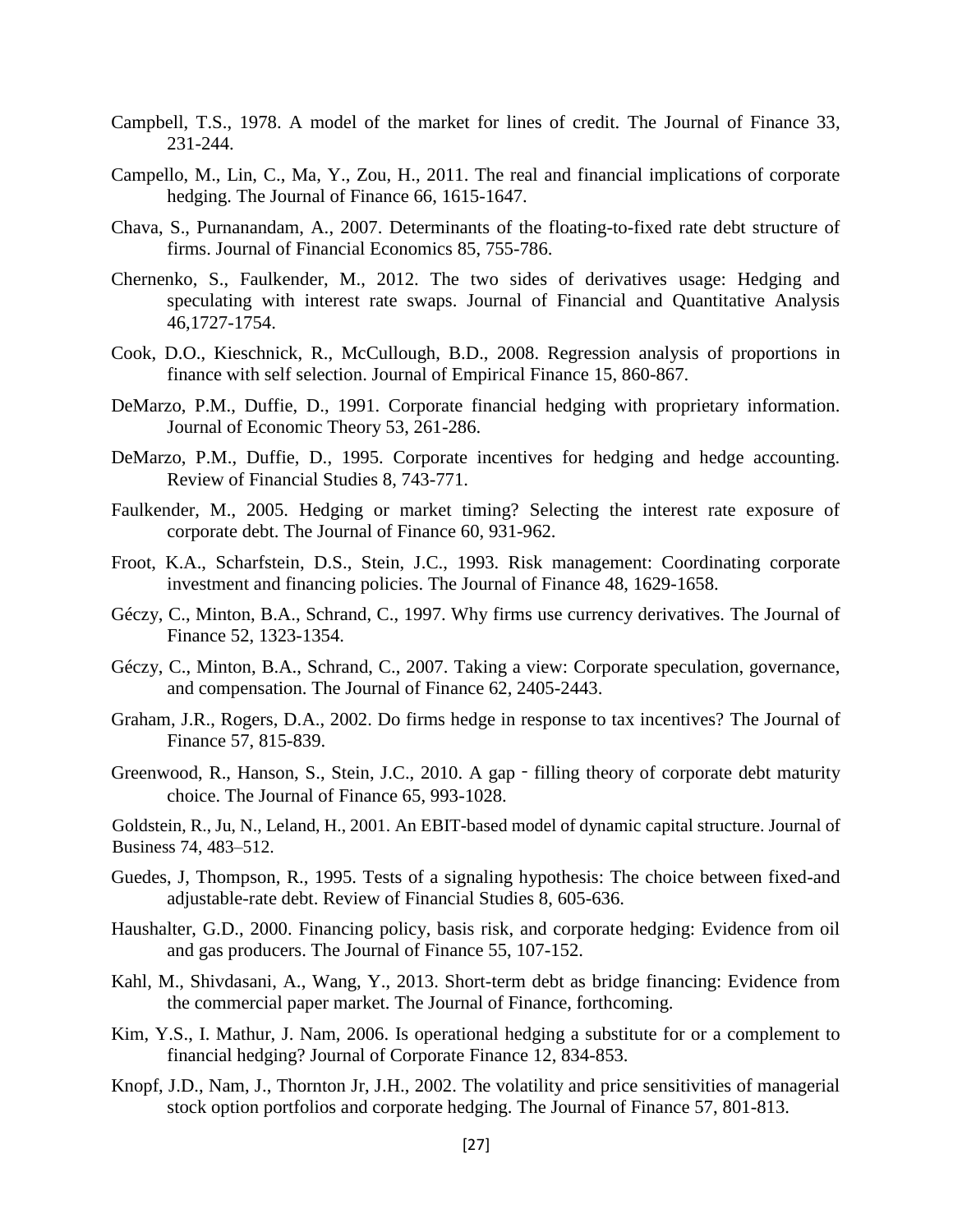- Leland, H.E., 1998. Agency costs, risk management, and capital structure. The Journal of Finance 53, 1213-1243.
- Li, H., Mao, C.X., 2003. Corporate use of interest rate swaps: Theory and evidence. Journal of Banking & Finance 27, 1511-1538.
- Litzenberger, R.H., 1992. Swaps: Plain and fanciful. The Journal of Finance 47, 831-851.
- McCullagh, P, Nelder, JA., 1989. Generalized Linear Models. Chapman and Hall, London.
- McNulty, J.E., Smith, S.D., 1998. Correlated interest rate risk and funding strategies for nonfinancial firms. Financial Review 33, 31-44.
- Mian, S.L., 1996. Evidence on corporate hedging policy. Journal of Financial and Quantitative Analysis 31, 419-439.
- Modigliani, F., Miller, M.H., 1958. The cost of capital, corporation finance and the theory of investment. The American Economic Review 48, 261-297.
- Morellec, E., Smith, C.W., 2007. Agency conflicts and risk management. Review of Finance 11, 1-23.
- Nance, D.R., Smith, C.W., Smithson, C.W., 1993. On the determinants of corporate hedging. The Journal of Finance 48, 267-284.
- Papke, L.E., Wooldridge, J.M., 1996. Econometric methods for fractional response variables with an application to 401(k) plan participation rates. Journal of Applied Econometrics 11, 619-632.
- Petersen, M.A., Thiagarajan, S.R., 2000. Risk measurement and hedging: With and without derivatives. Financial Management 29(4), 5-29.
- Purnanandam, A., 2008. Financial distress and corporate risk management: Theory and evidence. Journal of Financial Economics 87, 706-739.
- Santomero, A.M., 1983. Fixed versus variable rate loans. The Journal of Finance 38, 1363-1380.
- Schaefer, S. M., Strebulaev, I. A., 2008. Structural models of credit risk are useful: Evidence from hedge ratios on corporate bonds. Journal of Financial Economics, 90, 1-19.
- Schrand, C., Unal, H., 1998. Hedging and coordinated risk management: Evidence from thrift conversions. The Journal of Finance 53, 979-1013.
- Schrand, C.M., 1998. Discussion:"Who uses interest rate swaps? A cross-sectional analysis". Journal of Accounting, Auditing & Finance 13, 201-205.
- Servaes, H., Tamayo, A., Tufano, P., 2009. The theory and practice of corporate risk management. Journal of Applied Corporate Finance 21, 60-78.
- Smith, C.W., Stulz, R.M., 1985. The determinants of firms' hedging policies. Journal of Financial and Quantitative Analysis 20, 391-405.
- Smithson, M., Verkuilen, J., 2006. A better lemon squeezer? Maximum-likelihood regression with beta-distributed dependent variables. Psychological Methods 11, 54-71.
- Stulz, R.M., 1984. Optimal hedging policies. Journal of Financial and Quantitative Analysis 19, 127-140.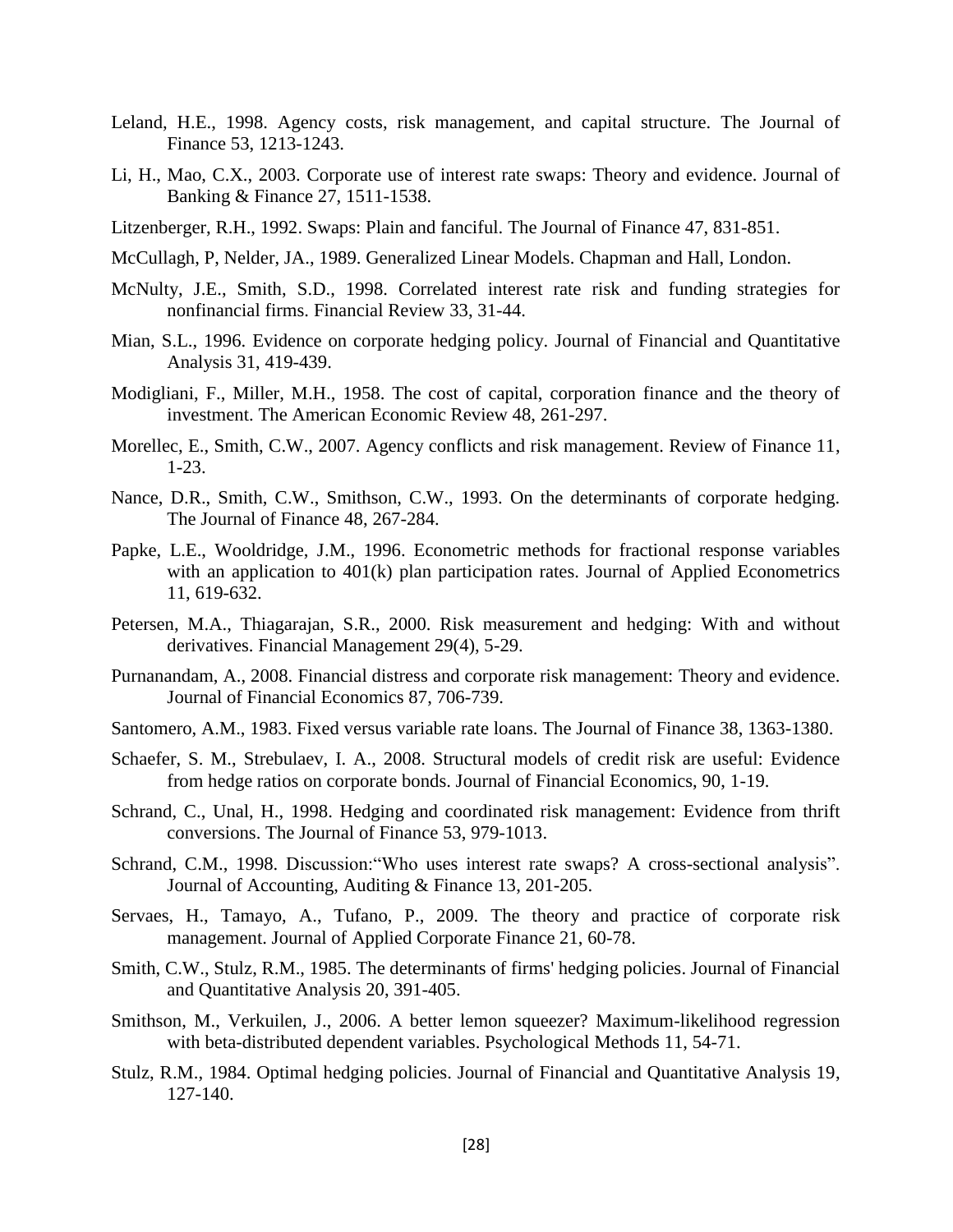- Sun, T-S., Sundaresan, S., Wang, C., 1993. Interest rate swaps: An empirical investigation. Journal of Financial Economics 34, 77-99.
- Titman, S., 1992. Interest rate swaps and corporate financing choices. The Journal of Finance 47, 1503-1516.
- Tufano, P., 1996. Who manages risk? An empirical examination of risk management practices in the gold mining industry. The Journal of Finance 51, 1097-1137.
- Turnbull, S.M., 1987. Swaps: A zero sum game? Financial Management 16, 15-21.
- Visvanathan, G., 1998. Who uses interest rate swaps? A cross-sectional analysis. Journal of Accounting, Auditing & Finance 13, 173-200.
- Wall, L.D., 1989. Interest rate swaps in an agency theoretic model with uncertain interest rates. Journal of Banking & Finance 13, 261-270.
- Wall, L.D., Pringle, J.J., 1989. Alternative explanations of interest rate swaps: A theoretical and empirical analysis. Financial Management 18, 59-73.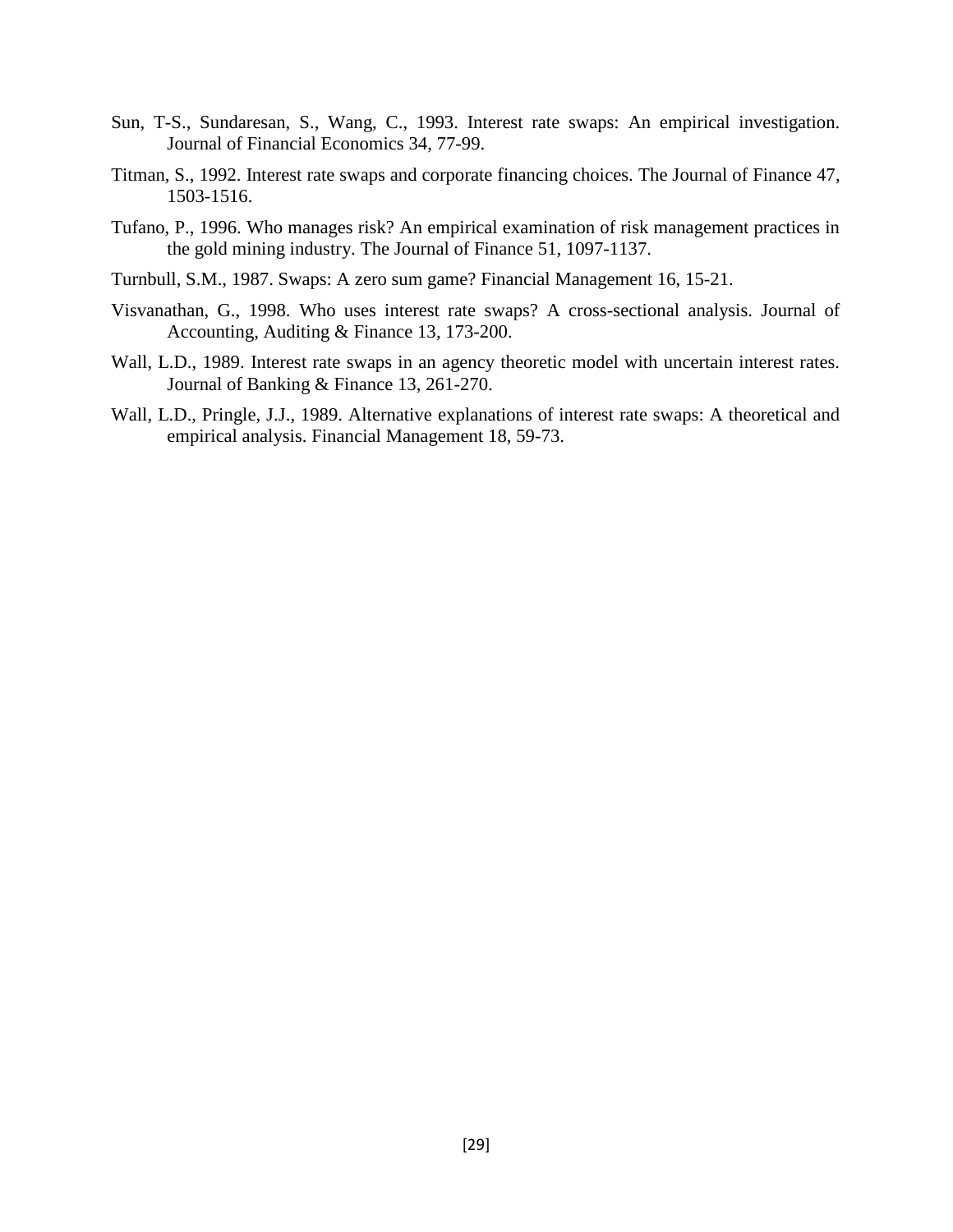#### **Appendix**

#### **Details of model solution**

Consider first an exogenously determined debt with face value d that the firm has issued at time 0. If the firm issues only fixed rate debt at a rate  $r_0$ , such that  $r_L < r_0 < r_H$ , the time 0 value of debt based on no further borrowing would be given by:

$$
D_0^F = pq \left( \frac{dr_0}{1+r_0} + \frac{d + dr_0}{(1+r_0)(1+r_H)} \right) + p(1-q) \left( \frac{dr_0}{1+r_0} + \gamma \frac{d + dr_0}{(1+r_0)(1+r_H)} \right)
$$
  
+ 
$$
p(1-q) \left( \frac{dr_0}{1+r_0} + (1-\gamma) \min \left( \frac{d + dr_0}{(1+r_0)(1+r_H)}, x_L I_{LH} (1+s) \right) \right)
$$
  
possible default  
+
$$
(1-p)(1-q) \left( \frac{dr_0}{1+r_0} + \frac{d + dr_0}{(1+r_0)(1+r_L)} \right) + (1-p)q \left( \frac{dr_0}{1+r_0} + \gamma \frac{d + dr_0}{(1+r_0)(1+r_L)} \right)
$$
  
+
$$
(1-p)q \left( \frac{dr_0}{1+r_0} + (1-\gamma) \min \left( \frac{d + dr_0}{(1+r_0)(1+r_L)}, x_L I_{LL} (1+s) \right) \right)
$$
  
possible default

with productivity parameters:

$$
(\gamma x_H + (1 - \gamma) x_L)(1 + s) \ge 1 + r_H
$$
  

$$
\gamma x_H + (1 - \gamma) x_L \in (0, 1];
$$
  

$$
x_L \in (0, x_H)
$$

Also, given that any investment at time 1 promises a higher expected return than the riskless discount rate, we can conclude that the risk-neutral agent will invest the maximum available funds at time 1. Thus, I\*\* will always be  $C^*$  - dr<sub>0</sub> in any state \*, and we don't need to calculate I for the above comparison.

Simplifying this expression leads to

$$
D_0^F = \frac{dr_0}{1 + r_0} + \frac{pqd}{1 + r_H} + \frac{(1 - p)(1 - q)d}{1 + r_L}
$$
  
+  $p(1 - q)min\left(\frac{d}{1 + r_H}, \gamma \frac{d}{1 + r_H} + (1 - \gamma)x_LI_{LH}(1 + s)\right)$   
+  $(1 - p)qmin\left(\frac{d}{1 + r_L}, \gamma \frac{d}{1 + r_L} + (1 - \gamma)x_LI_{LL}(1 + s)\right)$ 

If the firm had taken only a floating rate loan, the loan's market value at time 0 would similarly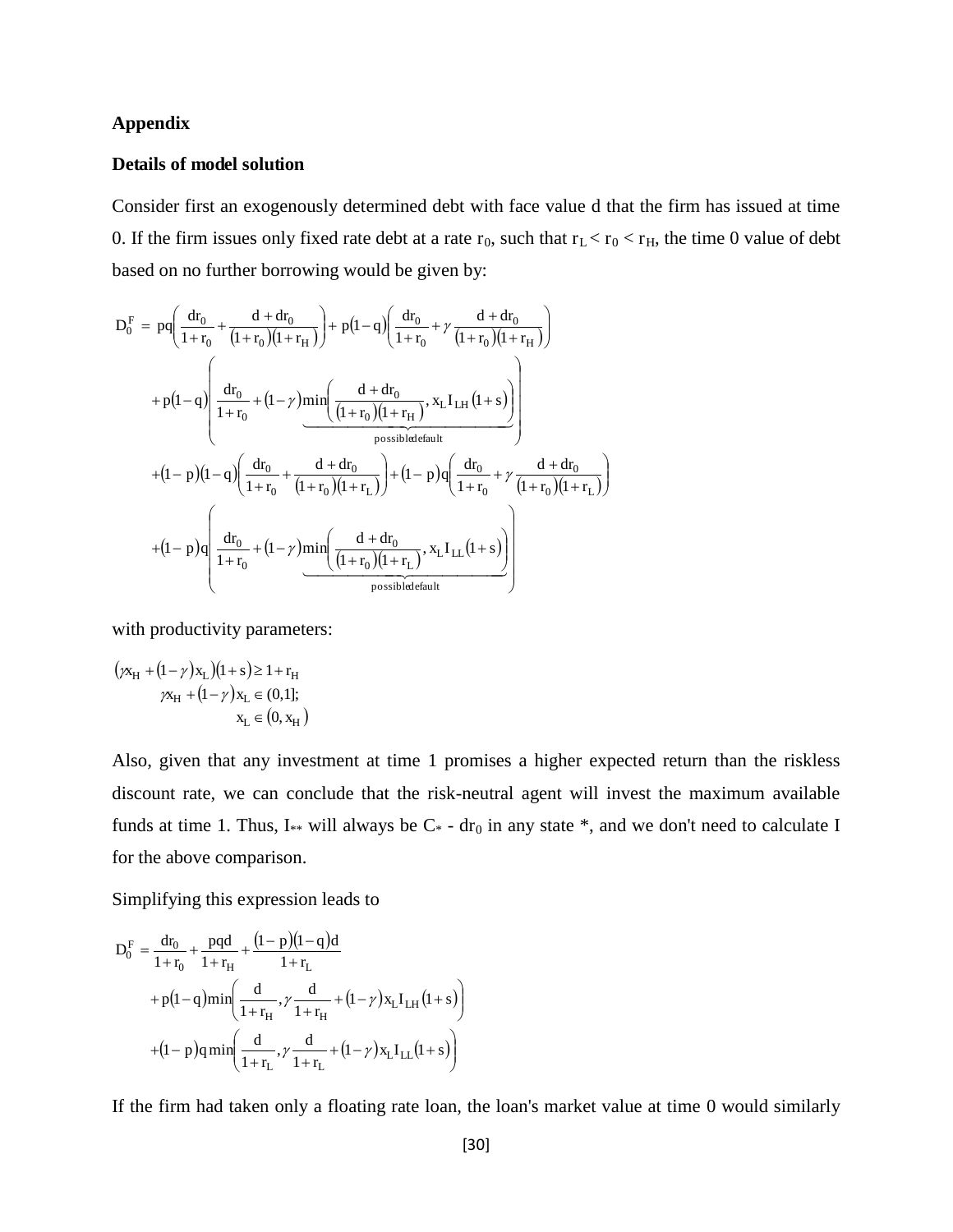be given by

$$
D_0^{FL} = \frac{dr_0}{1 + r_0} + \frac{d(pq + (1 - p)(1 - q))}{1 + r_0}
$$
  
+  $p(1 - q)min\left(\frac{d}{1 + r_0}, \gamma \frac{d}{1 + r_0} + (1 - \gamma)x_LI_{LH}(1 + s)\right)$   
+  $(1 - p)qmin\left(\frac{d}{1 + r_0}, \gamma \frac{d}{1 + r_0} + (1 - \gamma)x_LI_{LL}(1 + s)\right)$ 

Consider now the cash-flows to the shareholders in the firm. For our comparisons, we can make the further simplifying assumption that the low cash flow state at time 2 is a default state in that it doesn't cover the debt repayment completely. In such a case, a firm that has borrowed at a fixed rate expects to receive the following cash flows at time 2:

$$
\big[\,pq + (1-p)(1-q)\big](C_H-dr_0)(1+s) + \not\sim \big[\,p(1-q) + (1-p)q\,\big]x_H\big(C_L-dr_0\big)(1+s) - (1+\not\sim)\,d\big(1+r_0\big)
$$

The cash-flows to floating-rate borrowers would be

$$
\begin{array}{l}pq[(C_{H}-dr_{0})(1+s)-d(1+r_{H})]+(1-p)(1-q)[(C_{H}-dr_{0})(1+s)-d(1+r_{L})]+\\ \gamma p(1-q)[x_{H}(C_{L}-dr_{0})(1+s)-d(1+r_{H})]+\gamma(1-p)q[x_{H}(C_{L}-dr_{0})(1+s)-d(1+r_{L})]\end{array}
$$

In this case, the cash flows to shareholders in the case of fixed rate debt depend on default probabilities and the underlying operating uncertainty, but are not affected by interest rate changes. However, floating rate borrowers are affected adversely, particularly in the state with low cash flows and high interest rates coinciding.

Given the unlimited potential for returns from investing at time 1, we now consider the possibility that the firm may increase its investment by borrowing an additional amount (there is no repayment option to reduce time 0 debt balances at time 1). We know that the firm may not commit more than a proportion  $\lambda$  of its cash balances and expected cash flows as collateral. Hence, in each of the four states at time 1, the maximum (and in this case optimal) amount of borrowing would be given by (when initial debt is fixed).

$$
d_1^{HH}=\frac{\lambda \Big((B_1^{HH}+C_H-dr_0)(l+s)-d\,(l+r_0)\Big)}{1+r_H}
$$

However, since there is no further uncertainty,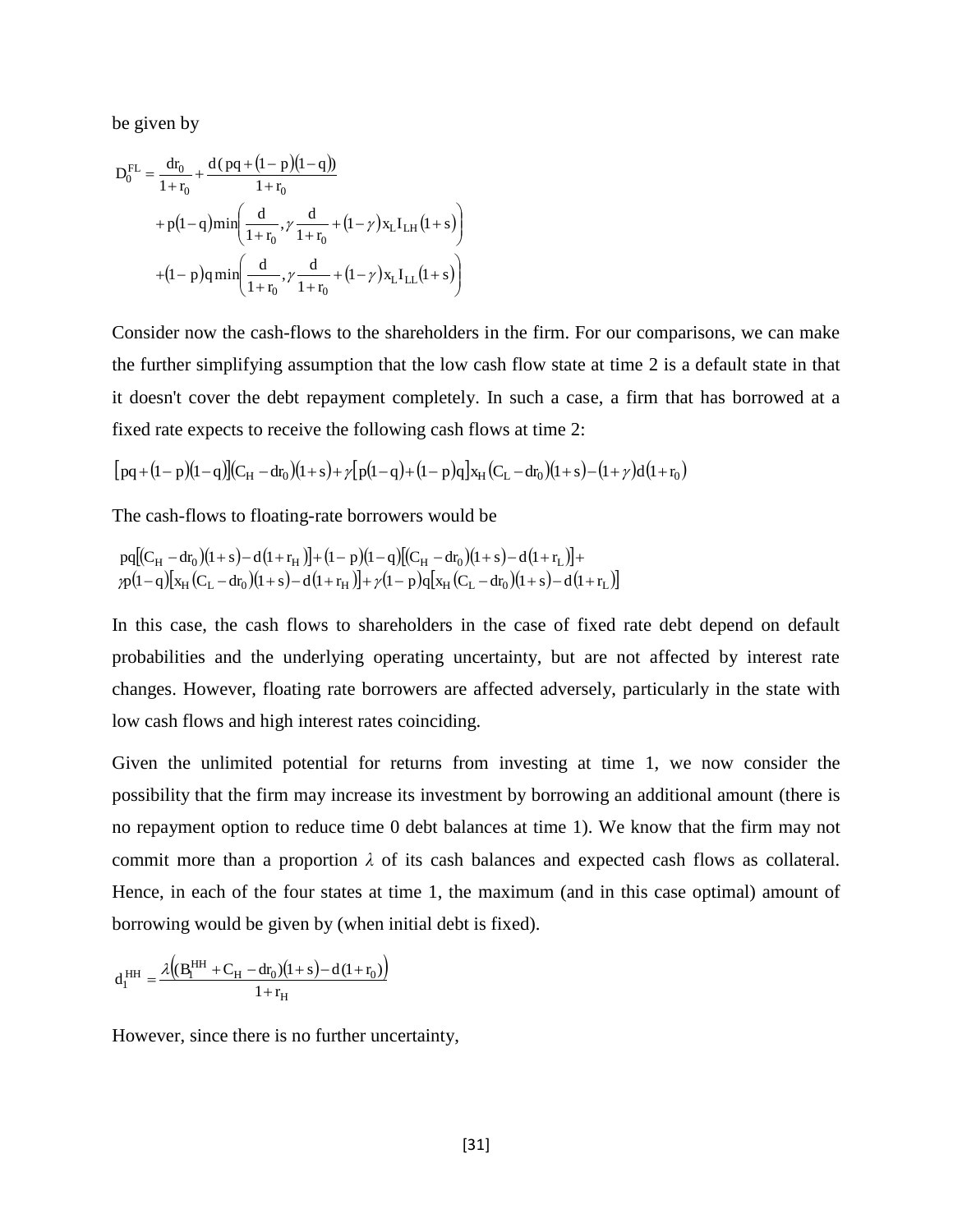$$
B_{I}^{HH} = d_{I}^{HH}
$$
  
and 
$$
d_{I}^{HH} = \frac{\lambda((C_{H} - dr_{0})(1+s) - d(1+r_{0}))}{1+r_{H} - \lambda(1+s)}
$$

In the case of a low cash flow, we need to solve the following system of equations to find the value of borrowing possible

$$
\begin{aligned} d_1^{\,\rm LH} &= \frac{\lambda \big(\!\!\big( B_i^{\rm LH}+ \big(C_{\rm L}-d r_0\big)\!\!\big)\!\!\big( 1+s\big)\! \big(\varkappa_{\rm H}+\big(1-\gamma\big) x_{\rm L}\big) \!-\! d\left(1+r_0\right)\!\!\big)}{1+r_{\rm H}} \\ B_i^{\rm LH} &= \frac{\gamma d_1^{\,\rm LH}\big(1+r_{\rm H}\big) \!+\big(1\!-\!\gamma\big) {\rm min}\Big\{ \!d_1^{\,\rm LH}\left(1+r_{\rm H}\right)\!,\! \Big(B_i^{\rm LH}+\big(C_{\rm L}-d r_0\big)\!\!\big)\!\!\big( 1+s\big) x_{\rm L} \!-\! d\left(1+r_0\right)\!\!\big)}{1+r_{\rm H}} \end{aligned}
$$

The solution to this is

$$
B_l^{LH} = \frac{\big(C_L-dr_0\big)\big(1+s\big)\overline{X}-d\,(1+r_0)}{\big(1+r_H\,\big)-\big(1+s\big)\overline{X}}
$$

where  $\bar{x} = \gamma x_H + (1 - \gamma)x_L$  and  $\bar{X} = \gamma \lambda \bar{x} + (1 - \gamma)x_L$ . The calculations in the case of low cash flows mirror those for high cash flows, and we have:

$$
d_1^{HL} = \frac{\lambda ((B_1^{HL} + C_H - dr_0)(1+s) - d(1+r_0))}{1+r_L}
$$
  
\n
$$
B_1^{HL} = d_1^{HL}
$$
  
\n
$$
d_1^{HL} = \frac{\lambda ((C_H - dr_0)(1+s) - d(1+r_0))}{1+r_L - \lambda(1+s)}
$$

and

$$
\begin{aligned} d_l^{LL} &= \frac{\mathcal{X}\Big\|B_l^{LL}+C_L-dr_0\Big\langle l+s\big(\big)\mathbf{x}_H+(l-\gamma\big)\mathbf{x}_L\big)-d\left(l+r_0\right)\Big\}}{1+r_L}\\ B_l^{LL} &= \frac{\mathcal{Y}d_l^{LL}\big(l+r_L\big)+\big(l-\gamma\big)\mathrm{min}\Big\{d_l^{LL}\big(l+r_L\big),\Big(B_l^{LL}+C_L-dr_0\Big\langle l+s\big)\mathbf{x}_L-d\left(l+r_0\right)\Big\}}{1+r_L} \end{aligned}
$$

The key comparison is the cost of debt  $(d_1/B_1)$  in the low cash flow states when interest rates are high or low. We can show that

$$
\frac{d^{LH}_I}{B^{LH}_I}-\frac{d^{LL}_I}{B^{LL}_I}=\hspace{-.15cm}\Bigg(\frac{1}{1+r_H}-\frac{1}{1+r_L}\Bigg)\frac{(1+r_0)(1+s)\hspace{-.07cm}\big(\overline{X}-d\lambda \overline{x}\big)}{\big(C_L-dr_0\big)(1+s)\hspace{-.07cm}\big)\overline{X}-d(1+r_0)}
$$

which implies that the cost of new debt for a fixed rate borrower in the low interest rate state is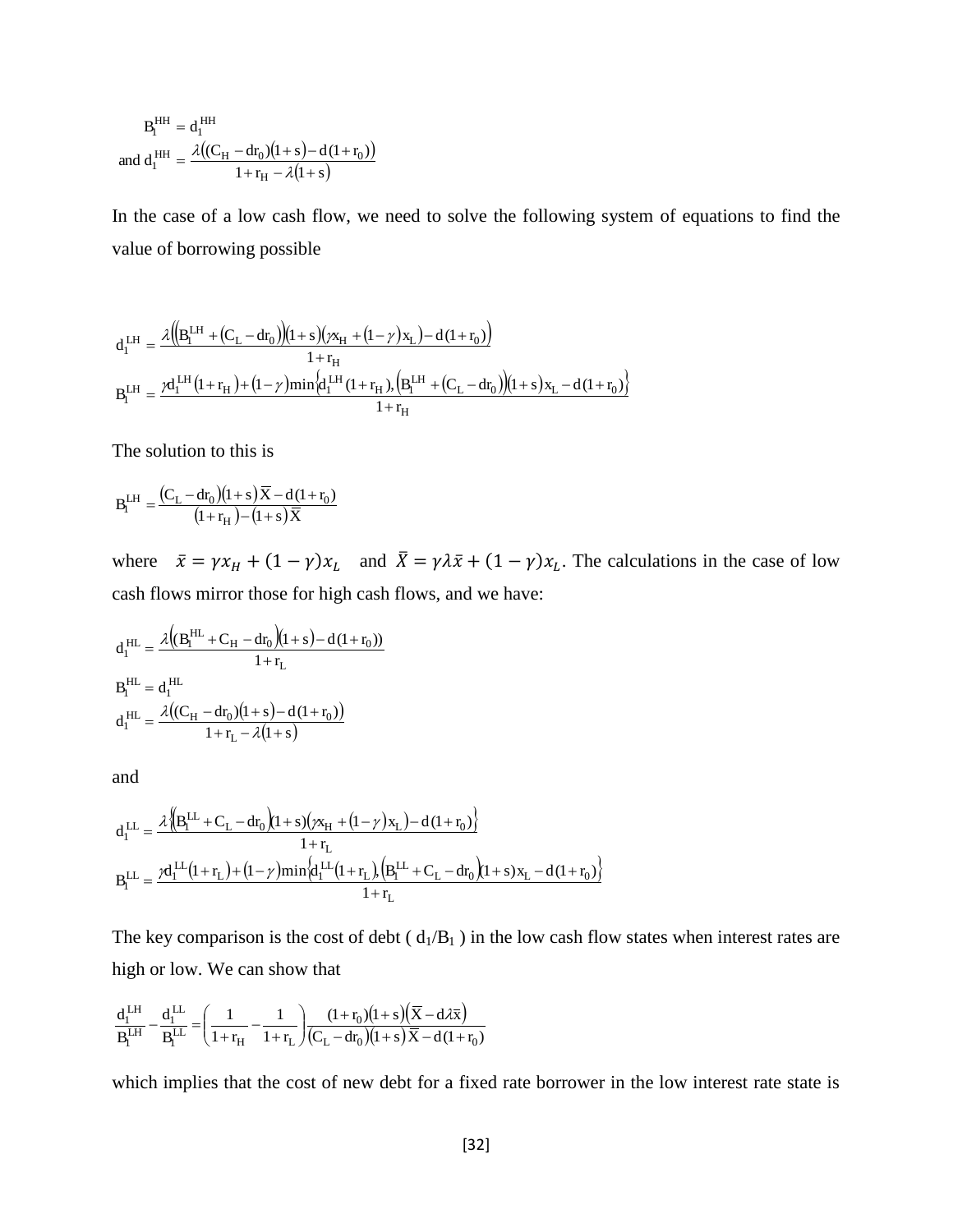higher than when interest rates are high. On the other hand, when we consider the same comparison in the case of a firm holding floating rate debt, we find that the difference in the cost of debt is positively related to  $(r_H - r_L)$ ,

$$
B_{l}^{HL} = \frac{\lambda [(C_{H} - dr_{0})(1+s) - d(1+r_{0})]^{+} + r_{L} - \lambda (1+s)}{1+r_{L} - \lambda (1+s)}
$$
  

$$
B_{l}^{LL} = \frac{\lambda [(C_{L} - dr_{0})(1+s)(\chi_{H} + (1-\gamma)x_{L}) - d(1+r_{0})]^{+} + r_{L} - \lambda (1+s)\overline{x}
$$

When initial debt is floating, the same calculations imply:

$$
B_{I}^{HH} = \frac{\lambda \left[ (B_{I}^{HH} + C_{H} - dr_{0})(1+s) - d(1+r_{H}) \right]^{+}}{1+r_{H}}
$$
  
\nor,  $B_{I}^{HH} = \frac{\lambda \left[ (C_{H} - dr_{0})(1+s) - d(1+r_{H}) \right]^{+}}{1+r_{H} - \lambda(1+s)}$   
\n2.  $B_{I}^{LH} = \frac{\lambda \left[ (C_{L} - dr_{0})(1+s)(\chi_{H} + (1-\gamma)\chi_{L}) - d(1+r_{H}) \right]^{+}}{1+r_{H} - \lambda(1+s)\overline{x}}$   
\n3.  $B_{I}^{HL} = \frac{\lambda \left[ (C_{H} - dr_{0})(1+s) - d(1+r_{L}) \right]^{+}}{1+r_{L} - \lambda(1+s)}$ 

4. 
$$
B_{l}^{LL} = \frac{\lambda [(C_{L} - dr_{0})(1 + s)(\chi_{H} + (1 - \gamma)\chi_{L}) - d(1 + r_{L})]^{+}}{1 + r_{L} - \lambda(1 + s)\bar{x}}
$$

 $\lambda$ l

Finally, taking into account the additional issue of debt  $d_1$  at time 1, we can now recalculate the value of time 0 debt. The fixed rate debt would be valued as:

$$
D_0^F = \frac{dr_0}{1 + r_0} + \frac{pqd}{1 + r_H} + \frac{(1 - p)(1 - q)d}{1 + r_L}
$$
  
+  $p(1 - q)$ min $\left(\frac{d}{1 + r_H}, \gamma \frac{d}{1 + r_H} + (1 - \gamma)\lambda x_H \underbrace{\frac{(1 + r_H)(C_L - dr_0) - (d(1 + r_0) + d_1^{LH}(1 + r_H))}{(1 + r_H) - \lambda(1 + s)(\gamma x_H + (1 - \gamma)x_L)}(1 + s)\right)$   
+  $(1 - p)q$ min $\left(\frac{d_0}{1 + r_L}, \gamma \frac{d}{1 + r_L} + (1 - \gamma)\lambda x_L \underbrace{\frac{(1 + r_L)(c_L - dr_0) - (d(1 + r_0) + d_1^{LL}(1 + r_L))}{(1 + r_L) - \lambda(1 + s)(\gamma x_L + (1 - \gamma)x_L)}(1 + s)\right)$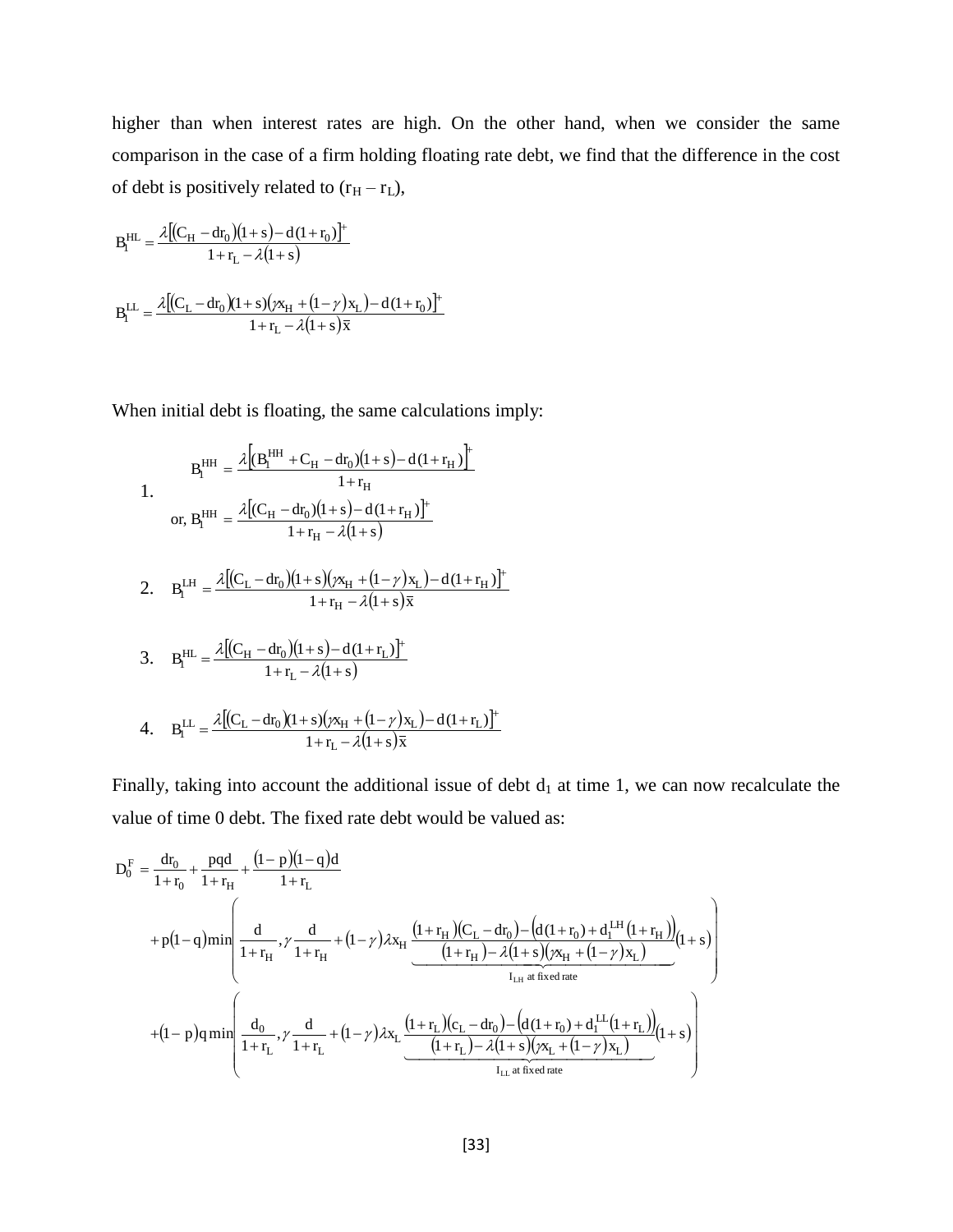If the debt were issued at a floating rate,

$$
D_0^{FL} = \frac{dr_0}{1 + r_0} + \frac{d[pq + (1 - p)(1 - q)]}{1 + r_0}
$$
  
+  $p(1 - q)$ min $\left(\frac{d}{1 + r_0}, \gamma \frac{d}{1 + r_0} + (1 - \gamma)\lambda x_H \underbrace{\frac{(1 + r_H)(c_L - dr_0) - (1 + r_H)(d + d_1^{LH})}{(1 + r_H) - \lambda(1 + s)(\gamma x_H + (1 - \gamma)x_L)}(1 + s)}_{I_{LH at floating rate}}\right)$   
+  $(1 - p)q$ min $\left(\frac{d_0}{1 + r_0}, \gamma \frac{d}{1 + r_0} + (1 - \gamma)\lambda x_L \underbrace{\frac{(1 + r_L)(c_L - dr_0) - (1 + r_L)(d + d_1^{LL})}{I_{LH at floating rate}}(1 + s)}_{I_{LH at floating rate}}(1 + s)\right)$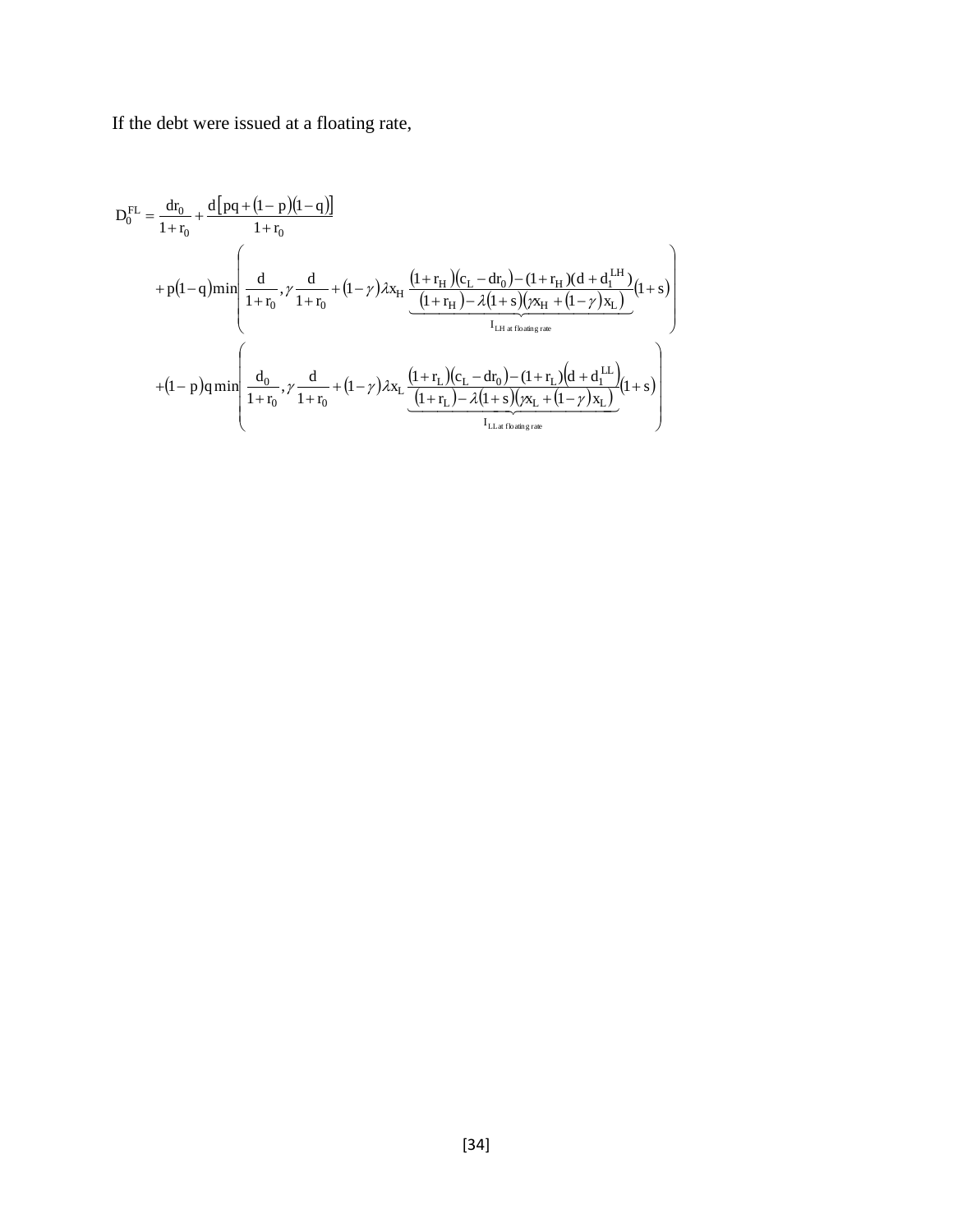#### **Evolution of accounting standards for reporting derivatives**

As the use of derivatives increased in the 1980s, accounting regulations evolved in response, thereby providing a window of time when we could learn about the directional exposure of firms to interest rates. In this appendix, we recount how off-balance sheet instruments were reported in the footnotes of firms' financial statements as a result of a series of accounting regulations.

In December 1989, the Federal Accounting Standards Board (FASB) issued the Statement of Financial Accounting Standards No. 104 (FAS104) that amended FAS95 (November 1987) to allow for hedge based accounting classification of derivatives as long as the accounting policy was disclosed. Hedge-based accounting classification refers to the practice of assigning derivatives based cash flows to the same category as an identifiable underlying. Under the original FAS95, such transactions were required to be classified according to the nature of the cash flows, and not under the headings of the items being hedged. The Statement was made effective for financial years ending after June 15, 1990.

FAS95 was followed by FAS105 in March 1990 which was entitled: Disclosure of Information about Financial Instruments with Off-Balance-Sheet Risk and Financial Instruments with Concentrations of Credit Risks. FAS105 was introduced as a first step toward a general system of reporting financial instruments whose usage and variety was steadily increasing. It required fuller disclosure by corporations about their off-balance sheet financial transactions that included the notional principal accompanied by information/discussions about the applicable market and credit risk. FAS105 was also applicable for financial years ending after June 15, 1990 and has since been superseded by a series of other statements beginning with FAS107 (Disclosures about Fair Value of Financial Instruments) that was issued in December 1991. FAS107 mainly had the impact of extending and generalizing the applicability of FAS105 and it was applicable for financial years ending after December 15, 1992.

In October 1994, the FASB issued FAS119: Disclosure about Derivative Financial Instruments and Fair Value of Financial Instruments, which would be effective for financial statements ending December 15, 1994 (see footnote 11). This statement extended the applicability of disclosure requirements to instruments that did not have market risk, required identification of instruments held for trading purposes, and specified further classification of instruments, while encouraging but not requiring increased quantitative disclosures. Thus, during the period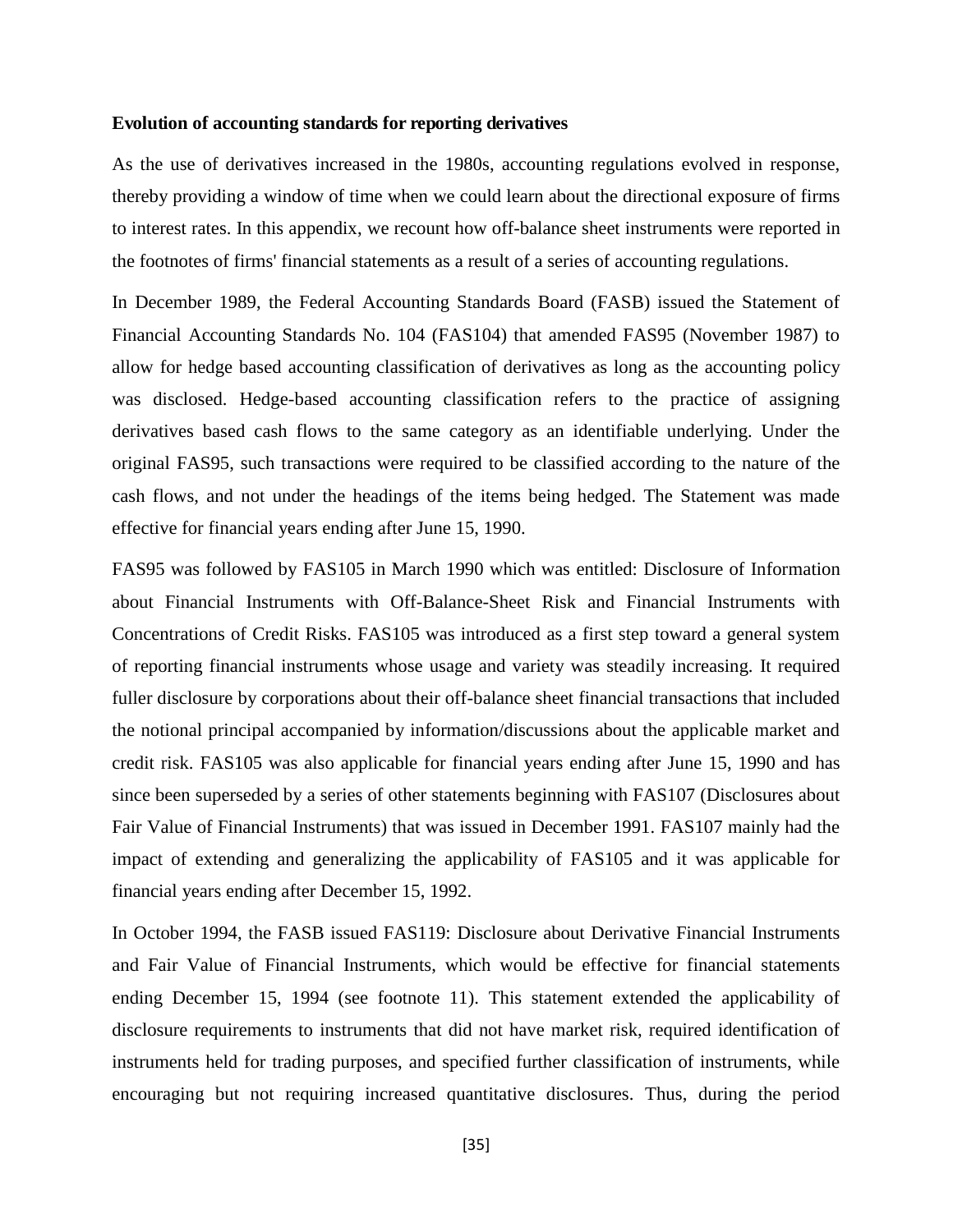beginning in 1990, companies disclosed more information about their actual derivatives positions in the footnotes to their annual financial statements.

The propensity to provide quantitative and transparent information about the actual positions in swaps was reduced after 1999, when FAS133 (Accounting for Derivative Instruments and Hedging Activities) was initially set to come into effect. FAS133 was deferred by a year to 2000 under FAS137. FAS133 and subsequent statements laid down rules for an accounting treatment of derivatives that would incorporate them into the balance sheet (and earnings statements). They also removed the emphasis on provision of specific position information in the footnotes as long as risk management methods and accounting policies were clearly enunciated. Thus, the period offering distinct information on the companies' derivative transactions ended around 2000.

Despite requiring or incentivizing disclosure between 1990 and 2000, the FASB rules were neither very prescriptive, nor very strict. This has allowed for a wide range of terminology and detail in disclosure. For instance, both a floating to fixed swap and a fixed to floating swap could qualify for hedge accounting as long as they were sufficiently matched to some underlying debt. In the former case, it might be claimed that interest payments were being hedged, while in the latter that the value of debt was being hedged.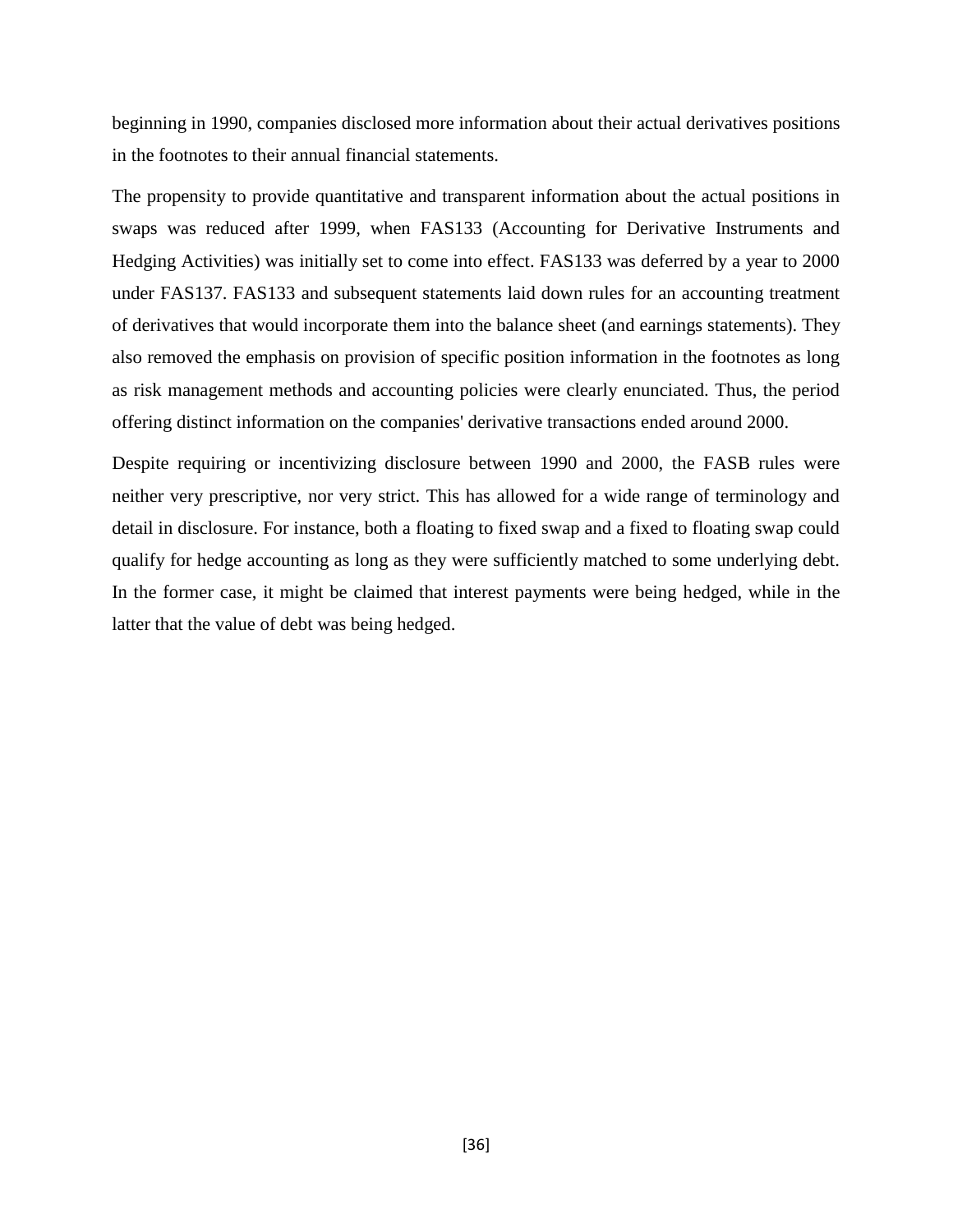#### **Tables and Figures**

#### **Table I: Descriptive Statistics on Average Firm Characteristics**

We summarize the firm characteristics used in the analysis. Each characteristic is calculated as the average over eleven years for the particular firm. Sales is item "sale" from the Compustat Industrial Annual file, Total Assets is "at", while Market Value is defined as the product of common shares outstanding in millions (csho) and share price at the close of the fiscal year (prcc\_f). Leverage is total liabilities/total assets calculated as the sum of "dltt" and "dlc", divided by "at". Research and development expense ratio is computed as "xrd" divided by total assets and capital expenditure ratio is "capx" similarly normalized. Quick ratio is defined as cash and short term investments (che) divided by current liabilities (lct). Cash flow margins are calculated as operating income before depreciation (oibdp) divided by sales, return on assets as income before extraordinary items (ib) divided by total assets, market to book ratio as the sum of total assets less common equity (ceq) and market value of equity together divided by total assets. The two cost ratios are Cost of goods sold (cogs) and S, G & A expense (xsga), each divided by sales.

| Variable                       | N  | Mean  | Std. Dev. | Min.     | Max.  |
|--------------------------------|----|-------|-----------|----------|-------|
| Sales                          | 82 | 9641  | 9924      | 340      | 54268 |
| <b>Total assets</b>            | 82 | 10181 | 9868      | 732      | 56640 |
| Market value of Equity         | 82 | 14261 | 19943     | 1053     | 96431 |
| Leverage                       | 82 | 0.283 | 0.118     | 0.060    | 0.618 |
| Share of long term debt        | 82 | 0.796 | 0.157     | 0.215    | 0.995 |
| Quick ratio                    | 79 | 0.423 | 1.554     | 0.014    | 13.78 |
| R & D expense ratio            | 82 | 0.025 | 0.037     | 0.000    | 0.168 |
| Capital expenditure ratio      | 82 | 0.070 | 0.039     | 0.000    | 0.205 |
| Cash flow margin               | 82 | 0.197 | 0.111     | 0.036    | 0.637 |
| Return on assets               | 82 | 0.061 | 0.041     | $-0.002$ | 0.187 |
| Asset turnover                 | 82 | 1.079 | 0.611     | 0.175    | 3.857 |
| Market to book ratio           | 82 | 2.073 | 1.101     | 1.023    | 8.021 |
| Cost of Goods Sold             | 82 | 0.617 | 0.168     | 0.106    | 0.921 |
| Sales, General & Admin Expense | 72 | 0.215 | 0.116     | 0.030    | 0.526 |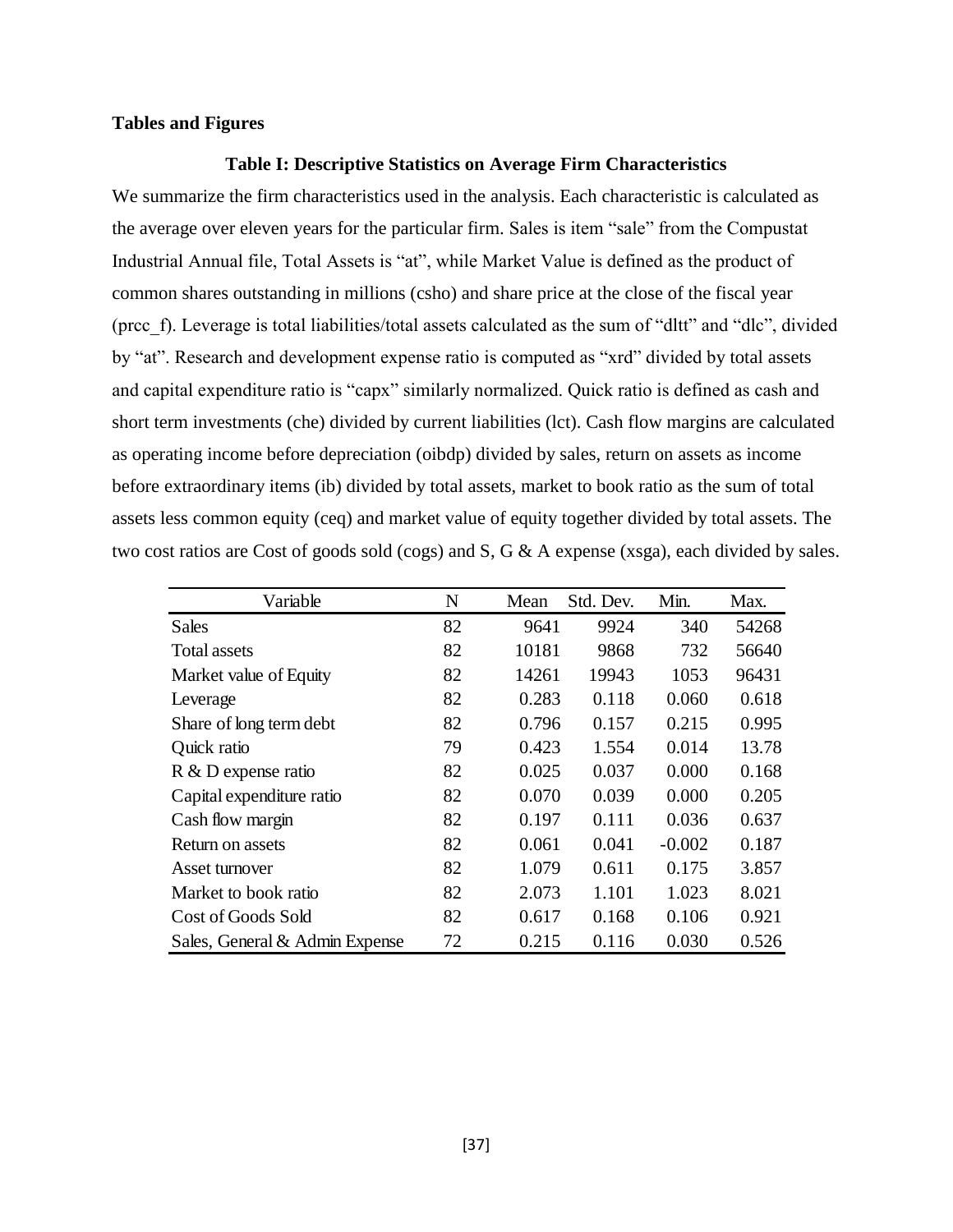|                               |         |         |         |         |         |         |         |         |         |         | Sales Total assets M.V. of Equity Leverage Quick ratio R & D expense Cash flow margin Return on assets Asset turnover Market to book Cost of Goods Sold S, G & A Expense |       |
|-------------------------------|---------|---------|---------|---------|---------|---------|---------|---------|---------|---------|--------------------------------------------------------------------------------------------------------------------------------------------------------------------------|-------|
| <b>Total assets</b>           | 0.85    |         |         |         |         |         |         |         |         |         |                                                                                                                                                                          |       |
| significance p-value          | 0.000   |         |         |         |         |         |         |         |         |         |                                                                                                                                                                          |       |
| <b>Market value of Equity</b> | 0.59    | 0.66    |         |         |         |         |         |         |         |         |                                                                                                                                                                          |       |
| significance p-value          | 0.000   | 0.000   |         |         |         |         |         |         |         |         |                                                                                                                                                                          |       |
| Leverage                      | $-0.19$ | $-0.05$ | $-0.33$ |         |         |         |         |         |         |         |                                                                                                                                                                          |       |
| significance p-value          | 0.084   | 0.633   | 0.003   |         |         |         |         |         |         |         |                                                                                                                                                                          |       |
| Quick ratio                   | $-0.09$ | $-0.05$ | 0.29    | $-0.34$ |         |         |         |         |         |         |                                                                                                                                                                          |       |
| significance p-value          | 0.454   | 0.662   | 0.012   | 0.002   |         |         |         |         |         |         |                                                                                                                                                                          |       |
| R & D expense ratio           | 0.03    | 0.03    | 0.35    | $-0.51$ | 0.51    |         |         |         |         |         |                                                                                                                                                                          |       |
| significance p-value          | 0.791   | 0.795   | 0.001   | 0.000   | 0.000   |         |         |         |         |         |                                                                                                                                                                          |       |
| Cash flow margin              | $-0.23$ | 0.03    | 0.22    | 0.17    | 0.31    | 0.09    |         |         |         |         |                                                                                                                                                                          |       |
| significance p-value          | 0.036   | 0.768   | 0.052   | 0.132   | 0.006   | 0.407   |         |         |         |         |                                                                                                                                                                          |       |
| <b>Return on assets</b>       | 0.05    | $-0.01$ | 0.52    | $-0.39$ | 0.35    | 0.31    | 0.32    |         |         |         |                                                                                                                                                                          |       |
| significance p-value          | 0.656   | 0.933   | 0.000   | 0.000   | 0.002   | 0.005   | 0.003   |         |         |         |                                                                                                                                                                          |       |
| <b>Asset turnover</b>         | 0.26    | $-0.18$ | $-0.06$ | $-0.34$ | $-0.14$ | $-0.07$ | $-0.64$ | 0.16    |         |         |                                                                                                                                                                          |       |
| significance p-value          | 0.019   | 0.116   | 0.578   | 0.002   | 0.226   | 0.543   | 0.000   | 0.165   |         |         |                                                                                                                                                                          |       |
| Market to book ratio          | $-0.01$ | $-0.07$ | 0.51    | $-0.34$ | 0.47    | 0.49    | 0.32    | 0.83    | 0.10    |         |                                                                                                                                                                          |       |
| significance p-value          | 0.897   | 0.561   | 0.000   | 0.002   | 0.000   | 0.000   | 0.004   | 0.000   | 0.372   |         |                                                                                                                                                                          |       |
| <b>Cost of Goods Sold</b>     | 0.20    | 0.08    | $-0.32$ | 0.08    | $-0.38$ | $-0.45$ | $-0.63$ | $-0.59$ | 0.32    | $-0.65$ |                                                                                                                                                                          |       |
| significance p-value          | 0.072   | 0.471   | 0.003   | 0.499   | 0.001   | 0.000   | 0.000   | 0.000   | 0.004   | 0.000   |                                                                                                                                                                          |       |
| S, G & A Expense              | $-0.17$ | $-0.14$ | 0.22    | $-0.20$ | 0.26    | 0.45    | 0.13    | 0.48    | $-0.06$ | 0.55    | $-0.77$                                                                                                                                                                  |       |
| significance p-value          | 0.158   | 0.240   | 0.067   | 0.100   | 0.035   | 0.000   | 0.262   | 0.000   | 0.592   | 0.000   | 0.000                                                                                                                                                                    |       |
| Active                        | $-0.28$ | $-0.28$ | 0.15    | $-0.19$ | 0.18    | 0.18    | 0.20    | 0.33    | 0.04    | 0.42    | $-0.24$                                                                                                                                                                  | 0.16  |
| significance p-value          | 0.023   | 0.024   | 0.224   | 0.135   | 0.148   | 0.148   | 0.110   | 0.007   | 0.733   | 0.000   | 0.051                                                                                                                                                                    | 0.221 |

# **Table II: Pairwise correlations of the variables in the paper**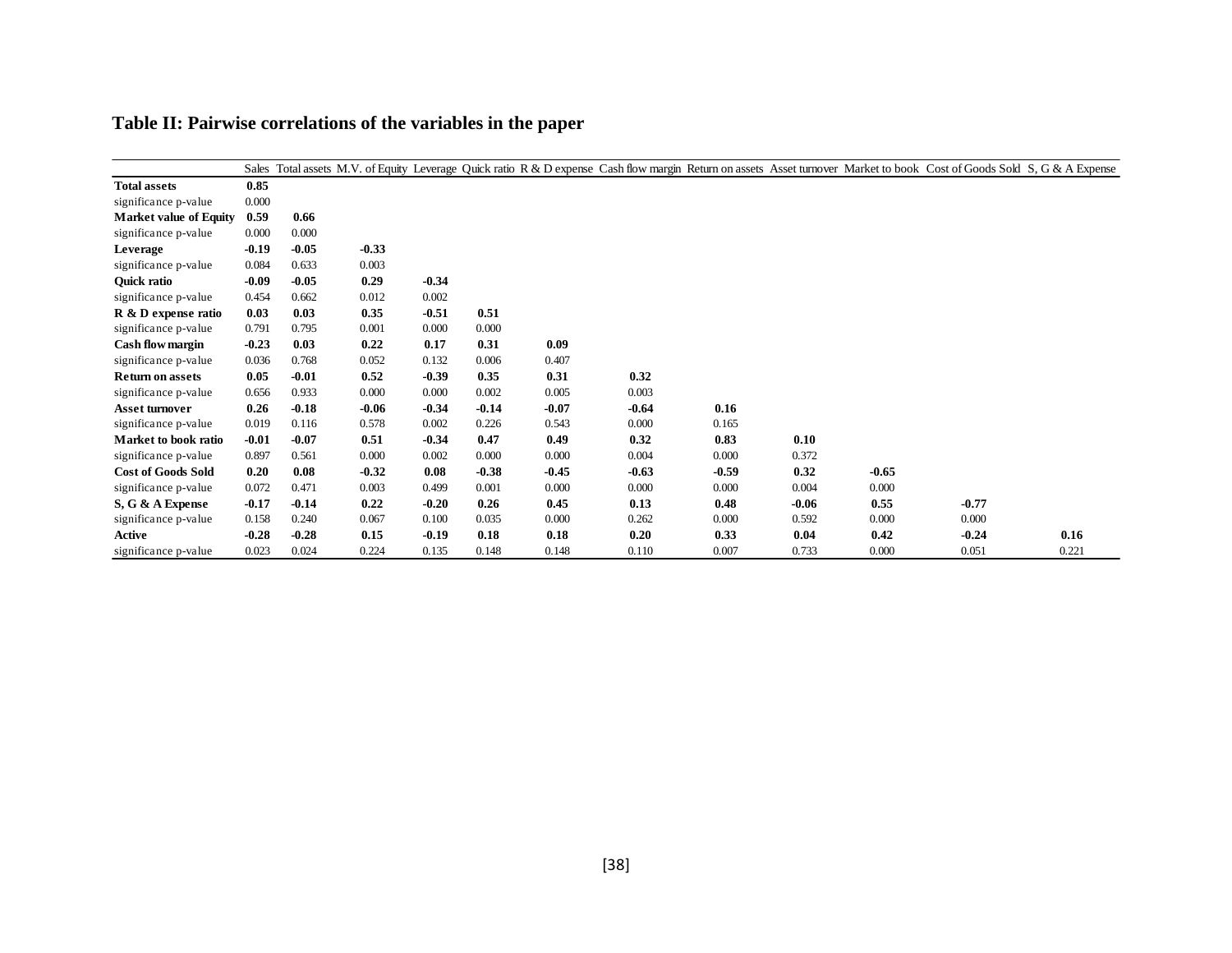# **Table III: The relationship between pfix and firm characteristics**

We report the results of a beta regression of pfix on a range of firm characteristics. p-values based on robust standard errors (sandwich estimator) for the location and precision parameters of the beta distribution are reported, along with the marginal effects at the mean of the explanatory variables. The estimates in bold script are statistically significant at the 5% level. The variable "Capital plus R&D expense ratio" combines capital expenditure and research and development expenditure, normalized by total assets.

|                                     | Щ            |         |          | $\ln \phi$ |          | Marginal effect*    |
|-------------------------------------|--------------|---------|----------|------------|----------|---------------------|
|                                     | Estimate     | p-value | Estimate | p-value    |          | Estimate Std. Error |
| Constant                            | 1.36         | 0.000   | 1.92     | 0.000      |          |                     |
| Sales                               | 0.00         | 0.257   | 0.01     | 0.051      | 0.001    | 0.001               |
| Leverage                            | $-1.19$      | 0.010   | $-1.20$  | 0.008      | $-0.271$ | 0.115               |
| Quick ratio                         | 0.41         | 0.007   | $-0.34$  | 0.066      | 0.093    | 0.033               |
| Cash flow margin                    | $-2.95$      | 0.017   | $-0.75$  | 0.406      | $-0.672$ | 0.326               |
| Return on assets                    | 0.12         | 0.909   | $-1.59$  | 0.158      | 0.028    | 0.240               |
| Capital plus $R \& D$ expense ratio | $-0.32$      | 0.752   | 0.64     | 0.508      | $-0.073$ | 0.233               |
| Market to book ratio                | $-0.07$      | 0.212   | $-0.03$  | 0.480      | $-0.016$ | 0.013               |
| Asset turnover                      | 0.08         | 0.491   | $-0.08$  | 0.580      | 0.018    | 0.025               |
| S, G & A Expense                    | 0.02         | 0.963   | $-1.41$  | 0.006      | 0.006    | 0.118               |
| Term yield                          | $-0.39$      | 0.212   | $-0.93$  | 0.010      | $-0.089$ | 0.084               |
| Year effects                        | Included     |         |          | Included   |          |                     |
|                                     |              |         |          |            |          |                     |
| Number of observations              | 674          |         |          |            |          |                     |
| Wald $\text{chi}^2(19)$             | 77           |         |          |            |          |                     |
| Prob > chi <sup>2</sup>             | $\mathbf{0}$ |         |          |            |          |                     |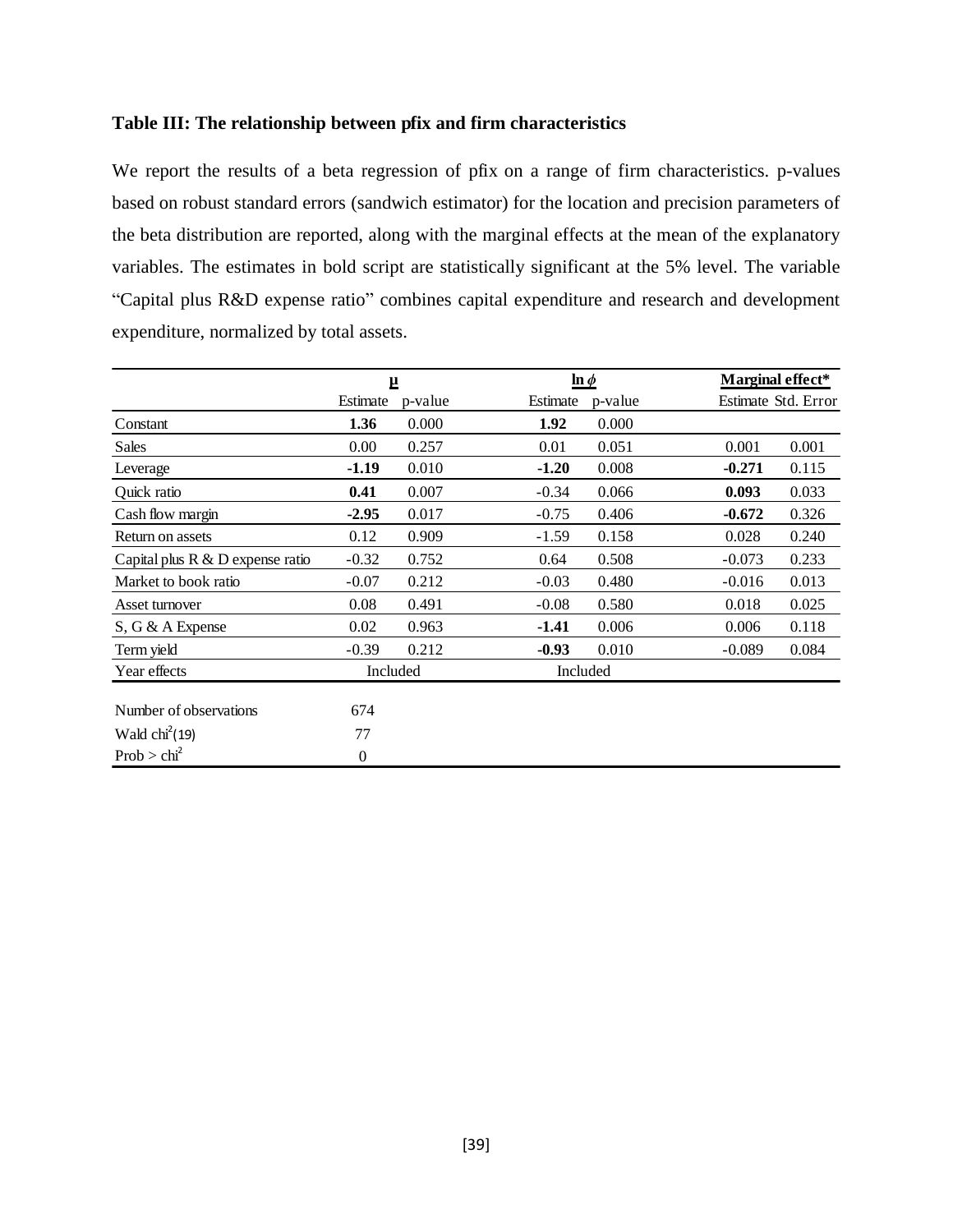#### **Table IV: Operating profit (normalized by assets) and the level of pfix variation**

We regress firm cash flows on interest rates, based on whether the firms are classified as Active interest rate managers. The dependent variable is operating income before depreciation divided by book assets. The data frequency is quarterly in a panel format, with a dummy for Active and its interaction term with LIBOR used to determine, if on average, the cash flows and their sensitivities to interest rates are different from the Less Active group. p-values based on clustered standard errors (by firm), robust to heteroskedasticity are provided below the estimates.

|                                 | <b>Random Effects</b> | <b>Fixed Effects</b> |
|---------------------------------|-----------------------|----------------------|
|                                 |                       |                      |
| Constant                        | 1.083                 | 2.496                |
|                                 | 0.000                 | 0.000                |
| Lag                             | 0.677                 | 0.424                |
|                                 | 0.000                 | 0.000                |
| <b>LIBOR</b>                    | 0.029                 | 0.054                |
|                                 | 0.161                 | 0.038                |
| Active                          | 0.696                 |                      |
|                                 | 0.001                 |                      |
| Active*LIBOR                    | $-0.059$              | $-0.083$             |
|                                 | 0.026                 | 0.012                |
| No. of observations             | 2894                  | 2894                 |
| No. of groups                   | 65                    | 65                   |
| $R^2$                           |                       |                      |
| Within                          | 0.2028                | 0.20                 |
| <b>Between</b>                  | 0.9699                | 0.88                 |
| Overall                         | 0.5193                | 0.46                 |
| Joint test                      | 211.92                | 13.64                |
| Joint test statistic            | Wald(4)               | F(3,64)              |
| Prob>chi <sup>2</sup> , F resp. | 0.0000                | 0.0000               |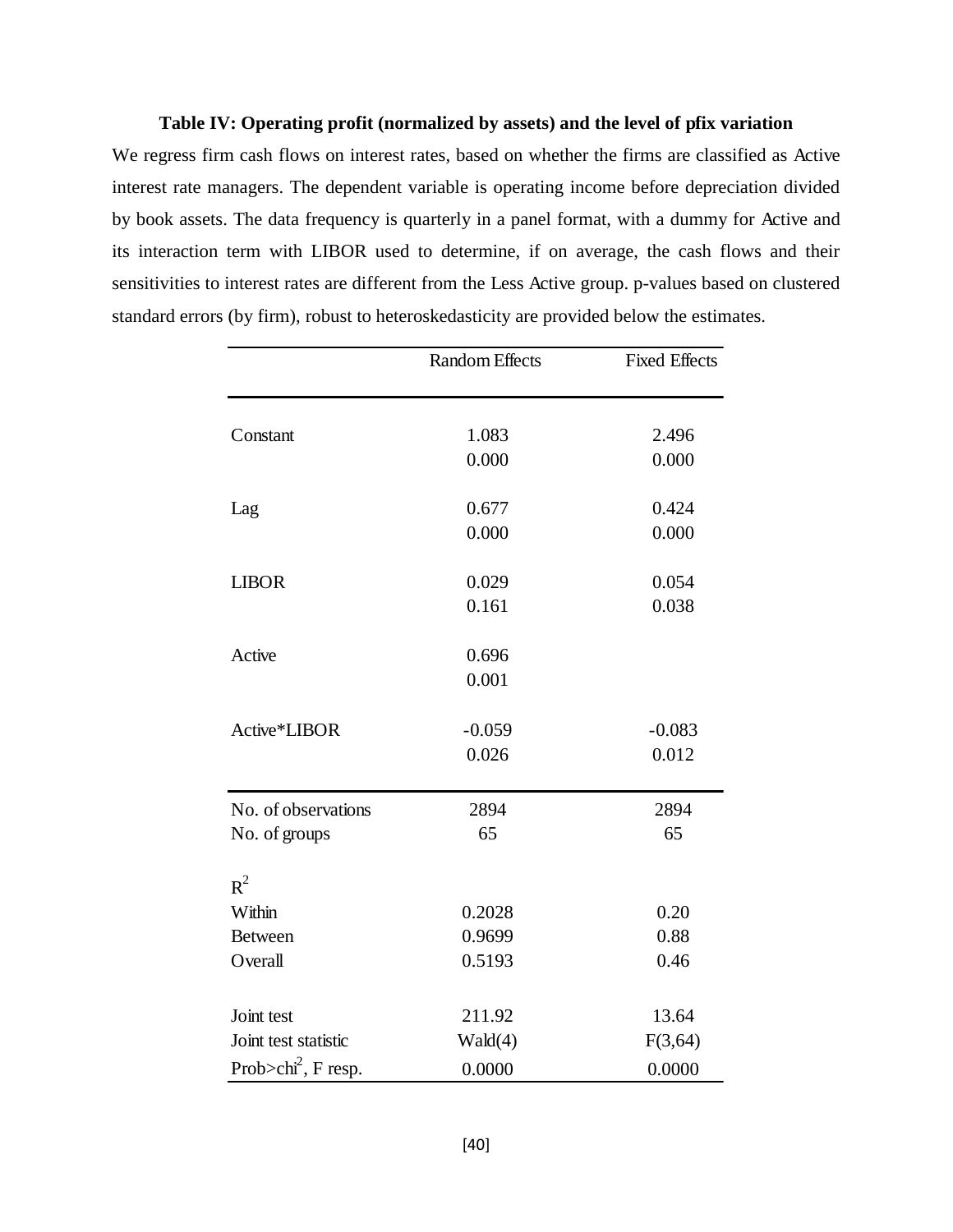#### **Table V: Characteristics of Active and Less Active firms**

We report the mean and median of firm characteristics for the entire sample and for the two categories of firms based on their interest rate exposure variability. Active firms have a coefficient of variation of the proportion of fixed rate debt (over the 11-year sample) that exceeds the  $60<sup>th</sup>$  percentile of this measure across firms, and Less Active firms are those with the coefficient of variation of pfix below the  $40<sup>th</sup>$  percentile. The last two columns to the right contain differences between the means and medians of the two categories and p-values of t-tests and rank-sum tests respectively. The p-values below 0.05 are highlighted in bold.

|                           |        | All   | Active | Less Active | Difference | p-value |
|---------------------------|--------|-------|--------|-------------|------------|---------|
| <b>Sales</b>              | Mean   | 9917  | 7626   | 13476       | $-5849$    | 0.024   |
|                           | Median | 6110  | 5283   | 8044        | $-2760$    | 0.042   |
| <b>Total assets</b>       | Mean   | 10356 | 7756   | 13243       | $-5488$    | 0.025   |
|                           | Median | 6536  | 4988   | 11411       | $-6423$    | 0.015   |
| Market value of Equity    | Mean   | 15013 | 19863  | 12998       | 6864       | 0.225   |
|                           | Median | 7539  | 9780   | 8340        | 1440       | 0.715   |
| Leverage                  | Mean   | 0.282 | 0.254  | 0.298       | $-0.044$   | 0.135   |
|                           | Median | 0.264 | 0.240  | 0.305       | $-0.065$   | 0.074   |
| Long term debt share      | Mean   | 0.796 | 0.738  | 0.834       | $-0.096$   | 0.018   |
|                           | Median | 0.830 | 0.761  | 0.871       | $-0.110$   | 0.074   |
| Quick ratio               | Mean   | 0.252 | 0.315  | 0.189       | 0.125      | 0.146   |
|                           | Median | 0.149 | 0.169  | 0.106       | 0.063      | 0.076   |
| R & D expense ratio       | Mean   | 0.025 | 0.033  | 0.020       | 0.014      | 0.149   |
|                           | Median | 0.008 | 0.013  | 0.006       | 0.007      | 0.679   |
| Cash flow margin          | Mean   | 0.197 | 0.213  | 0.171       | 0.041      | 0.110   |
|                           | Median | 0.171 | 0.200  | 0.161       | 0.039      | 0.207   |
| Return on assets          | Mean   | 0.061 | 0.079  | 0.050       | 0.029      | 0.007   |
|                           | Median | 0.051 | 0.069  | 0.041       | 0.028      | 0.011   |
| Asset turnover            | Mean   | 1.083 | 1.157  | 1.103       | 0.054      | 0.733   |
|                           | Median | 0.972 | 1.006  | 1.008       | $-0.003$   | 0.744   |
| Capital expenditure ratio | Mean   | 0.068 | 0.071  | 0.064       | 0.007      | 0.425   |
|                           | Median | 0.061 | 0.063  | 0.059       | 0.004      | 0.668   |
| Market to book ratio      | Mean   | 2.115 | 2.707  | 1.672       | 1.035      | 0.001   |
|                           | Median | 1.833 | 2.242  | 1.513       | 0.729      | 0.000   |
| Cost of Goods Sold        | Mean   | 0.615 | 0.569  | 0.649       | $-0.080$   | 0.051   |
|                           | Median | 0.626 | 0.550  | 0.653       | $-0.103$   | 0.054   |
| S, G & A Expense          | Mean   | 0.216 | 0.243  | 0.205       | 0.038      | 0.220   |
|                           | Median | 0.204 | 0.240  | 0.184       | 0.055      | 0.214   |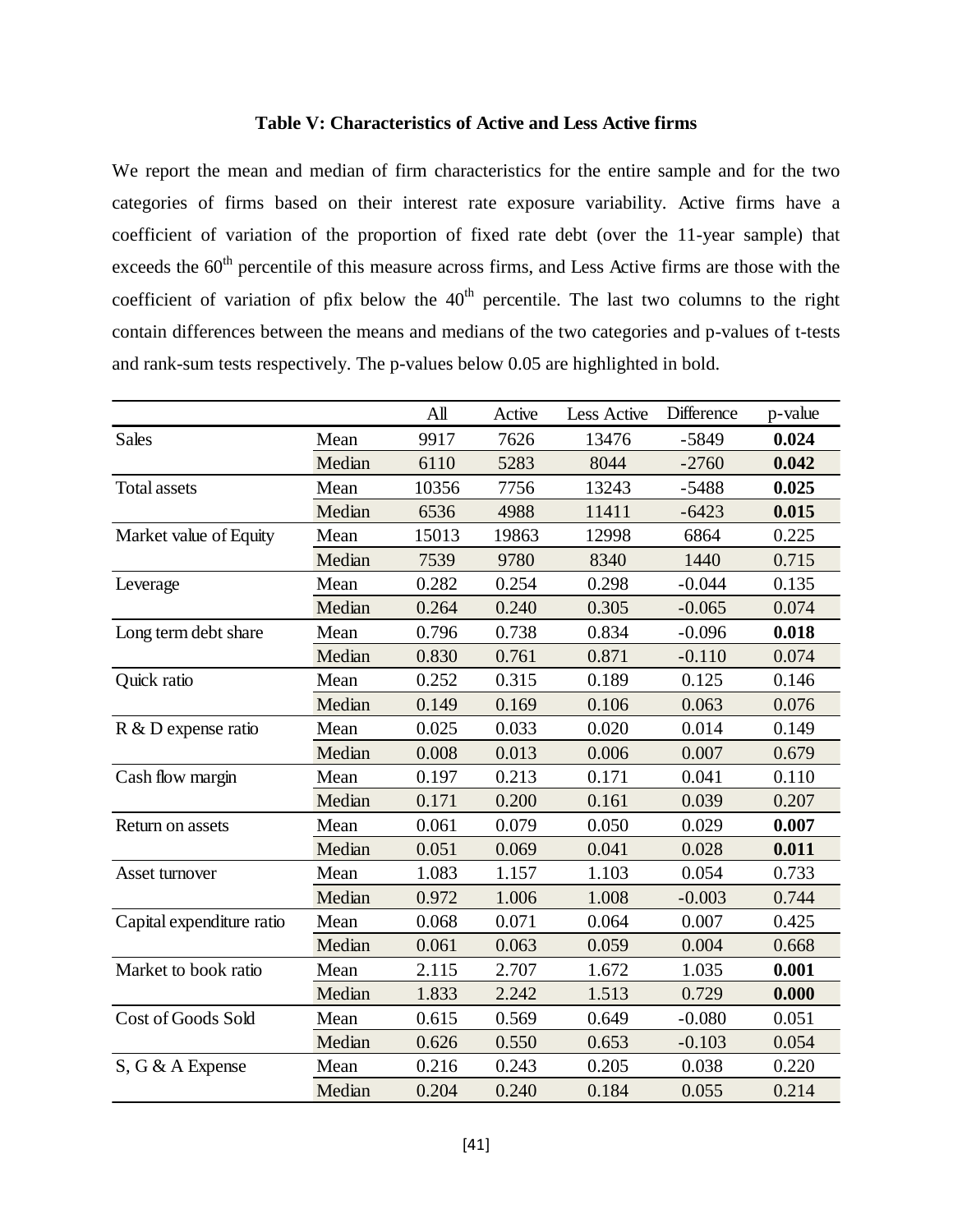# **Table VI: Which firms are likely to be Active?**

We report results of probit regression analysis based on the average characteristics of the firms over the entire sample period. Please see Table I for a description of the variables. Coefficients reported are the marginal effects estimated at the mean of the explanatory variables.

| Dependent variable -->              | Active $= 1$ , else 0 |
|-------------------------------------|-----------------------|
| Sales                               | $-0.00004$            |
| p-value                             | 0.009                 |
| Leverage                            | $-1.25$               |
| p-value                             | 0.198                 |
| Quick ratio                         | $-0.130$              |
| p-value                             | 0.117                 |
| Capital plus $R \& D$ expense ratio | 0.30                  |
| p-value                             | 0.872                 |
| Cash flow margin                    | 1.37                  |
| p-value                             | 0.539                 |
| Return on assets                    | $-4.10$               |
| p-value                             | 0.284                 |
| Asset turnover                      | 0.129                 |
| p-value                             | 0.565                 |
| Market to book ratio                | 0.514                 |
| p-value                             | 0.010                 |
| $S, G \& A$ Expense                 | $-1.83$               |
| p-value                             | 0.086                 |
|                                     |                       |
| N                                   | 56                    |
| Pseudo $R^2$                        | 0.36                  |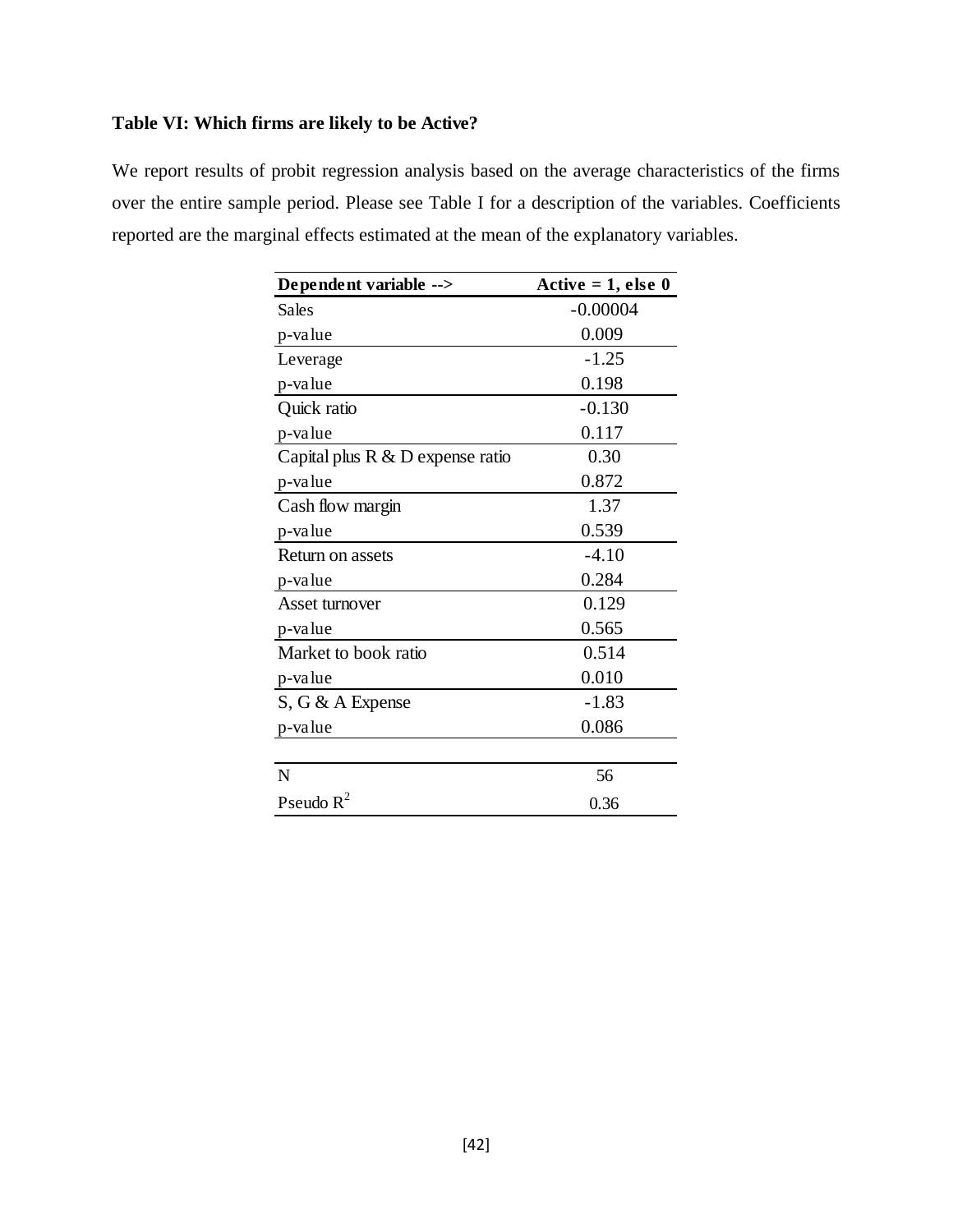# **Table VII: Profiting from changes in pfix**

We list the strategy at the end of each year that would have been ex-post profitable in the following year. A negative change in pfix is profitable in most years except 1993, 1996, 1998 and 1999. In order to determine the appropriate strategy, we compare the rate at the end of a year with the average rate over the following year and the rate at the end of the following year. See also Figure 3b.

| At year-end | <b>Starting</b> | Rate for       | Strategy |
|-------------|-----------------|----------------|----------|
|             | <b>LIBOR</b>    | following year |          |
| 1989        | 8.375           | 8.278          | float    |
| 1990        | 7.520           | 5.984          | float    |
| 1991        | 4.219           | 3.830          | float    |
| 1992        | 3.479           | 3.305          | float    |
| 1993        | 3.375           | 4.751          | fix      |
| 1994        | 6.500           | 6.038          | float    |
| 1995        | 5.626           | 5.514          | float    |
| 1996        | 5.563           | 5.743          | fix      |
| 1997        | 5.835           | 5.559          | float    |
| 1998        | 5.141           | 5.416          | fix      |
| 1999        | 6.004           | 6.536          | fix      |
| 2000        | 6.364           | 3.777          | float    |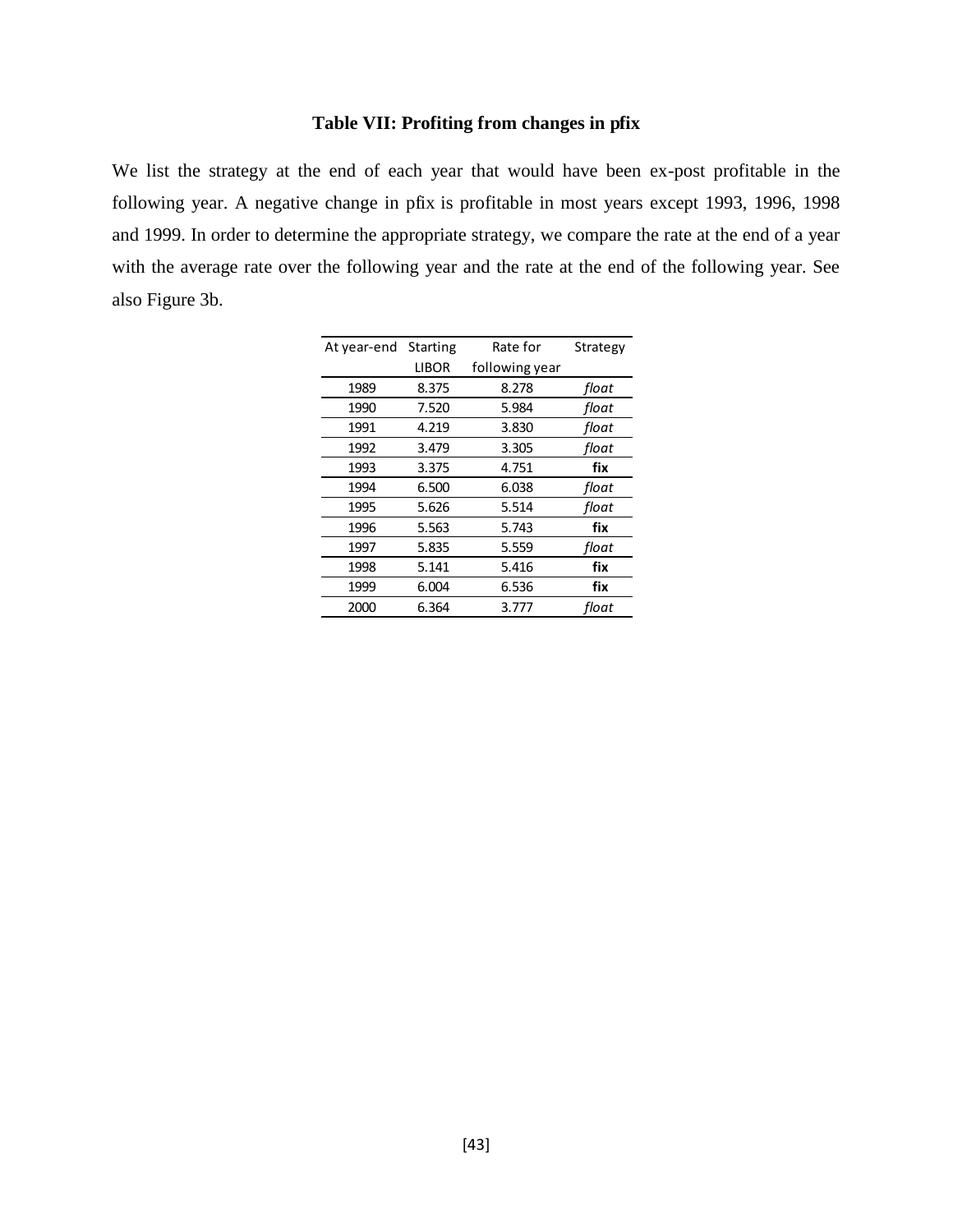# **Table VIII: Advantages to being Right**

We compare the change in operational characteristics and financial results in the year following the change in pfix based on whether the change was classified as Right. We then test if measurements of the Right and Wrong groups (classified year by year and then pooled together) are different. p-values from t-tests with unequal variances are provided below the differences. p-values below 0.1 are highlighted by shading.

|             | $% \Delta$ Sales | $%$ $\Delta$ Total Assets | % Δ Market      | $\Delta$ Leverage | $\Delta$ Ouick ratio | $\triangle$ Cash flow |
|-------------|------------------|---------------------------|-----------------|-------------------|----------------------|-----------------------|
|             |                  |                           | Value of Equity |                   |                      | margin                |
| Total       | 0.128            | 0.160                     | 0.215           | 0.004             | 0.004                | 0.0014                |
| Right       | 0.122            | 0.134                     | 0.195           | $-0.002$          | 0.002                | 0.0036                |
| Wrong       | 0.134            | 0.160                     | 0.237           | 0.010             | 0.006                | $-0.0011$             |
| Right-Wrong | $-0.012$         | $-0.026$                  | $-0.043$        | $-0.012$          | $-0.004$             | 0.005                 |
| p-Value     | 0.744            | 0.426                     | 0.501           | 0.014             | 0.824                | 0.0853                |

|             | $\triangle$ Return on | $\triangle$ Asset turnover | $\Delta$ Market to | Δ Cost of Goods | $\Delta S$ , G & A | $\Delta$ Short-term |
|-------------|-----------------------|----------------------------|--------------------|-----------------|--------------------|---------------------|
|             | Assets                |                            | Book ratio         | Sold ratio      | Expense ratio      | debt                |
| Total       | $-0.001$              | $-0.012$                   | 0.025              | $-5.37E-04$     | $-0.001$           | 64.774              |
| Right       | 0.002                 | $-0.005$                   | 0.022              | $-3.77E-04$     | $-0.003$           | 3.914               |
| Wrong       | $-0.005$              | $-0.019$                   | 0.028              | $-7.13E-04$     | 0.002              | 131.895             |
| Right-Wrong | 0.007                 | 0.013                      | $-0.006$           | 3.35E-04        | $-0.005$           | $-127.981$          |
| p-Value     | 0.104                 | 0.317                      | 0.917              | 0.902           | 0.010              | 0.0174              |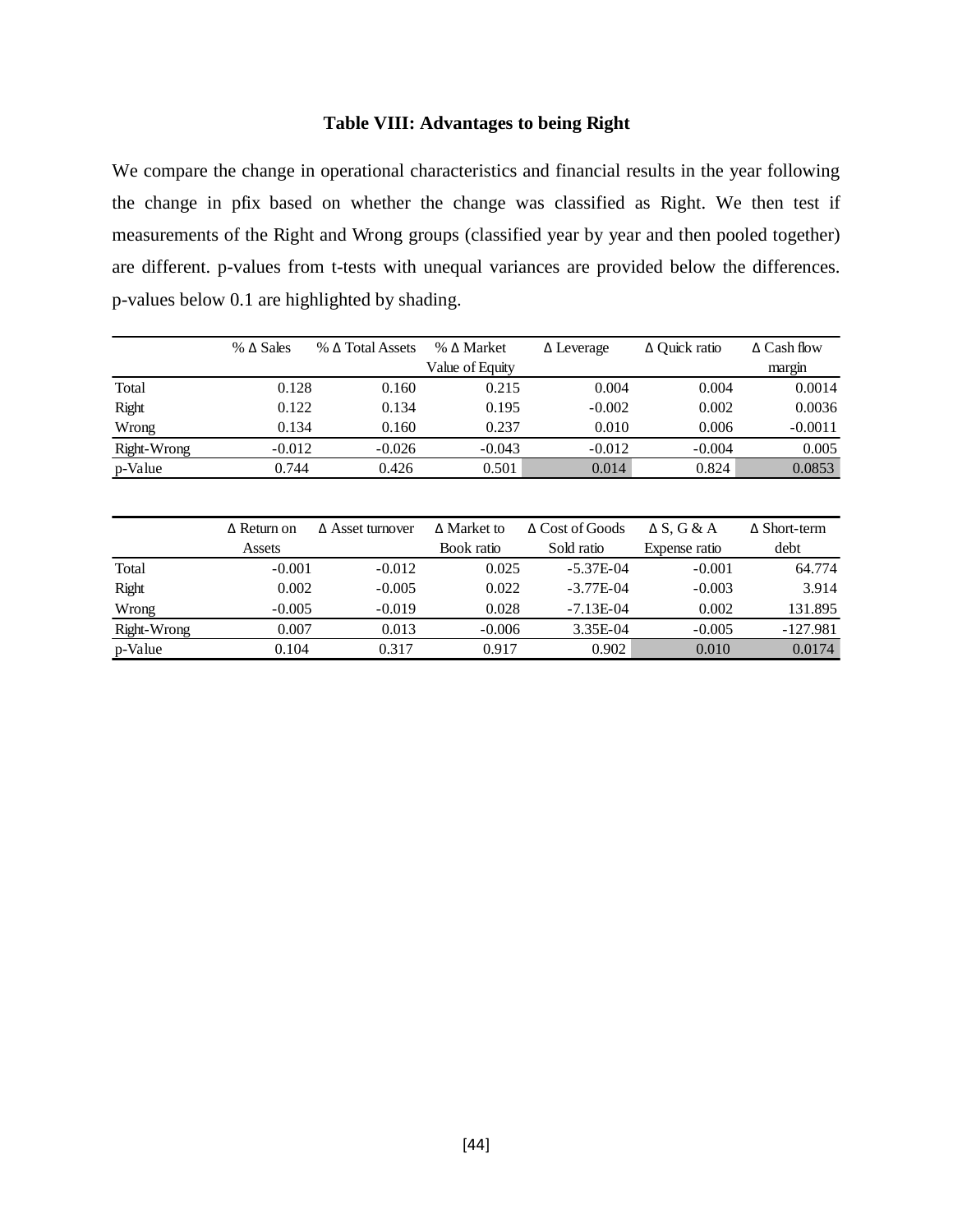

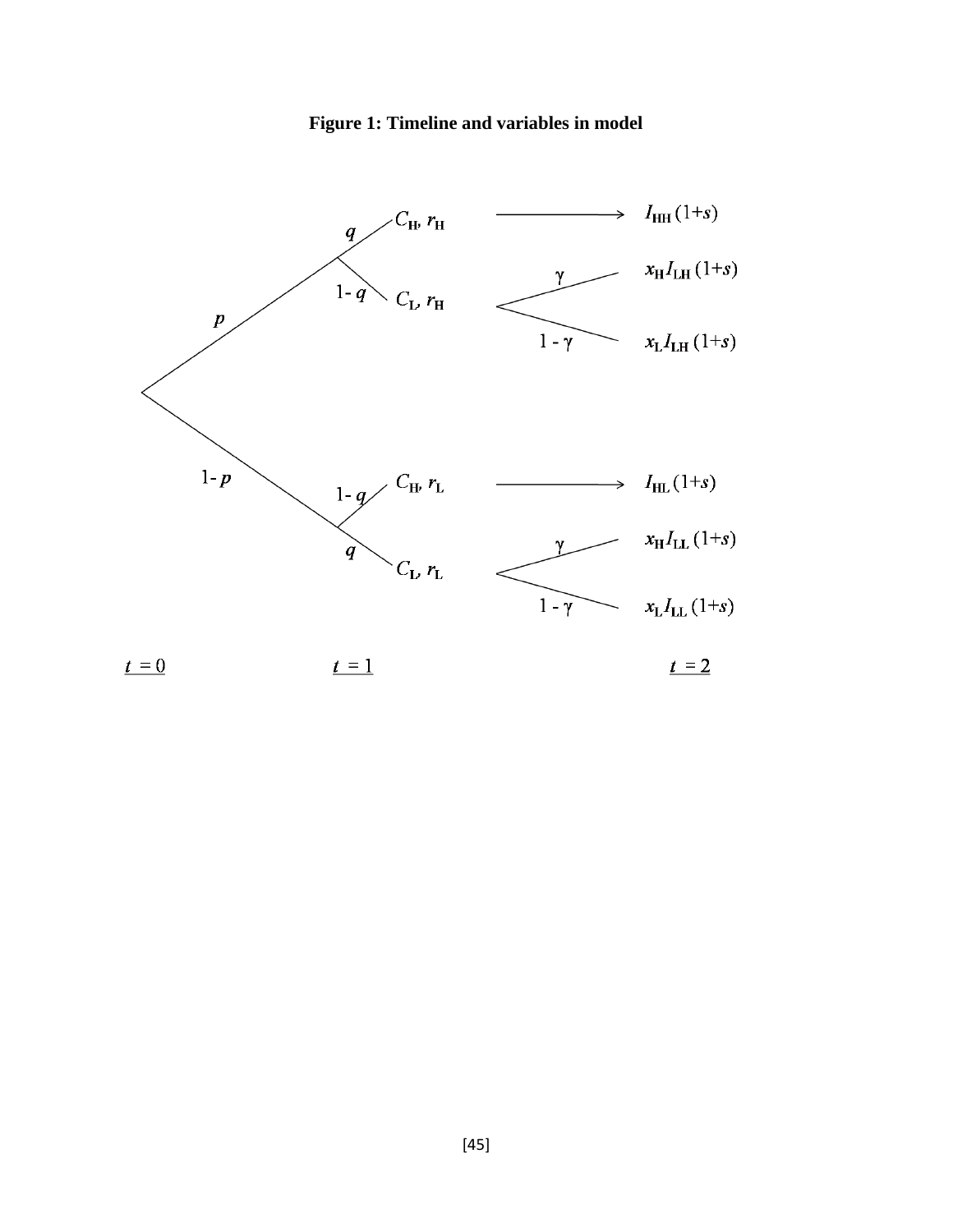# **Figure 2: Industry distribution of firms by 2-digit SIC code**

The firms in the sample belong to 63 different 4-digit SIC categories. We report a frequency chart below, aggregating the firms at the 2-digit level. At the 2-digit level, there is still significant heterogeneity in the industry distribution of firms.

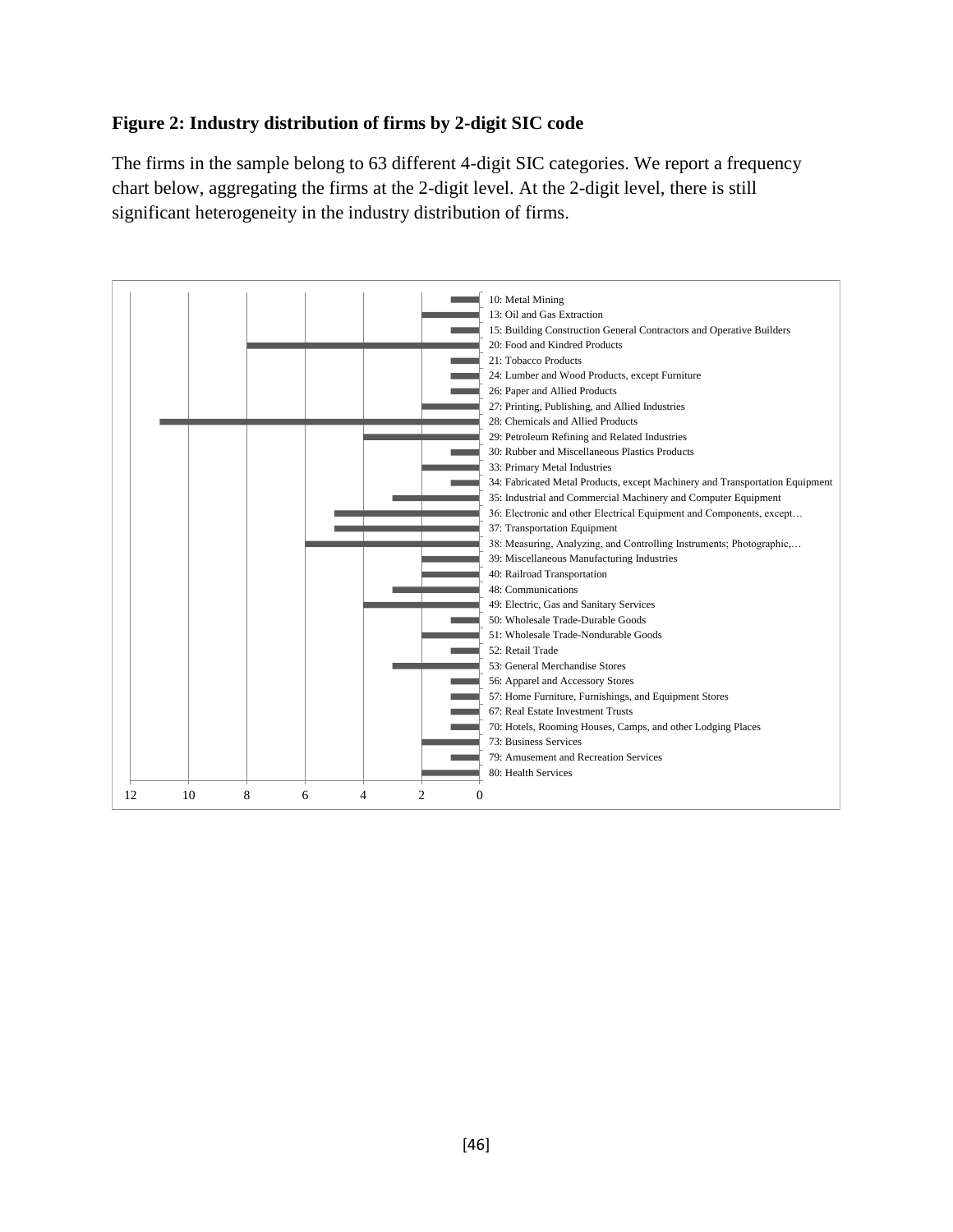## **Figure 3: Variation in proportion of fixed rate debt (pfix) and leverage**

This figure consists of three panels. In Panel A, we show that the distributions across firms of the proportion of each firm's debt that is subject to fixed rates and their leverage are fairly stable.

#### **A. Cross-sectional (across firms) variation over time in pfix**

The solid line represents the median across companies in each year, while the shaded region is the inter-quartile range around the median. The columns at the base of the chart represent the standard deviation across firms in each year.



#### **B. Distribution of time series variation for individual firms**

For each firm, we calculate the range (max - min) of pfix and leverage, respectively, in the eleven-year sample period. We then plot a histogram of this range for the cross-section of firms. The median of this sample for pfix is 0.51, and for leverage is 0.19.

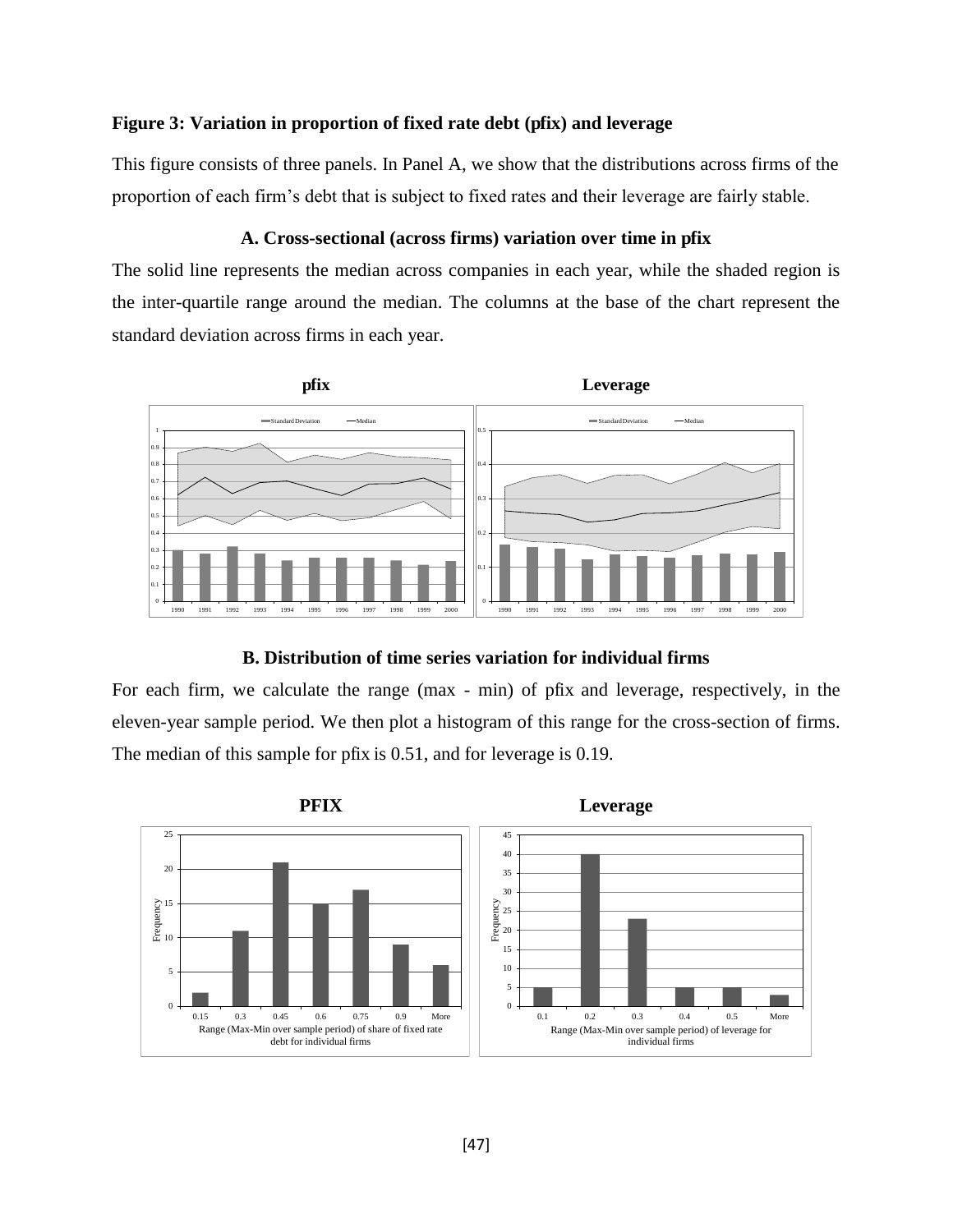# **C. Histogram: Standard deviation of leverage and of pfix for each firm**

For comparability, we present the cross-sectional distributions for the variability in firms' interest rate exposures and their leverage over the eleven-year sample period. For each firm, we calculate the standard deviation of pfix and leverage over the eleven-year sample period. We then plot the histograms for these two standardized variability estimates on the same scale.

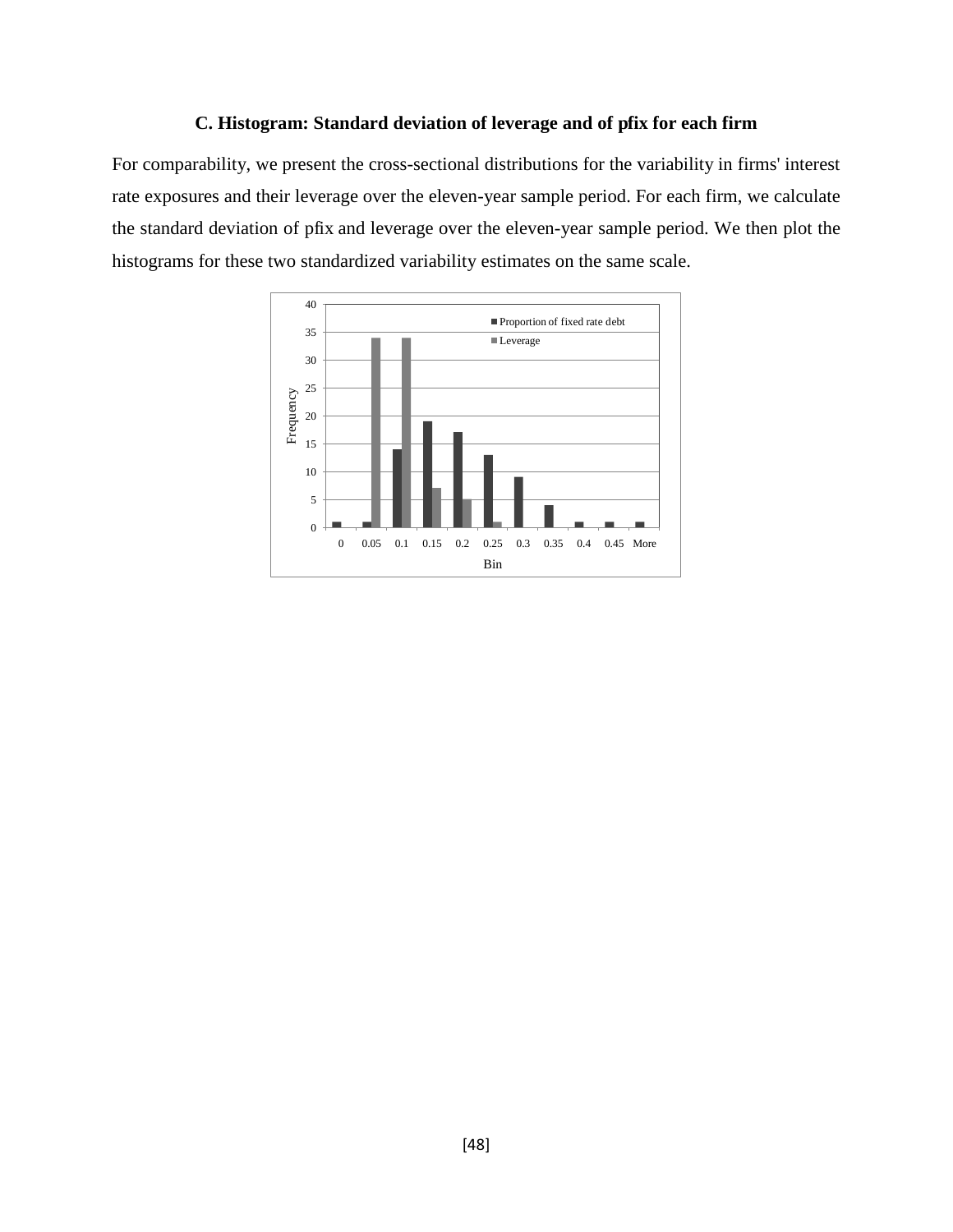# **Figure 4: Interest rate variation a. Fed Funds and LIBOR rate over the sample period**

We plot the Fed Funds policy rate and the three-month LIBOR over the period January 1990 through December 2001. The shaded bars represent the two NBER recessions during the period. The correlation between the two rates is over 0.98.



# **b. Change in position that would be ex-post profitable Move to fixed =1; Move to floating = -1**

If a firm changed the proportion of its debt in the direction indicated in the graphs at the end of the respective year, it would benefit the following year by paying a lower interest rate than it otherwise would have.

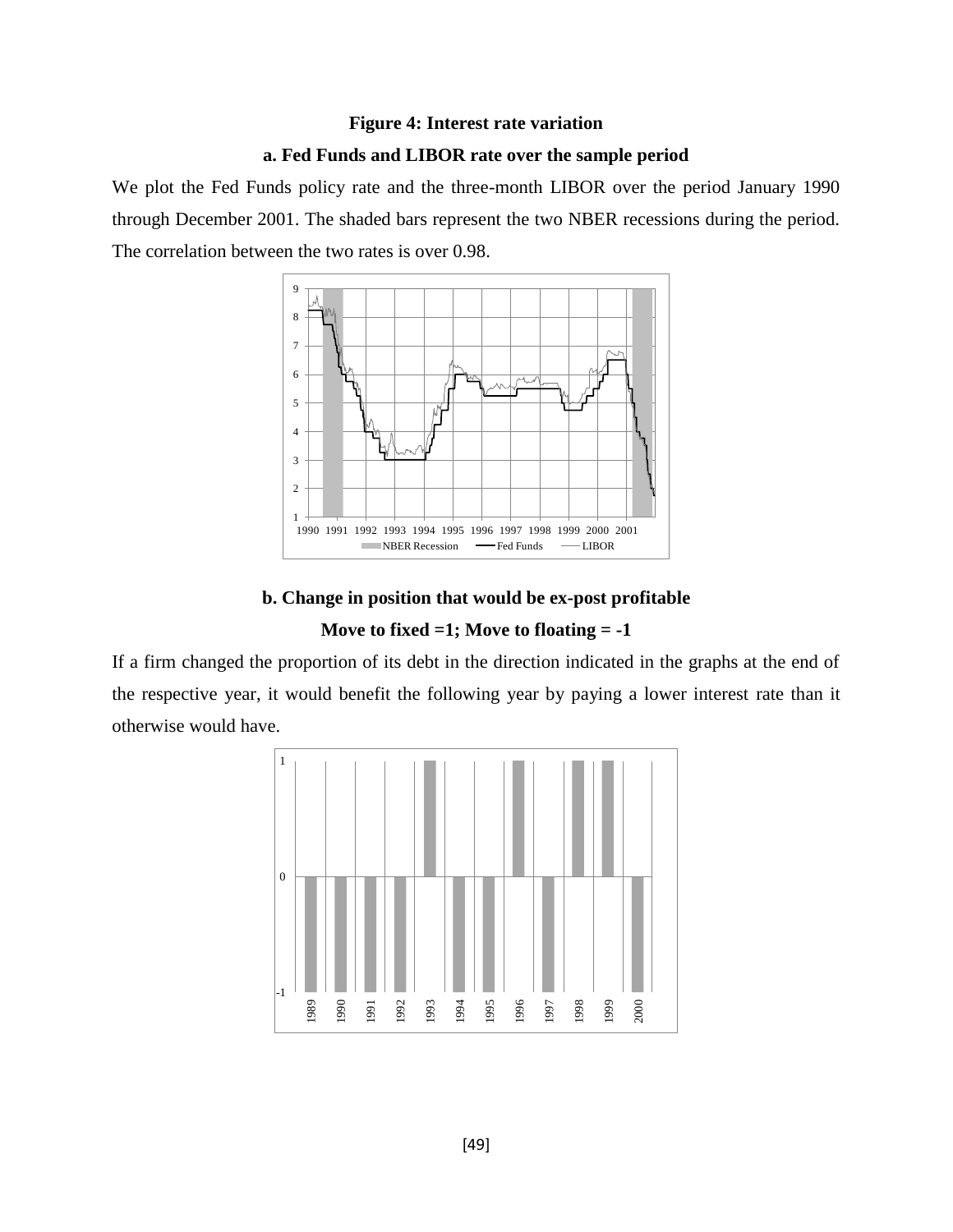# **Figure 5: Histogram: Success rate of individual firms**

We calculate the success rate of firms as the proportion of years in which they make an ex-post profitable change to the proportion of fixed rate debt. One firm made only one change in ten that would have reduced, ceteris paribus, its cost of debt. Three firms guessed right in all ten years (if that was their intended objective).